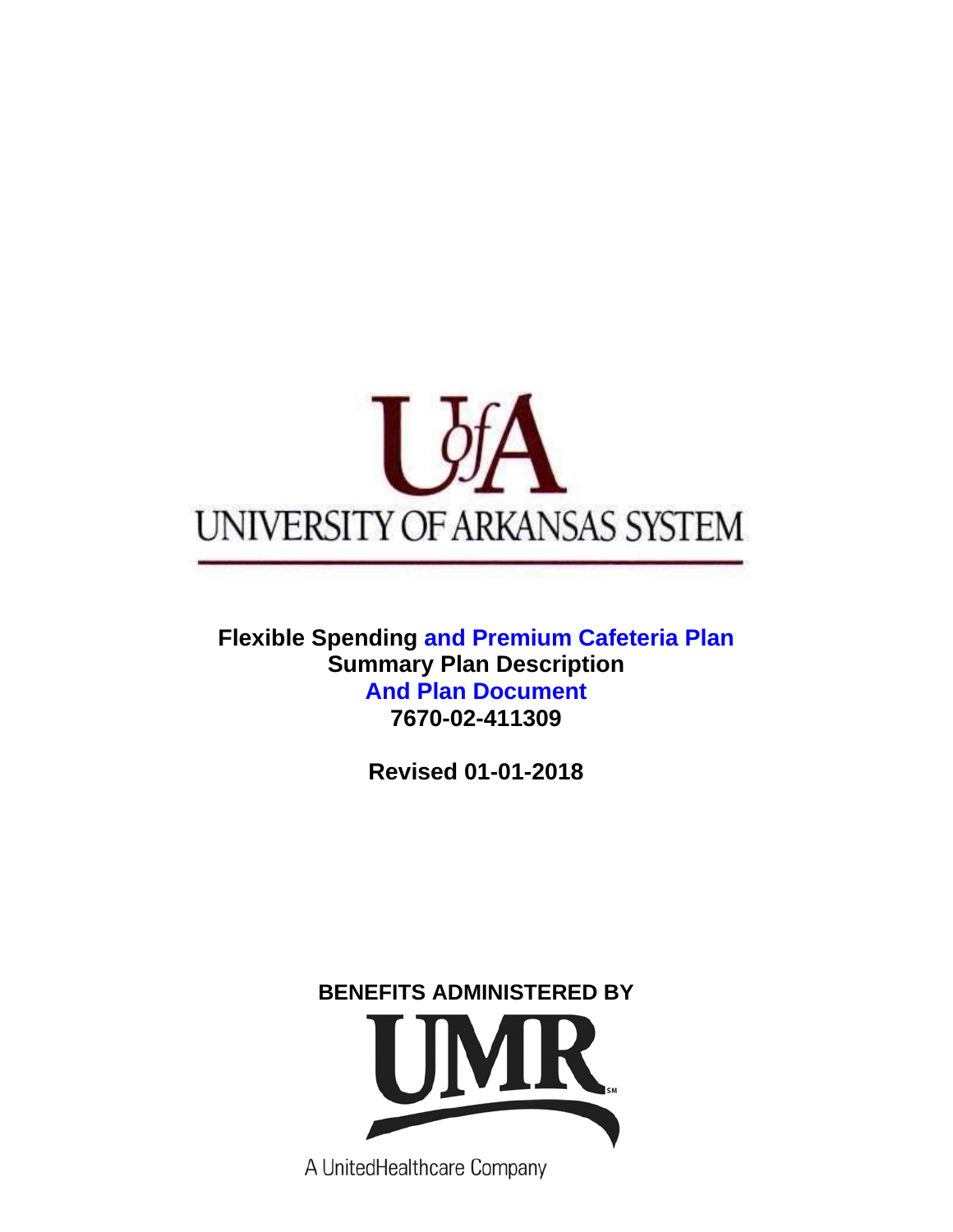# **Table of Contents**

| <b>CLAIMS AND APPEAL PROCEDURES FOR HEALTH CARE SPENDING ACCOUNTS</b> |
|-----------------------------------------------------------------------|
| HEALTH CARE SPENDING ACCOUNT COMPLIANCE WITH LAWS APPLICABLE TO GROUP |
|                                                                       |
|                                                                       |
|                                                                       |
|                                                                       |
|                                                                       |
|                                                                       |
|                                                                       |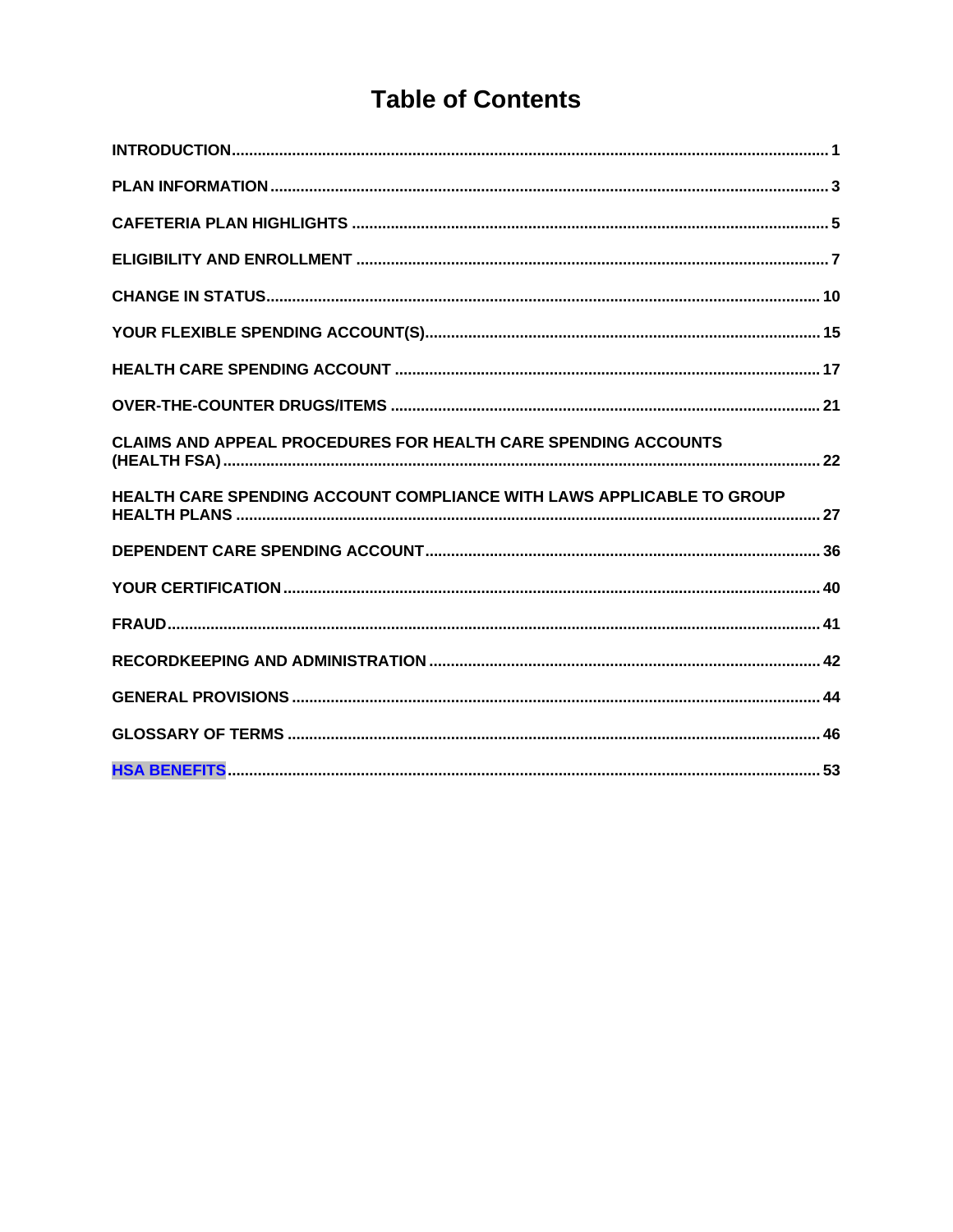# **UNIVERSITY OF ARKANSAS SYSTEM**

# **FLEXIBLE SPENDING AND PREMIUM CAFETERIA PLAN**

# **SUMMARY PLAN DESCRIPTION AND PLAN DOCUMENT**

# **INTRODUCTION**

The purpose of this Summary Plan Description ("SPD") and Plan Document is to provide You with a summary of Your benefits along with information on Your rights and obligations under Your employer's sponsored Flexible Spending and Premium Cafeteria Plan. The Plan covers the eligible Employees of participating University of Arkansas System campuses and divisions. Throughout this SPD, the employer will be referred to as "University of Arkansas System," and such term, for purposes of this Plan, shall refer to the campuses and divisions participating in this Plan. As a valued Employee of UNIVERSITY OF ARKANSAS SYSTEM, Your employer is pleased to provide You with benefits that can help meet Your health care and dependent care needs*.* Please read this document carefully and contact Your Human Resources or Personnel office if You have questions. This document summarizes the benefits and limitations of the Plan and will serve as both the Summary Plan Description (SPD) and Plan document. Therefore it will be referred to as both the SPD and Plan document. It is being furnished to You in accordance with ERISA.

The Plan is intended to qualify as a "cafeteria plan" under Code §125. The purpose of the cafeteria plan is to allow Employees to choose between two or more benefits consisting of cash and certain qualified benefits, namely coverage under a variety of benefit plans sponsored by Your employer.

The cafeteria plan offers You flexible spending account choices as well as other benefit options. Benefit options offered under the cafeteria plan are separate plans for purposes of administration and legal compliance.

- Health Care Spending Account (Health FSA)
- Dependent Care Spending Account
- Medical Benefits Plan
- Qualified High Deductible Health Plan (HDHP)/Health Savings Account (HSA)
- Dental Plan
- Vision Plan

The President of the UNIVERSITY OF ARKANSAS SYSTEM is named the Plan Administrator for purposes of this Plan. The Plan Administrator has designated staff of the UNIVERISTY OF ARKANSAS SYSTEM to act on the President's behalf in Plan administration and has retained the services of an independent Third Party Administrator, UMR, Inc. (hereinafter "UMR") to process claims and perform other administrative duties for the Flexible Spending portion of the Plan. As the Third Party Administrator, UMR does not assume liability for benefits payable under this Plan, as it is solely the claims paying agent for the Plan Administrator.

The requirements for being covered under this Plan, the provisions concerning termination of coverage, a description of the Plan benefits (including limitations and exclusions), and the procedures to be followed in making claims for benefits and appeals of denied claims are outlined in the following pages of this SPD.

Some of the terms used in this SPD begin with a capital letter. These terms have special meaning under the Plan and are listed in the Glossary of Terms. When reading the provisions of this SPD, You should refer to the Glossary of Terms. Becoming familiar with the terms used and defined will give You a better understanding of the procedures and benefits described in this SPD.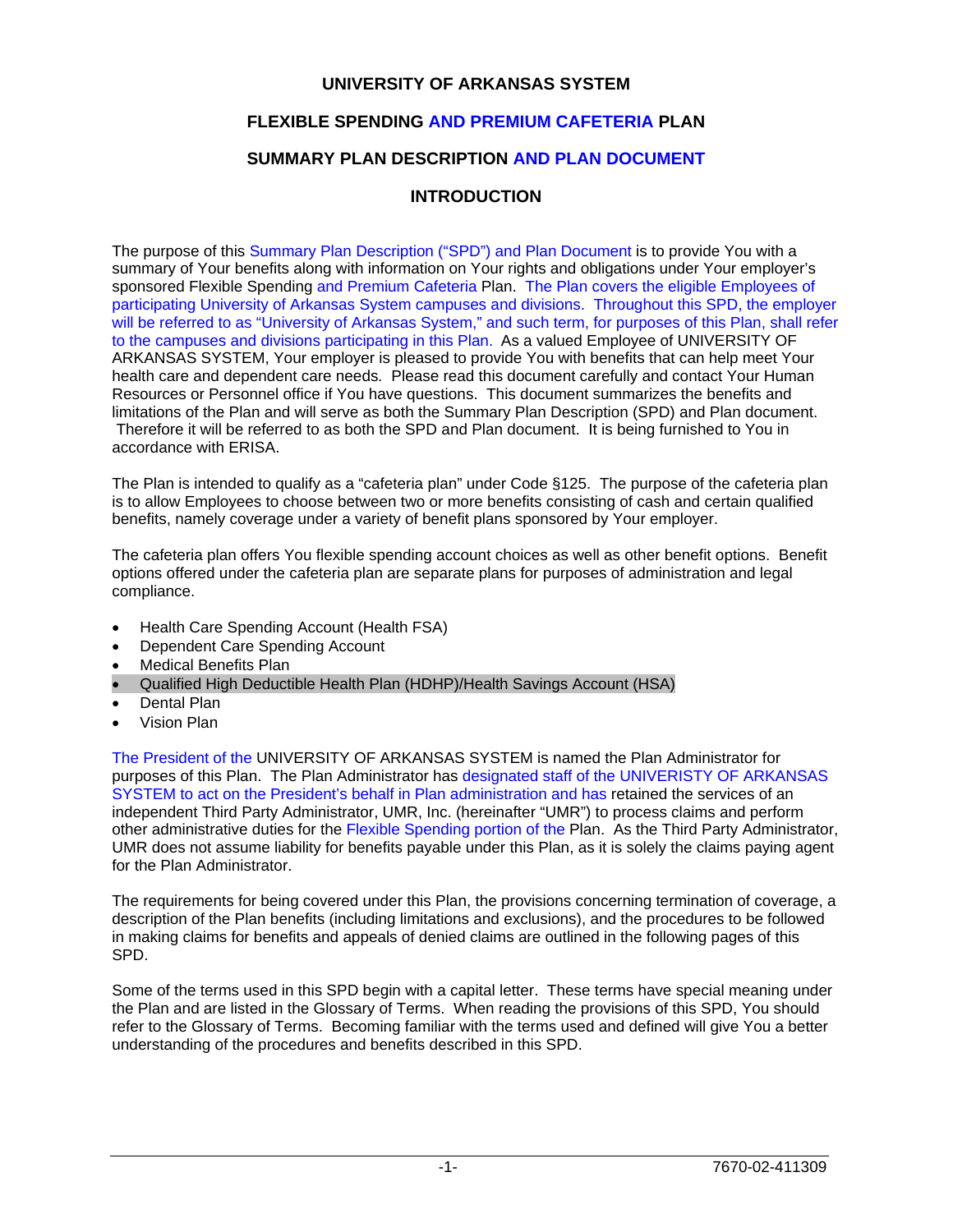Please read this SPD carefully and contact Your Human Resources department if You have questions.

This SPD is a summary of the Plan as in effect on January 1, 2016.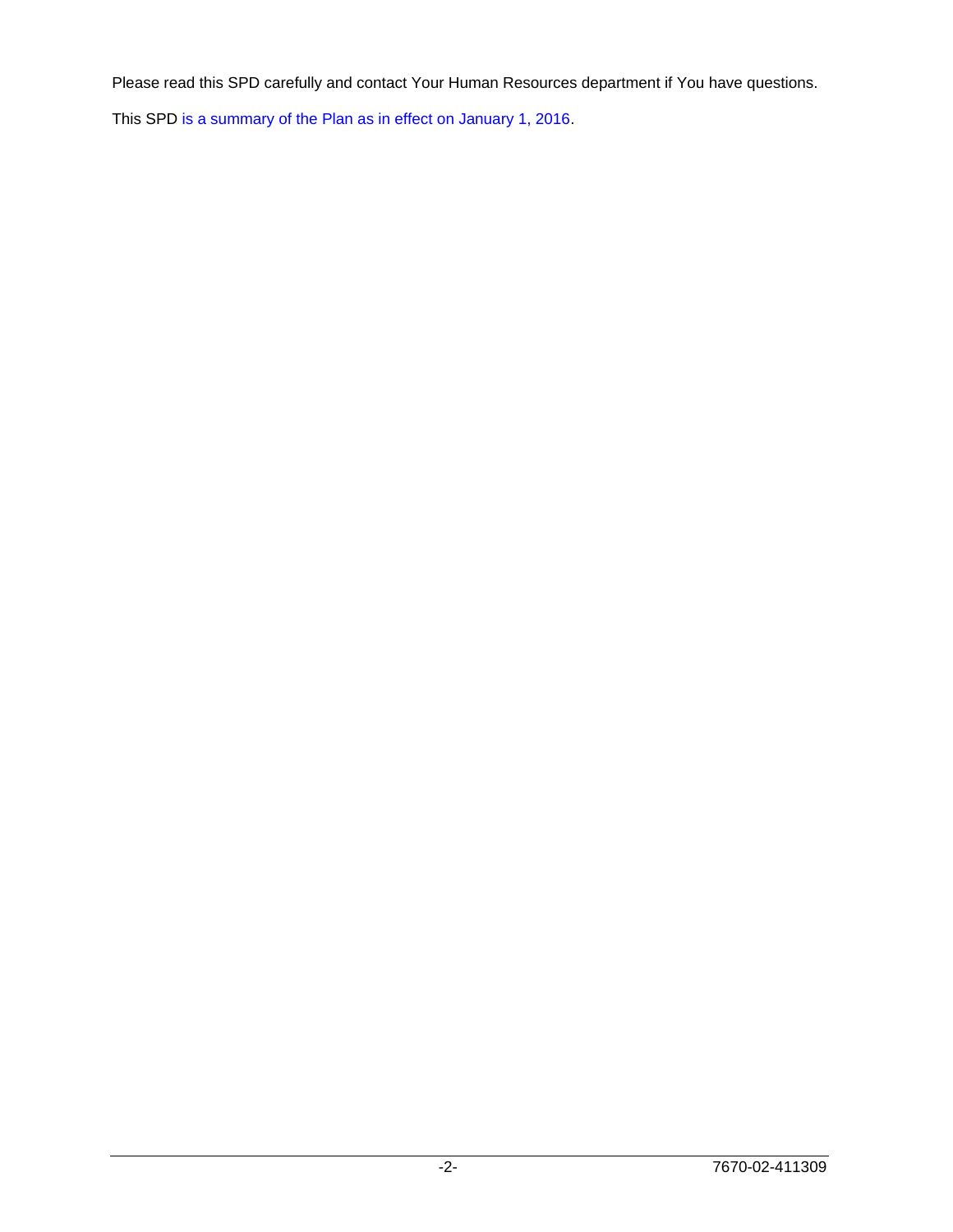# **PLAN INFORMATION**

| <b>Plan Name</b>                                                    | UNIVERSITY OF ARKANSAS FLEXIBLE SPENDING<br>AND PREMIUM CAFETERIA PLAN                                                                                                                                                                                                                                                                                                                                                                                                                                                                |  |
|---------------------------------------------------------------------|---------------------------------------------------------------------------------------------------------------------------------------------------------------------------------------------------------------------------------------------------------------------------------------------------------------------------------------------------------------------------------------------------------------------------------------------------------------------------------------------------------------------------------------|--|
| <b>Name and Address of Employer</b>                                 | UNIVERSITY OF ARKANSAS SYSTEM<br>2404 N UNIVERSITY AVE<br>LITTLE ROCK AR 72207<br>ATTN: VICE PRESIDENT FOR ADMINISTRATION                                                                                                                                                                                                                                                                                                                                                                                                             |  |
| Name, Address and Phone Number<br>of Plan Administrator             | UNIVERSITY OF ARKANSAS SYSTEM<br>2404 N UNIVERSITY AVE<br>LITTLE ROCK AR 72207<br>501-686-2500<br><b>ATTN: PRESIDENT</b>                                                                                                                                                                                                                                                                                                                                                                                                              |  |
| <b>Employer Identification Number</b><br><b>Assigned by the IRS</b> | 71-6003252                                                                                                                                                                                                                                                                                                                                                                                                                                                                                                                            |  |
| <b>Type of Benefit Plan Provided</b>                                | Self-Funded Medical Reimbursement Plan under Code<br>§105(b). Dependent Care Assistance Plan under Code<br>§129, and medical, dental and vision premium payment<br>pursuant to Code section 105.                                                                                                                                                                                                                                                                                                                                      |  |
| <b>Type of Administration</b>                                       | The Plan is administered by the Plan Administrator with<br>benefits provided in accordance with the provisions of the<br>employer's Plan. It is not financed by an insurance<br>company and benefits are not guaranteed by a contract of<br>insurance. UMR provides administrative services such as<br>claim payments and enrollment for the Flexible Spending<br>Accounts. The premium portion of the Plan is administered<br>by the HR offices of the campuses, with the assistance of<br>the University of Arkansas System office. |  |
| Name and Address of Agent for<br><b>Service of Legal Process</b>    | UNIVERSITY OF ARKANSAS SYSTEM<br>2404 N UNIVERSITY AVE<br>LITTLE ROCK AR 72207<br><b>ATTN: GENERAL COUNSEL</b>                                                                                                                                                                                                                                                                                                                                                                                                                        |  |
| <b>Funding of the Plan</b>                                          | <b>Employee Contributions</b>                                                                                                                                                                                                                                                                                                                                                                                                                                                                                                         |  |
|                                                                     | Benefits are provided under a benefit plan maintained on a<br>self-insured basis by Your employer.                                                                                                                                                                                                                                                                                                                                                                                                                                    |  |
| <b>Plan Year</b>                                                    | Begins on January 1 and ends on the following December<br>31.                                                                                                                                                                                                                                                                                                                                                                                                                                                                         |  |
| <b>Compliance</b>                                                   | It is intended that this Plan comply with all applicable laws.<br>In the event of any conflict between this SPD and the<br>applicable law, the provisions of the applicable law shall be<br>deemed controlling, and any conflicting part of this SPD<br>shall be deemed superseded to the extent of the conflict.                                                                                                                                                                                                                     |  |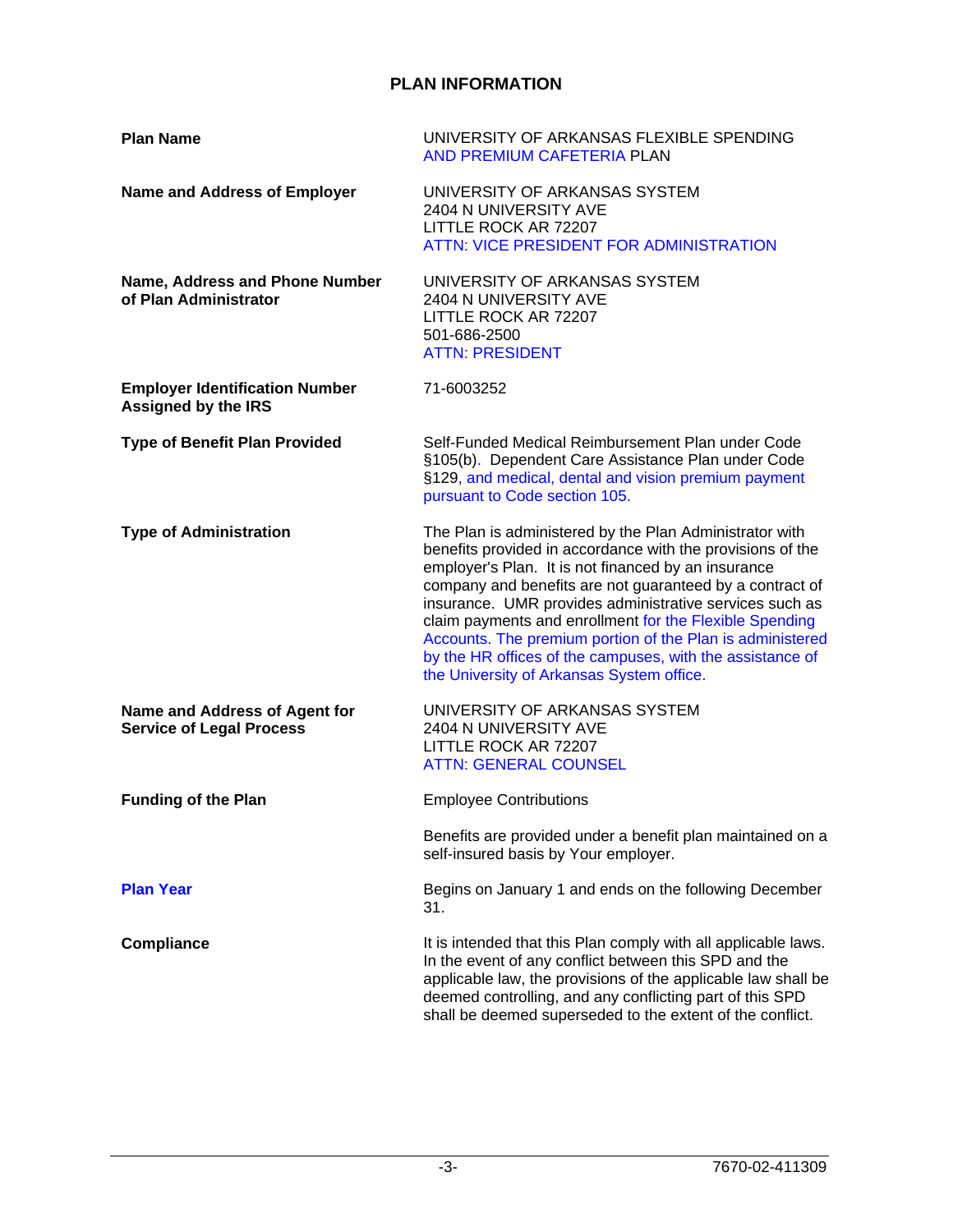**Discretionary Authority** The Plan Administrator shall perform its duties as the Plan Administrator, and in its sole discretion, shall determine appropriate courses of action in light of the reason and purpose for which this Plan is established and maintained. The Plan Administrator shall have full and sole discretionary authority to interpret all plan documents, and make all interpretive and factual determinations as to whether any individual is entitled to receive any benefit under the terms of this Plan. Any construction of the terms of this SPD or any other written instrument and any determination of fact adopted by the Plan Administrator shall be final and legally binding on all parties, except that the Plan Administrator has delegated certain administrative responsibilities to the Third Party Administrator for this Plan. Unless otherwise provided for in the service agreement, all obligations under this Plan remain the responsibility of the Plan Administrator. Any interpretation, determination or other action of the Plan Administrator or the Third Party Administrator shall be afforded deference and subject to review by a legal authority only to the extent that it is arbitrary or capricious or otherwise an abuse of discretion. Any review of a final decision or action of the Plan Administrator or the Third Party Administrator shall be based only on such evidence presented to, or considered by, the Plan Administrator or the Third Party Administrator at the time it made the decision that is the subject of review. Accepting any benefits or making any claim for benefits under this Plan means that You consent to the limited standard and scope of review afforded under law. Nothing herein shall waive the sovereign immunity of the State of Arkansas or of the Plan Administrator.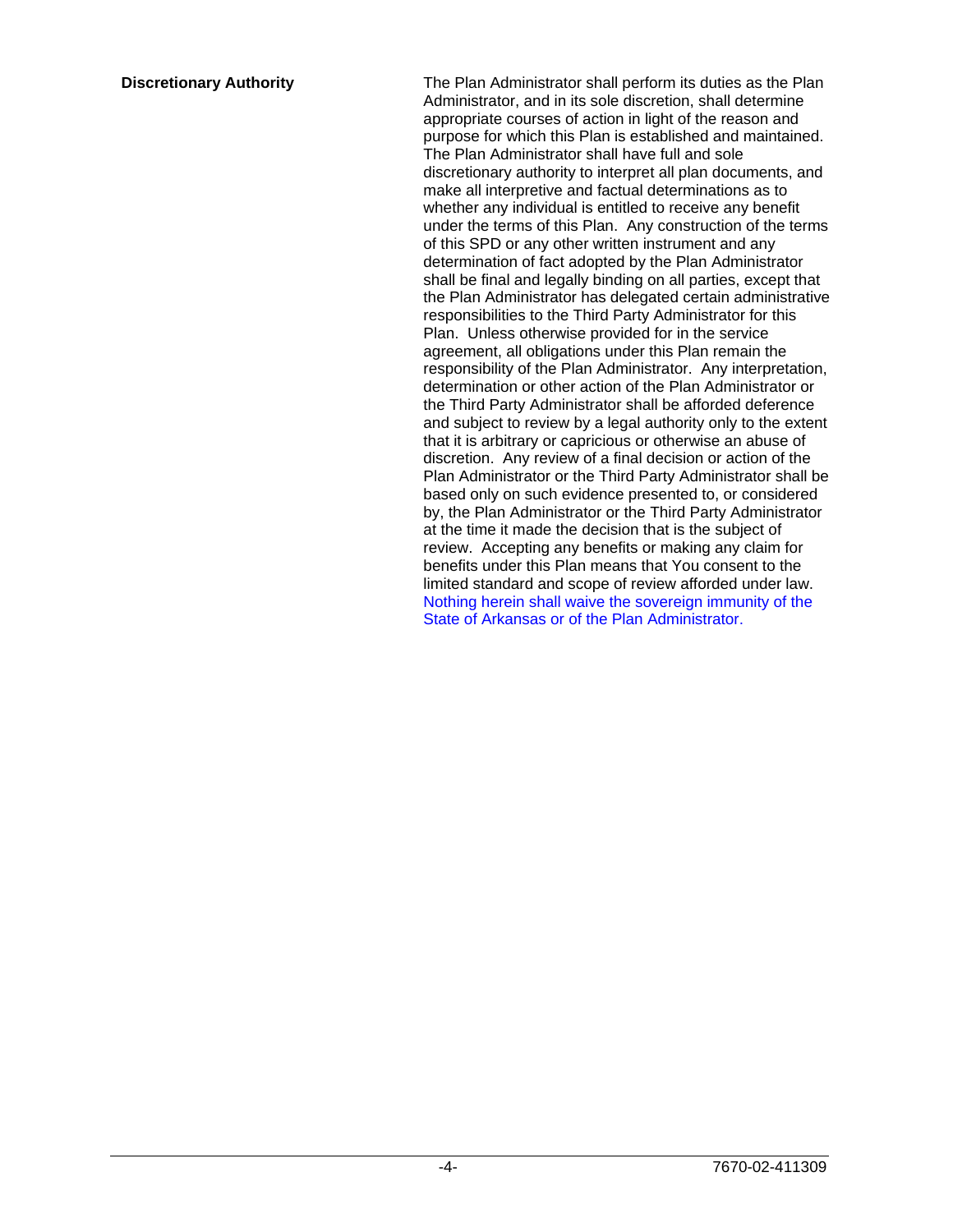# **CAFETERIA PLAN HIGHLIGHTS**

The UNIVERSITY OF ARKANSAS SYSTEM's Cafeteria Plan allows its Employees to use pre-tax dollars to pay for their portion of the necessary contributions on a Salary Reduction basis for the component benefits offered under the Cafeteria Plan.

The following benefits and accounts are offered under this Cafeteria Plan:

- Health Care Spending Account (Health FSA)
- Dependent Care Spending Account
- Medical Benefits Plan
- Qualified High Deductible Health Plan (HDHP)/Health Savings Account (HSA)
- Dental Plan
- Vision Plan

# **PARTICIPATION IN A COMPONENT BENEFIT PLAN(S) / ACCOUNT(S)**

In order to participate in a specific component benefit offered under this Cafeteria Plan, You must elect that component benefit on forms provided by the Plan Administrator and will be required to share the cost of the component benefit as provided below. Further, You must meet any eligibility, participation, or other requirements applicable to that component benefit plan or account.

# **EMPLOYEE CONTRIBUTIONS**

Other than for the Health Care, and Dependent Care Spending Account, Your contribution amount for the component benefits offered under this Cafeteria Plan will be established by the Plan Administrator in its sole discretion.

#### **PAYING THE CONTRIBUTIONS FOR THE APPLICABLE BENEFIT PLAN(S) / ACCOUNT(S)**

As an Employee, You have the option under this Cafeteria Plan to either pay the applicable contribution amount on a pre-tax Salary Reduction basis, or to pay the applicable contribution amount with after-tax dollars outside of this Cafeteria Plan. Your election will be irrevocable for the entire Plan Year, unless You experience a Change In Status Event (see below) that would permit an election change or some other regulatory exception applies. Please see Your Human Resource representative if You have any questions.

#### **USE-OR-LOSE RULE**

Plan Your Health Care and/or Dependent Care elections carefully. Except as provided for any grace period or carryover described below, any unused benefits or contributions in Your health or dependent care account will be forfeited if they are not used to pay or reimburse expenses that You or Your Dependents (if applicable) Incur by the end of the Plan Year with the exception of a permitted health care FSA carryover amount as stated elsewhere within this document. Forfeited amounts will be used to offset reasonable administrative expenses and future costs of the applicable benefit plan. Refer to Your benefit plan's timely filing provision for details regarding the deadline for submitting claims.

#### **GRACE PERIOD (Applies to the Dependent Care Flexible Spending Account(s) only)**

If You are enrolled in the Dependent Care Spending Accounts as of the end of the Plan Year, You are eligible for a two-and-a-half month grace period. The grace period allows You to continue Incurring Dependent Care Expenses for up to two-and-a-half months following the end of the Plan Year and to be reimbursed for those expenses with any remaining account balance from the prior Plan Year.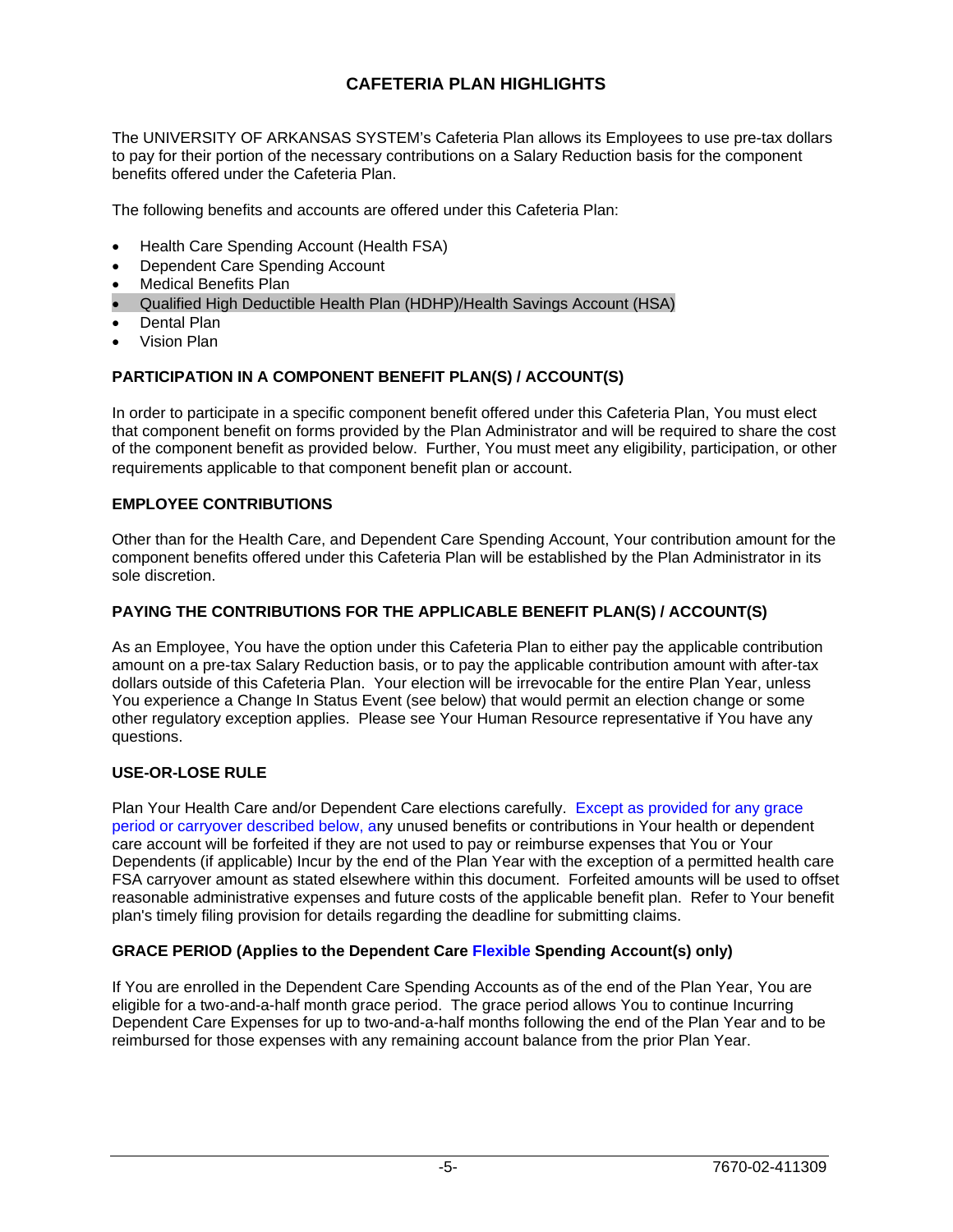The Dependent Care Expenses that You Incur during the grace period (as well as those Incurred during the Plan Year) are subject to the Plan's timely filing provision. Refer to the Timely Filing section of the Claims and Appeal Procedures For Dependent Care Spending Accounts provision of this SPD.

In an effort to help make sure that You do not forfeit any unused dollars from the prior Plan Year, during the two-and-a-half month grace period, Your Plan will reimburse You from prior Plan Year dollars first before using the dollars that You elected for the present Plan Year.

**CARRYOVER OF \$500 OF UNUSED HEALTH CARE FLEXIBLE SPENDING AMOUNTS IN 2015 AND LATER (Applies to the Health Care Spending Account(s) only).** Beginning with the 2015 Plan Year, up to \$500 in an employee's Health Care Spending Account may be carried over to the following year, to be used for expenses incurred in the following year. Such carryover is in addition to the \$2,550 Health Care Spending Account maximum. Only \$500 may be carried over from one year to the next.

Example: Employer sponsors a 125 cafeteria plan and health FSA with a calendar plan year, an annual run-out period from January 1 through March 31 in which participants can submit claims for expenses incurred during the preceding plan year, and an annual open enrollment season in November in which participants elect a salary reduction amount (not to exceed \$2,550) for the following plan year. The plan provides for a carryover that allows all participants to apply up to \$500 of unused health FSA amounts remaining at the end of the run-out period to the health FSA for expenses incurred at any time during that plan year. The plan does not provide for a grace period with respect to the health FSA. In November 2015, Participant A elects a salary reduction amount of \$2,550 for 2016. By December 31, 2015, A's unused amount from the 2015 plan year is \$800. On February 1, 2016, A submits claims and is reimbursed with respect to \$350 of expenses incurred during the 2015 plan year, leaving a carryover on March 31, 2016 (the end of the run-out period) of \$450 of unused health FSA amounts from 2015.

The \$450 amount is not forfeited; instead, it is carried over to 2016 and available to pay claims incurred in that year so that \$2,950 (that is, \$2,500 + \$450) is available to pay claims incurred in 2016. A incurs and submits claims for expenses of \$2,700 during the month of July 2016, and does not submit any other claims during 2016. A is reimbursed with respect to the \$2,700 claim, leaving \$250 as a potential unused amount from 2016 (depending upon whether A submits claims during the 2016 run-out period in early 2017). Such amount may be carried over to 2017.

#### **BENEFITS WILL BE PROVIDED BY THE APPLICABLE BENEFIT PLAN(S) / ACCOUNT(S)**

The applicable benefit plan / account that You are a participant in will provide You with the benefits that You may be entitled to under that plan or account. Information regarding those benefit plans / accounts will be explained in a separate section of this SPD. (See Table of Contents).

#### **MINIMUM CARRY OVER AMOUNT**

Any funds less than \$50.00 will not carryover and will be forfeited back to the plan. It is important that you submit you claims by the filing deadline to not forfeit any funds.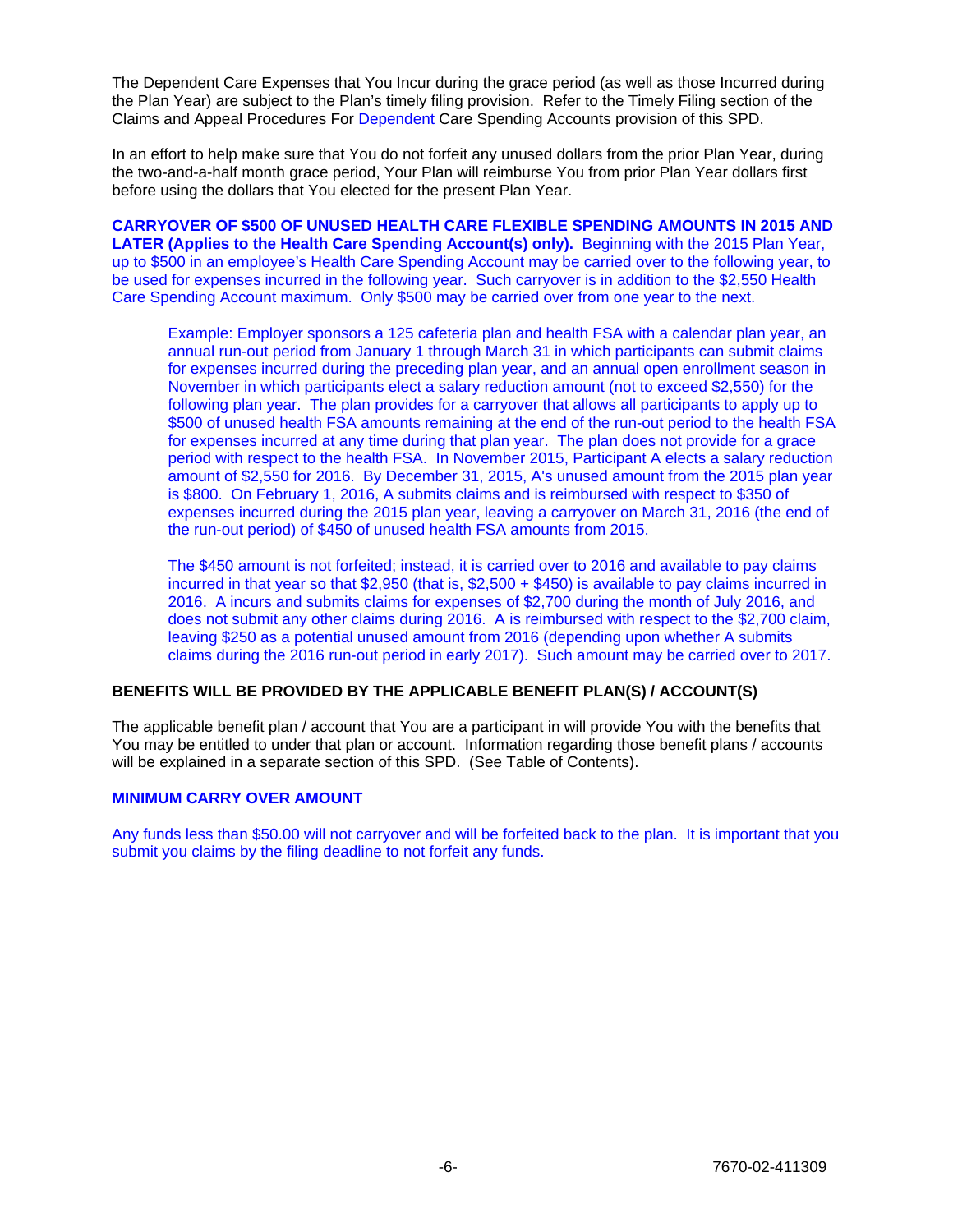### **ELIGIBILITY AND ENROLLMENT (Participating in the Plan)**

#### **ELIGIBILITY REQUIREMENTS**

You are eligible to participate in the Plan if You meet the requirements stated below:

#### **Eligible Employee**

An eligible Employee is someone who regularly works full-time or part-time 20 or more hours per week including residents, interns and house staff at the University of Arkansas for Medical Sciences campus, but for purposes of this Plan, does not include the following classifications of workers as determined by the employer in its sole discretion:

- Temporary or leased employees, including the following (applies to the Health Care and Dependent Care Spending Account(s) only):
	- Any leased individual (including, but not limited to those individuals defined in Code  $\S414(n)$ ) or an individual classified by the employer as a contract worker, Independent Contractor, temporary employee or casual employee, whether or not any such persons are on the employer's W-2 payroll or are determined by the IRS or others to be Common-Law Employees of the employer.
	- $\triangleright$  Any individual who performs services for the employer but who is paid by a temporary or other employment or staffing agency such as "Kelly," "Manpower," whether or not such individuals are determined by the IRS or others to be Common-Law Employees of the employer.
- An Independent Contractor who signs an agreement with the employer as an Independent Contractor, and other Independent Contractors as defined in this SPD.
- A consultant who is paid on other than a regular wage or salary by the employer.
- A member of the employer's Board of Directors, an owner, partner, or officer, unless engaged in the conduct of the business on a full-time or part-time basis.
- Any self-employed individual.
- Incarcerated individuals are not eligible to participate in the Plan.

For purposes of this Plan, eligibility requirements are used only to determine an Employee's eligibility for coverage under this Plan. An Employee will retain eligibility for coverage under this Plan if the Employee is temporarily absent on an approved leave of absence, with the expectation of returning to work following the approved leave as determined by the employer. The employer's classification of an Employee is conclusive and binding for purposes of determining eligibility under this Plan. No reclassification of an Employee's status, for any reason, by a third-party, whether by a court, governmental agency or otherwise, without regard to whether or not the employer agrees to such reclassification, shall change a person's eligibility for benefits.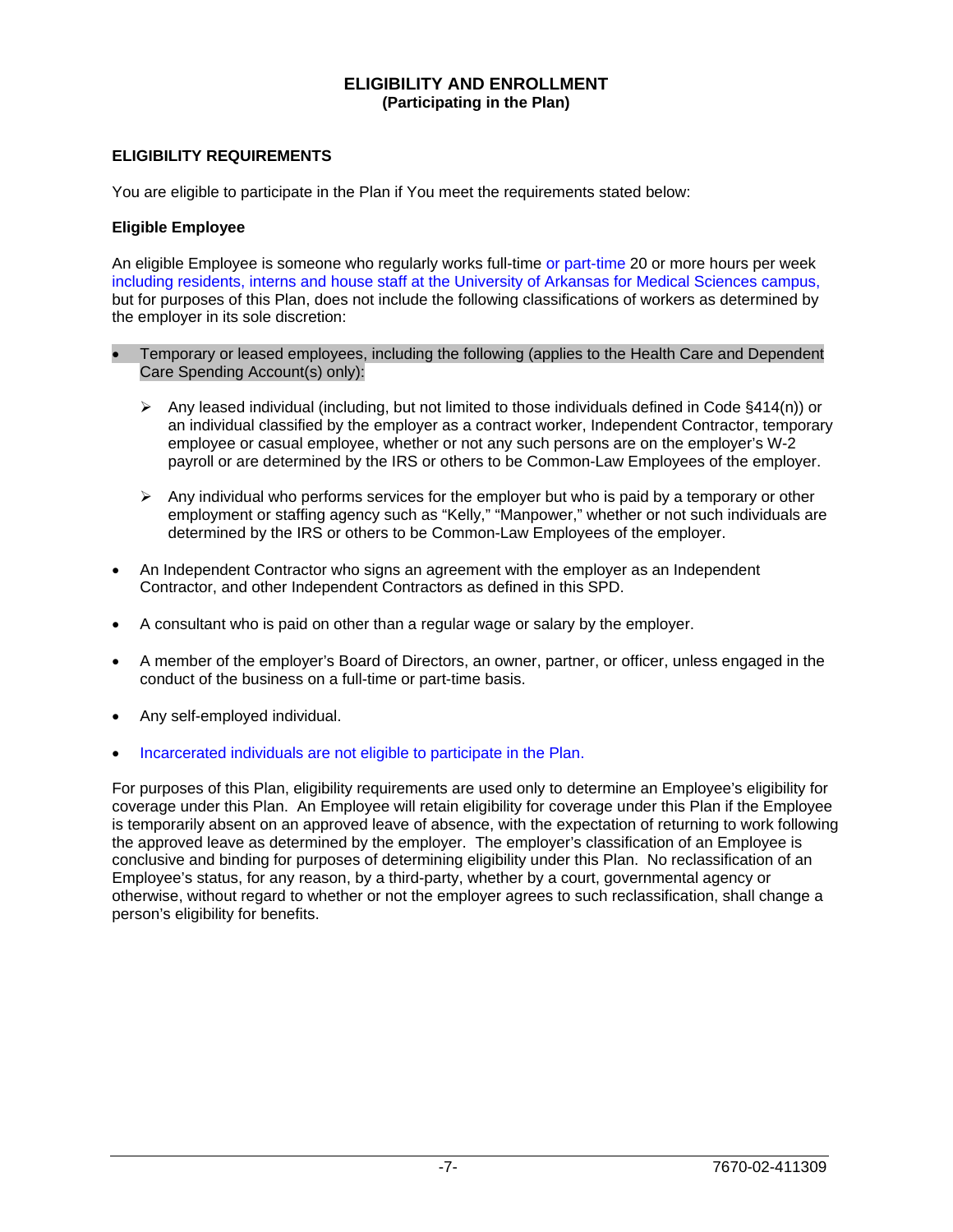### **EFFECTIVE DATE / ENROLLMENT**

#### **New Employees**

If You are a new Employee, You will first become eligible to participate in the Plan on Your Employment Commencement Date, provided that You meet the eligibility requirements as stated above. You must enroll by submitting an election form to the Plan Administrator within 31 days from Your Employment Commencement Date. Election forms will be provided by Your employer. Your coverage under the Plan will become effective on the first day of the month following the receipt of Your election form by the Plan Administrator. With respect to the Flexible Spending Account options, if You do not return the election form within the specified time frame, You will not become enrolled in the Plan for the current Plan Year and You may not elect to participate in the Plan until the next annual open enrollment period unless otherwise stated in this SPD. With respect to the payment of premiums under the Medical Benefits Plan, Dental Plan and Vision Plan, you must elect whether your premiums will be paid on a before-tax basis or post-tax at the time for enrolling in such benefits. Your contributions will be deducted from Your paycheck beginning with the first pay period You are enrolled.

*Important*: If You do not elect to participate when first eligible (or, in the case of the Medical Benefits Plan, Dental Plan and Vision Plan, you elect to have your premiums paid on an after-tax basis), You may not enroll in the Plan until the next annual open enrollment period as described below.

#### **Existing Employees**

If You are an existing Employee who wishes to continue or begin to participate (for those Employees who did not elect when first eligible) in the Plan, You must elect to do so during the annual open enrollment period. Each year during the annual open enrollment period, You will be provided with an opportunity to elect to participate in the Plan or choose not to participate.

An election form will be provided to You. The election form enables You to elect to participate in the Plan and to authorize the necessary Salary Reductions to pay for the benefits elected. The election form must be returned to Your Human Resources department on or before the last day of the annual open enrollment period. If You are an eligible Employee and fail to return the election form with respect to the Flexible Spending Accounts within the specified time frame, You will not be able to elect to participate in the Plan until the next annual open enrollment period.

# **ANNUAL OPEN ENROLLMENT PERIOD**

If You are an eligible Employee who previously waived coverage under this Plan, including the Health Care and Dependent Care Spending Accounts, You may apply for coverage during the annual open enrollment period in the form and manner prescribed by the employer. Similarly, if You wish to change Your benefit election(s) under Your Health Care or Dependent Care Spending Account(s), You may request the change during the annual open enrollment period as well. You may also change your existing election with respect to the premiums under the Medical Benefits Plan, Dental Plan and Vision Plan during an open enrollment period.

The employer will provide You with a written notice prior to the start of an annual open enrollment period. The Effective Date of coverage shall be January 1 following the annual open enrollment period.

Participation in the Flexible Spending Accounts does not carry over into the following Plan Year. You must re-enroll each year to be effective January 1. Your choice will be effective during the Plan Year following open enrollment for as long as You are eligible. Your election under the Cafeteria Plan with respect to the Medical Benefits plan, dental plan and vision plan, however, does carry over into the following Plan Year, unless you change your election.

Your contributions will be deducted from Your paycheck beginning with the first pay period You are enrolled or the first pay period of the new Plan Year if You enroll during open enrollment.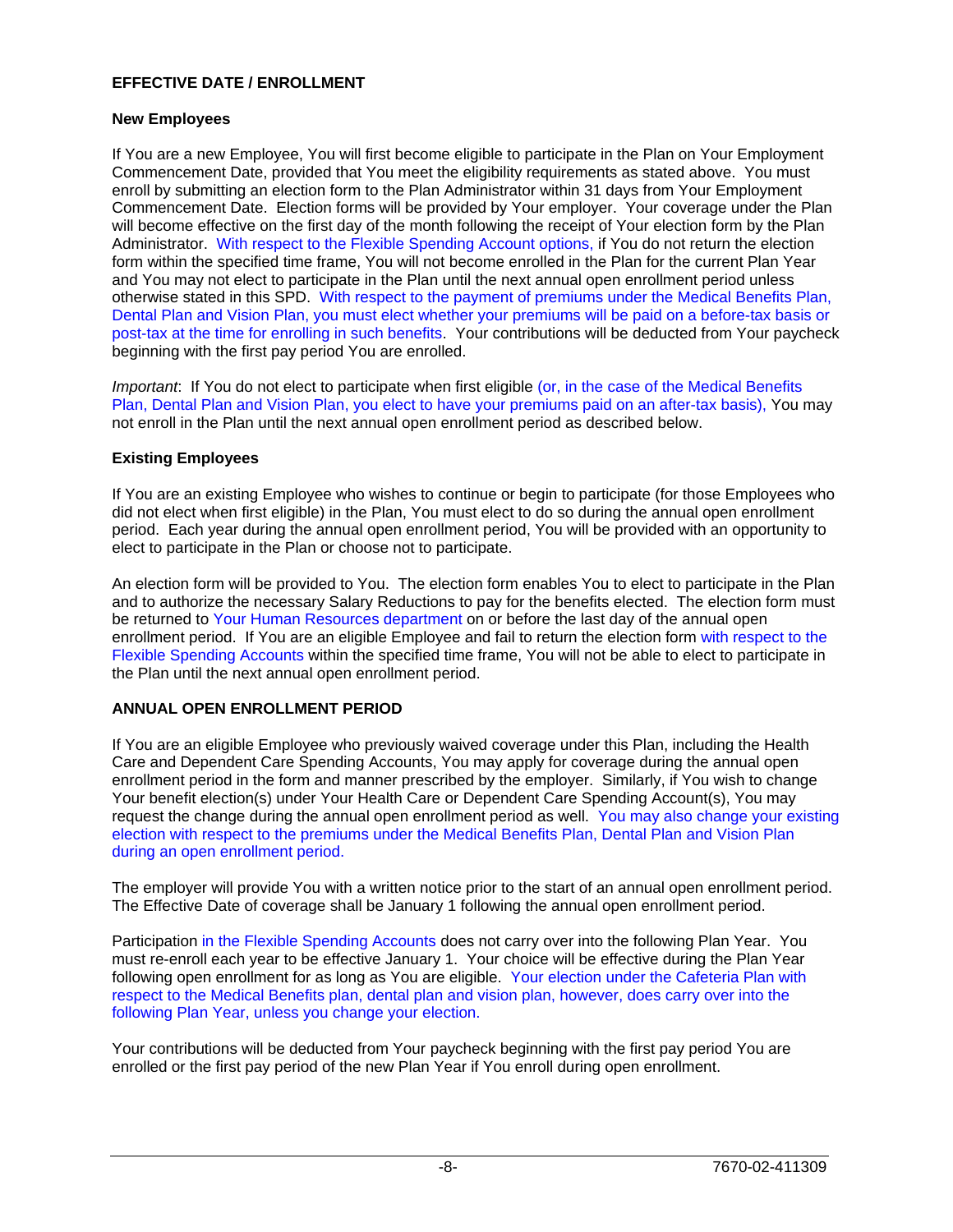### **TERMINATION OF PARTICIPATION**

You will cease to be a Participant in the Plan upon the earlier of:

- The expiration of the Plan Year for which You have elected to participate (unless during the annual open enrollment period for the next Plan Year You elect to continue participating);
- The termination of the Plan;
- The date on which You cease (because of retirement, termination of employment, layoff, reduction in hours, or any other reason) to be an eligible Employee; or
- The date You revoke Your election to participate under a circumstance when such change is permitted under the terms of the Plan.

When You cease to be a Participant in the Plan, Your Salary Reductions will terminate under the Cafeteria Plan, as will Your ability to receive reimbursements from Your FSA(s) for expenses Incurred after Your termination, unless otherwise stated within this SPD. For Health Care Spending Accounts and your premiums amounts, You may elect to continue Your coverage under COBRA. For more detail, refer to Reimbursements after Termination within this SPD.

However, for Your Health Care and Dependent Care Spending Accounts, You (or Your estate) may claim reimbursement for any eligible expenses Incurred during the Period of Coverage prior to termination, provided You (or Your estate) file a claim within 90 days following the close of the Plan Year in which the expense arose.

#### **PARTICIPATION FOLLOWING TERMINATION OF EMPLOYMENT**

If You are a former Participant who is rehired within 30 days or less of the date of a termination of employment, You will be reinstated with the same elections that You had before termination; however, Your coverage will not be reinstated retroactively and Your Salary Reductions will be prorated based on the remaining pay periods in the Plan Year. If You are a former Participant who is rehired more than 30 days following termination of employment and are otherwise eligible to participate in the Plan, You may make a new election as a new hire under this Plan.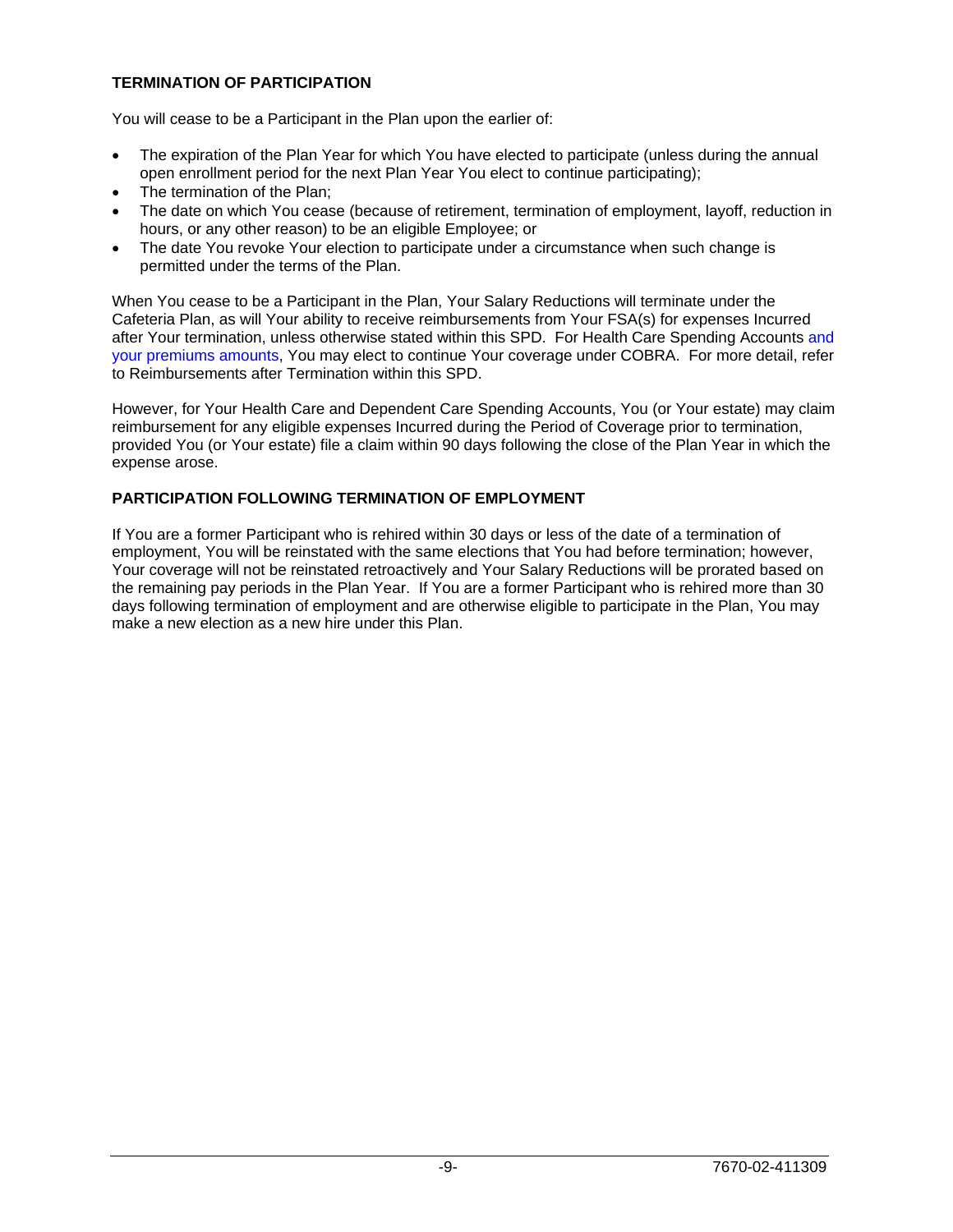#### **CHANGE IN STATUS (Permitted Election Changes)**

The IRS irrevocability rule generally prohibits changes to Your election mid-year. However, there are exceptions to this general rule. Because Your contribution is deducted from Your paycheck, on a pre-tax basis, the Code regulates when You may enroll, cancel or make changes to that election. Therefore, unless You have a "Change in Status" as described in this SPD, You may not enroll or revoke an election until the next annual open enrollment period.

The change You make must be consistent with the Change in Status rules. The Plan Administrator (in its sole discretion) shall determine whether a requested change is on account of and corresponds with a Change in Status. The general rule is that a desired election change will be found to be consistent with a Change in Status if the event affects coverage eligibility.

Unless otherwise stated in this SPD, changes to an election must be made within 31 days following the Change in Status event and will become effective the following pay period after You make the election.

The events that qualify as a Change in Status include the events described below as well as any other events that the Plan Administrator determines are permitted under subsequent IRS regulations. Determinations will be on a uniform and consistent basis in accordance with IRS or other applicable regulations and other terms and conditions contained in this SPD.

Unless specifically stated otherwise below, the following permitted events shall apply to the component benefit plans offered under this Cafeteria Plan.

#### **CHANGE IN STATUS INCLUDING: LEGAL MARITAL STATUS, NUMBER OF DEPENDENTS, AND DEPENDENT SATISFYING OR CEASING TO SATISFY AS A DEPENDENT**

You may revoke an election for the Plan Year and make a new election if You experience any of the following Change in Status events: an event that changes Your marital status (marriage, divorce, annulment or legal separation from a Spouse, the death of a Spouse), an event that changes the number of Your Dependents (the death of a Dependent, birth, adoption, and Placement for Adoption), or an event that causes Your Dependent to begin to satisfy or cease to satisfy the eligibility requirements for coverage. You may only elect to change an election for the affected person that corresponds with the permitted event. For example:

- the Spouse involved in the divorce, annulment, or legal separation;
- the deceased Spouse or Dependent;
- the Dependent that ceased to satisfy the eligibility requirements; or
- the Dependent that begins to satisfy the eligibility requirements.

Adding or canceling coverage for any other individual that is not affected by the permitted event would fail to correspond with that Change in Status. Notwithstanding the forgoing, if You or Your Dependent(s) become eligible for COBRA (or similar health plan continuation coverage under state law) under the employer's plan, You may increase Your Salary Reduction election under the Cafeteria Plan to pay for such coverage (this rule does not apply to a Spouse who becomes eligible for COBRA or similar coverage as a result of divorce).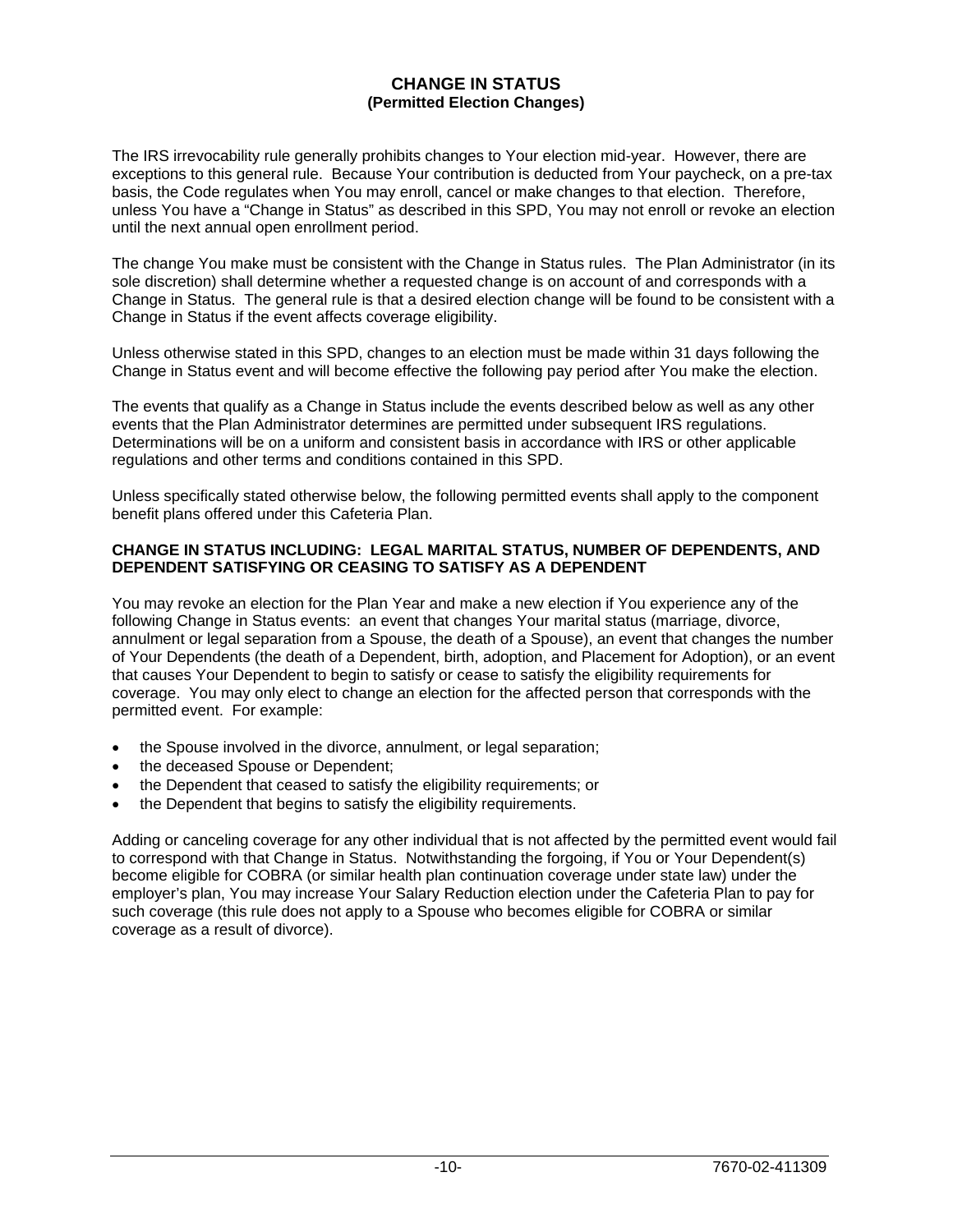#### **HIPAA SPECIAL ENROLLMENT RIGHTS (Does not apply to the Health Care or Dependent Care Spending Accounts)**

If You and/or Your Dependents acquire special enrollment rights under HIPAA for one of the component benefit plans offered under this Plan, You may revoke Your prior election for group health plan coverage for the Plan Year as well as Your Salary Reduction amount and make a new election that corresponds with such enrollment rights, regardless of whether the HIPAA special enrollment also qualifies as a Change in Status. As required by HIPAA, a special enrollment right will arise if:

- You or Your Dependent(s) declined to enroll in group health plan coverage because You or Your Dependent(s) had other coverage and subsequently eligibility for such other coverage is lost due to legal separation, divorce, death, termination of employment, reduction in hours, or exhaustion of the maximum COBRA period, or the other coverage was non-COBRA coverage and employer contributions for such coverage were terminated; or
- You and/or Your Dependent(s) were covered under a Medicaid plan or state child health plan and Your or Your Dependent(s) coverage was terminated due to loss of eligibility. In this instance, You must request coverage for the component benefit plan offered by Your employer under this Flexible Spending and Premium Cafeteria Plan within 60 days after the date of termination of such coverage; or
- You acquire a new Dependent as a result of:
	- $\triangleright$  marriage,
	- $\triangleright$  birth,
	- $\blacktriangleright$  adoption, or
	- $\triangleright$  Placement for Adoption.

If You acquire a new Dependent as a result of birth, adoption, or Placement for Adoption, You may enroll the newly acquired Dependent, as well as Yourself and Your Spouse if You and Your Spouse are not already enrolled in the component benefit plan. In the event of marriage, You may enroll Yourself and Your newly acquired Spouse.

Election changes (including Your Salary Reduction election) made on account of a birth, adoption, or Placement for Adoption will be effective retroactively to the date of the event. However, election changes (including Your Salary Reduction election) attributable to marriage, will be effective on the first day of the month following the receipt of the Your election form by the Plan Administrator.

 You and/or Your Dependent(s) may be eligible for a Special Enrollment period if You and/or Your Dependent(s) are determined eligible, under a state's Medicaid plan or state child health plan, for premium assistance with respect to coverage under a component benefit plan offered by Your employer under this Cafeteria Plan. You must request coverage for the component benefit plan offered under this Cafeteria Plan within 60 days after the date You and/or Your Dependent(s) are determined to be eligible for such assistance.

#### **COURT JUDGMENTS, DECREES AND ORDERS (Does not apply to the Dependent Care Spending Account)**

If a judgment, decree, or order (an "Order") resulting from a divorce, legal separation, annulment or change in legal custody (including a QMCSO) requires that a Plan provided for under this Cafeteria Plan provide medical coverage for a Dependent child, You may:

- change Your election to provide coverage for the Dependent child (provided that the order requires You to provide coverage), or
- change Your election to revoke coverage for the Dependent child if the Order requires that another individual (including Your Spouse or former Spouse) to provide coverage under that individual's plan and such coverage is actually provided.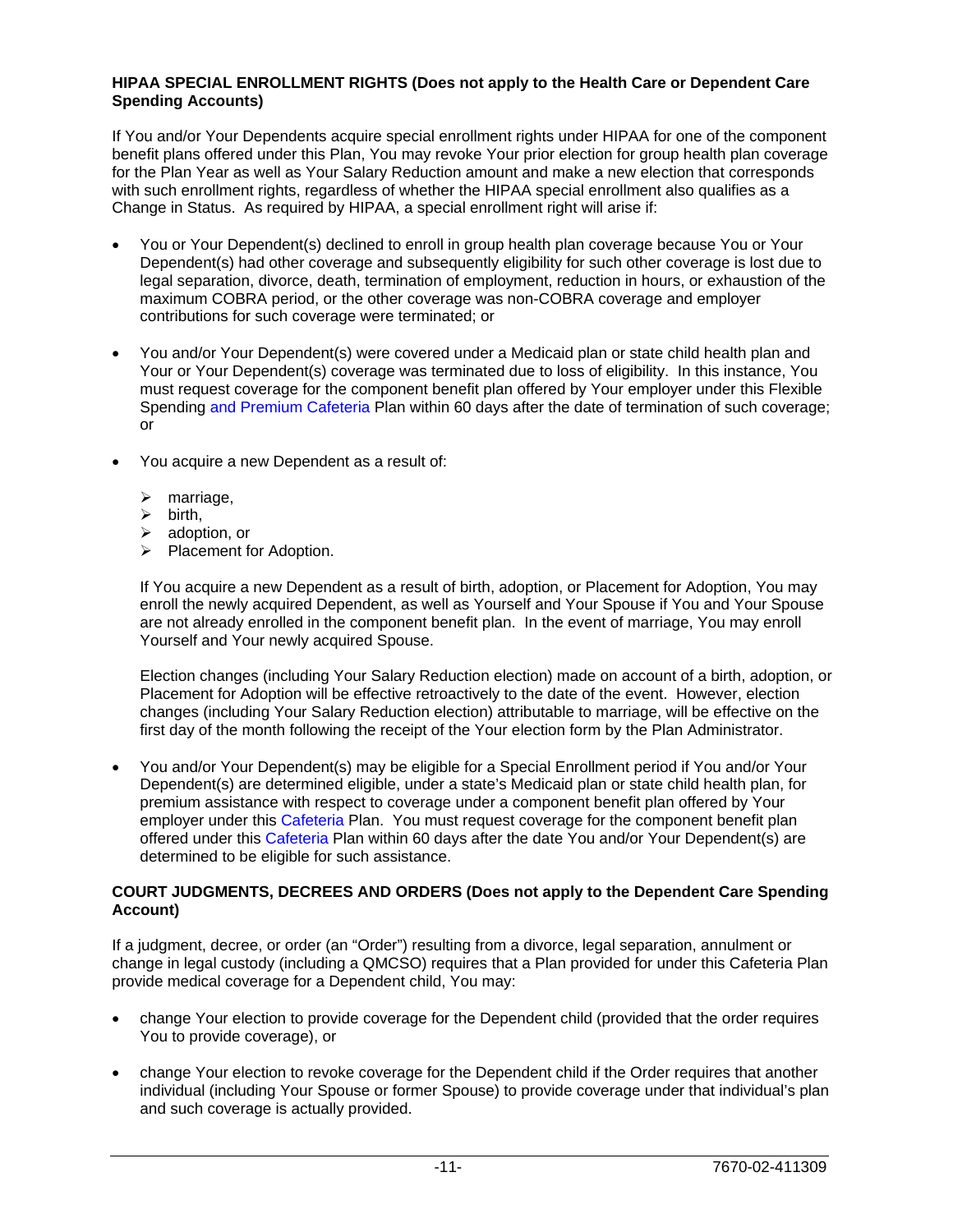#### **CHANGE IN EMPLOYMENT STATUS AND GAIN OF COVERAGE ELIGIBILITY UNDER ANOTHER EMPLOYER'S PLAN**

You may revoke an election for the Plan Year and make a new election if You or Your Dependent(s) experience an event that results in a change in the employment status of You, Your Spouse or Dependent, including termination or commencement of employment, a strike or lockout, the commencement of or return from an unpaid leave of absence. If Your request is to cease or decrease coverage as a result of gaining eligibility for coverage under a Cafeteria Plan or qualified benefit plan of Your employer or a Dependent's employer, the Plan Administrator may rely on Your certification that You or Your Dependent(s) have obtained or will obtain coverage under another plan, unless the Plan Administrator has reason to believe that Your certification is incorrect.

#### **CHANGE IN COVERAGE (Does not apply to the Health Care Spending Account)**

- Significant Curtailment. If coverage is "significantly curtailed" (as defined in first bulleted arrow below) You may elect coverage under another benefit package option that provides similar coverage. In addition, as set forth in second bulleted arrow below, if the coverage curtailment results in a "Loss of Coverage" (as defined in the third bulleted arrow below), You may drop coverage if no similar coverage is offered by the employer. The Plan Administrator in its sole discretion, on a uniform and consistent basis, will decide, in accordance with prevailing IRS guidance, whether a curtailment is "significant," and whether a Loss of Coverage has occurred.
	- $\triangleright$  Significant Curtailment Without Loss of Coverage. If the Plan Administrator determines that Your coverage under a benefit package option under this Plan is significantly curtailed without a Loss of Coverage (for example, when there is a significant increase in the deductible, the co-pay, or the out-of-pocket cost-sharing limit under an accident or health plan) during a Period of Coverage, You may revoke Your election for the affected coverage, and in lieu thereof, prospectively elect coverage under another benefit package option that provides similar coverage. Coverage under a plan is deemed "significantly curtailed" only if there is an overall reduction in coverage provided under the plan so as to constitute reduced coverage generally.
	- $\triangleright$  Significant Curtailment With a Loss of Coverage. If the Plan Administrator determines that Your selected coverage under the benefit package is significantly curtailed, and such curtailment results in a Loss of Coverage during a Period of Coverage, You may revoke Your election for the affected coverage, and may either prospectively elect coverage under another benefit package option that provides similar coverage, or drop coverage if no other benefit package option providing similar coverage is offered by the employer.
	- Loss of Coverage*.* A "Loss of Coverage" means a complete loss of coverage (including the elimination of a benefit package option, and HMO ceasing to be available where You reside, or the loss of all coverage under the benefit package option by reason of an overall lifetime or annual limitation). In addition, the Plan Administrator in its sole discretion, on a uniform and consistent basis, may treat the following as a Loss of Coverage:
		- a substantial decrease in the medical care providers available under the benefit package option (such as a major hospital ceasing to be a member of a preferred provider network or a substantial decrease in the number of Physicians participating in a Preferred Provider Organization (PPO) or a Health Maintenance Organization (HMO);
		- a reduction in benefits for a specific type of medical condition or treatment with respect to which You are currently in a course of treatment; or
		- any other similar fundamental Loss of Coverage.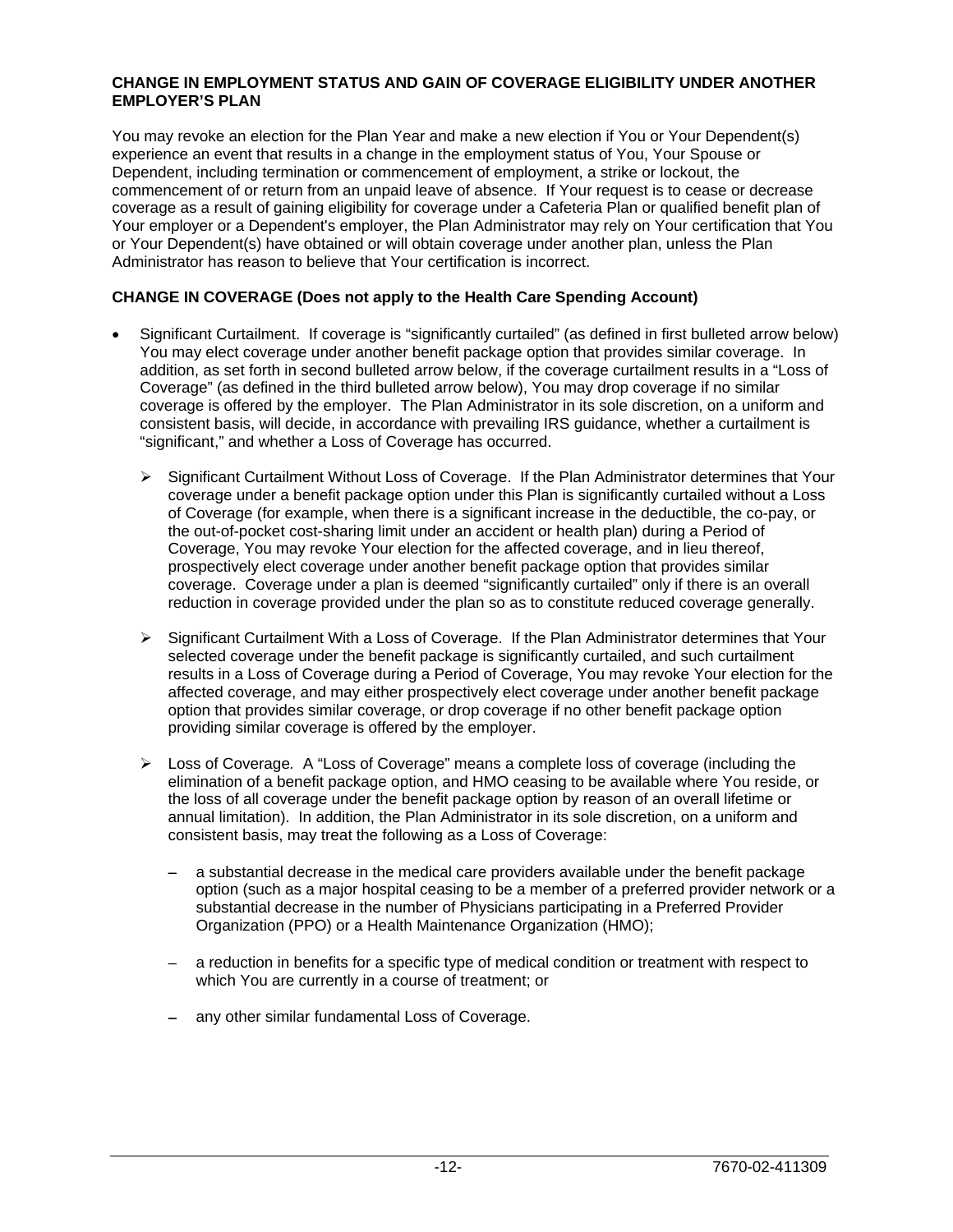- *Addition or Significant Improvement of a Benefit Package Option*. If during a Period of Coverage, the Plan adds a new benefit package option or significantly improves an existing benefit package option, the Plan Administrator may permit the following election changes:
	- $\triangleright$  If You are enrolled in a benefit package option other than the newly added or significantly improved benefit package option, You may change Your election on a prospective basis to elect the newly added or significantly improved benefit package option; and/or
	- $\triangleright$  If You are otherwise eligible, You may elect the newly added or significantly improved benefit package option on a prospective basis, subject to the terms and limitations of the benefit package option. The Plan Administrator in its sole discretion, on a uniform and consistent basis, will decide, in accordance with prevailing IRS guidance, whether there has been an addition of, or a significant improvement in, a benefit package option.
- *Loss of Coverage Under Another Employer's Plan*. You may prospectively change Your election to add group health coverage for a Dependent, if such individual(s) loses coverage under any group health coverage sponsored by a governmental or educational institution, including (but not limited to) the following: a state children's health insurance program ("SCHIP") under Title XXI of the Social Security Act; a medical care program of an Indian Tribal government (as defined in Code § 7701 (a)(40)), the Indian Health Service, or a tribal organization; a state health benefits risk pool; or a foreign government group health plan, subject to the terms and limitations of the applicable benefit package options(s).
- Change in Coverage Under Another Employer's Plan. You may make a prospective election change that is on account of and corresponds with a change made under another employer's plan (including a plan of the employer or a plan of the Dependent's employer), so long as:
	- $\triangleright$  The other cafeteria plan or qualified benefits plan permits its participants to make an election change that would be permitted under applicable IRS regulations, or
	- $\triangleright$  The other plan permits its participants to make an election for a Period of Coverage that is different from the Plan Year under this Cafeteria Plan or a qualified benefits plan offered by Your employer. For example, if an election is made by Your Spouse during his or her employer's open enrollment to drop coverage, You may add coverage for the Dependent to replace the Dependent's dropped coverage. The Administrator shall determine, based on prevailing IRS guidance, whether a requested change is on account of and corresponds with a change made under the other employer's plan.

# **CHANGE IN COST (Does not apply to the Health Care Spending Account)**

For purposes of this Section, "similar coverage" means coverage for the same category of benefits for the same individuals (e.g., family to family or single to single). For example, two plans that provide major medical coverage are considered to be similar coverage. For purposes of this definition, a health care spending account (health FSA) is not similar coverage with respect to an accident or health plan that is not a health FSA. This Plan treats coverage by another employer, such as a Dependent's employer, as similar coverage.

 *Increase or Decrease for Insignificant Cost Changes*. You are required to increase Your elective contributions (by increasing Salary Reductions) to reflect insignificant increases in required contribution for a benefit package option(s), and to decrease Your elective contributions to reflect an insignificant decrease in their required contribution. The Plan Administrator in its sole discretion, on a uniform and consistent basis, will determine whether an increase or decrease is insignificant based upon all the surrounding facts and circumstances, including, but not limited to, the dollar amount or percentage of the cost change. The Plan Administrator, on a reasonable and consistent basis, will automatically effectuate this increase or decrease in affected Employees' elective contributions on a prospective basis.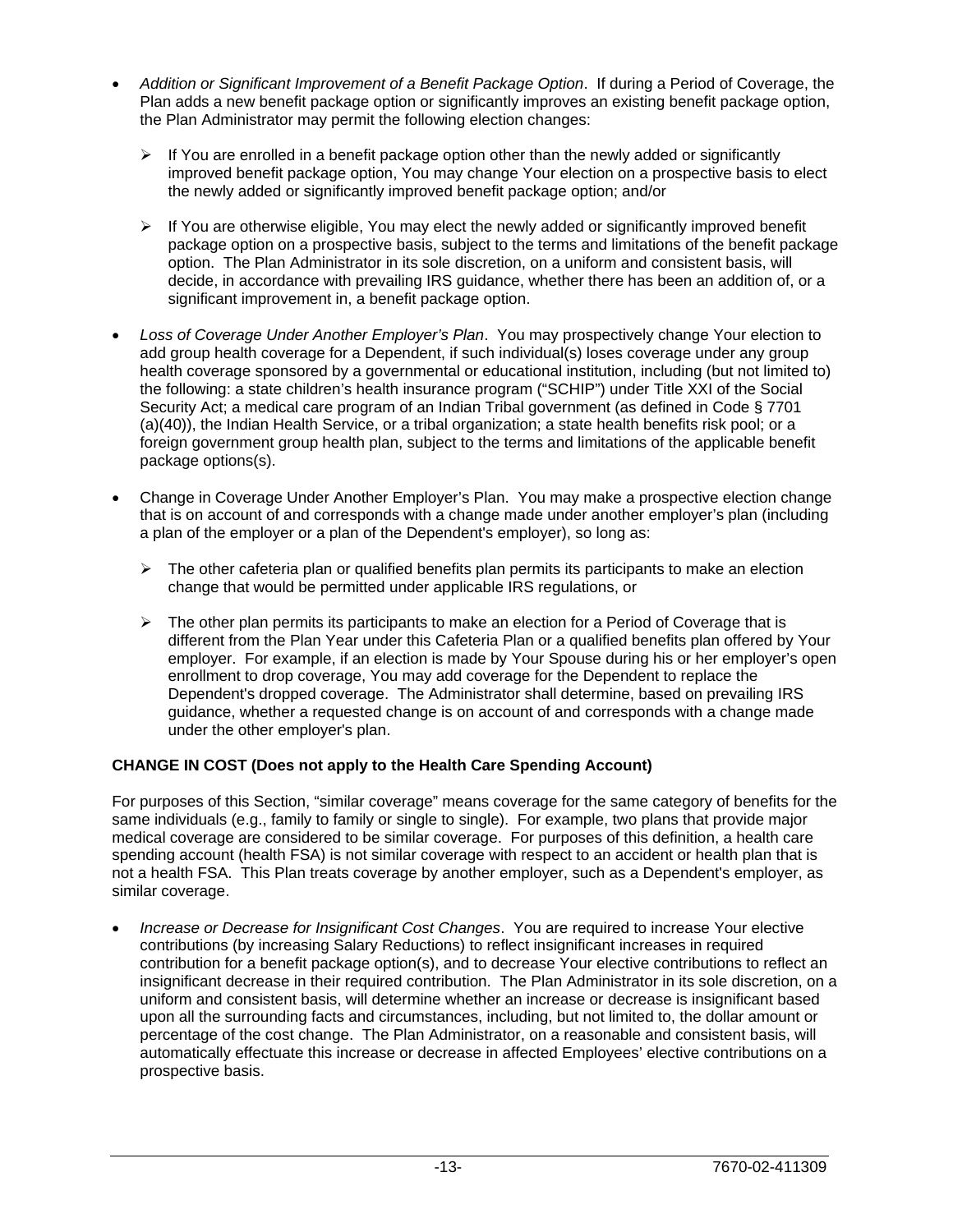- *Significant Cost Increases*. If the Plan Administrator determines that the cost charged to You for a benefit package option significantly increases during a Period of Coverage, You may
	- $\triangleright$  Make a corresponding prospective increase to Your elective contributions (by increasing Salary Reductions);
	- $\triangleright$  Revoke Your election for that coverage, and in lieu thereof, receive on a prospective basis coverage under another benefit package option offered by the employer that provides similar coverage; or
	- $\triangleright$  Drop coverage prospectively if there is no other benefit package option available that provides similar coverage. The Plan Administrator in its sole discretion, on a uniform and consistent basis, will decide, in accordance with prevailing IRS guidance, whether a cost increase is significant.
- *Significant Cost Decreases*. If the Plan Administrator determines that the cost of any benefit package option significantly decreases during a Period of Coverage, the Plan Administrator may permit the following election changes:
	- $\triangleright$  If You are enrolled in a benefit package option other than the benefit package option that has decreased in cost, You may change Your election on a prospective basis to elect the benefit package option that has decreased in cost; and/or
	- $\triangleright$  If You are otherwise eligible, You may elect the benefit package option that has decreased in cost on a prospective basis, subject to the terms and limitations of the benefit package option. The Plan Administrator in its sole discretion, on a uniform and consistent basis, will decide, in accordance with prevailing IRS guidance, whether a cost decrease is significant.

#### **FMLA LEAVE (Does not apply to the Dependent Care Spending Account)**

If You are on an unpaid leave of absence under the FMLA, You may revoke an existing election for the remaining portion of the Plan Year and make a new election upon returning from such leave, even if coverage terminated during such leave due to the nonpayment of any required contributions. You may also enroll in the Plan or change an election while You are on leave in the same manner as an active Employee.

#### **MEDICARE AND MEDICAID (Does not apply to the Dependent Care Spending Account)**

If You are a Participant in this Plan, and You become enrolled in Medicare or Medicaid (other than coverage consisting solely of benefits under Section 1928 of the Social Security Act providing for pediatric vaccines), or lose such coverage, You may revoke an election under this Plan and make a new election consistent with Your eligibility for Medicare or Medicaid.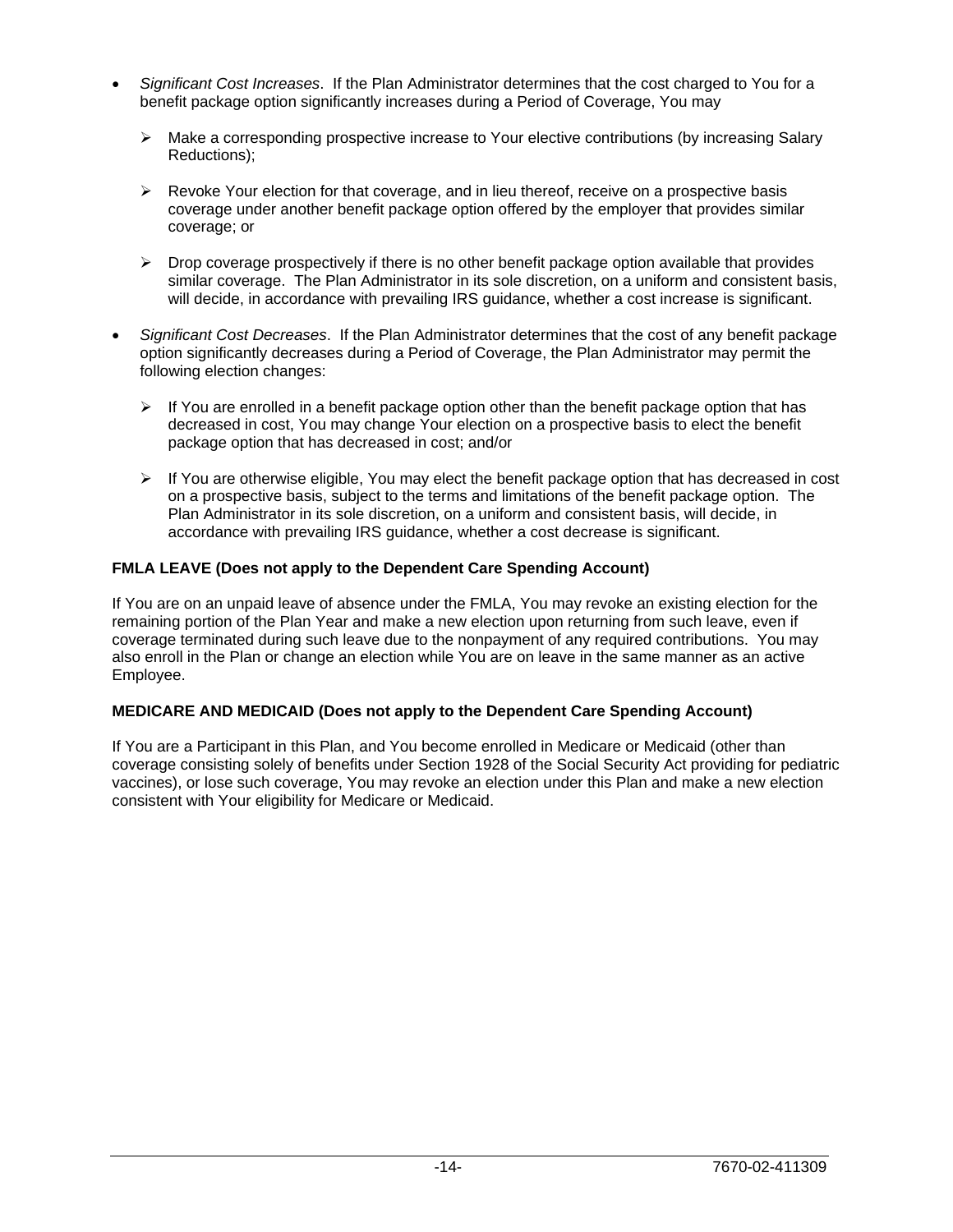# **YOUR FLEXIBLE SPENDING ACCOUNT(S)**

If You decide to participate in one or both accounts (Health and Dependent Care), You must select the amount(s) You would like to contribute on a pre-tax basis. Both the Health Care Spending Account and the Dependent Care Spending Account are a source of pre-tax funds to reimburse Yourself for Covered Expenses. An account will be set up in Your name to keep a record of the reimbursements to which You are entitled. These accounts are record keeping accounts; they are not funded (all reimbursements are paid out of the general assets of Your employer.) Your employer is currently bearing the entire cost of administering these accounts, except for amounts forfeited that may be applied to administrative expenses.

#### **CONTRIBUTION MAXIMUMS / MINIMUMS**

| Account type |                                     | Contribution maximum                                                           | Contribution minimum |
|--------------|-------------------------------------|--------------------------------------------------------------------------------|----------------------|
|              | <b>Health Care Spending Account</b> | \$2,600 per Plan Year                                                          | \$120 per Plan Year  |
|              | Dependent Care Spending Account     | \$5,000 per Taxable Year<br>(See Dependent Care Provision for further details) | \$0 per Taxable Year |

# **TAX ADVANTAGES**

Flexible Spending Accounts (FSA) allow You to pay for Covered Expenses with contributions drawn from Your Compensation before taxes are withheld. These contributions generally are not subject to:

- Federal income tax.
- Social Security and Medicare tax.
- State income taxes (in most cases).

The income set aside in an FSA reduces Your taxable income. That means Your pre-tax dollars can be stretched further when spent on Covered Expenses than would otherwise be possible with after-tax dollars. This can be of significant value for You and Your family. Your FSA provides a tax savings upfront, as opposed to an after the fact deduction on Your tax return.

For example, if You set aside \$50 a month in an FSA, You would have \$600 (\$50 x 12 months) to spend on Covered Expenses. Without this account, You would have to earn approximately \$900 in pre-tax dollars to pay for \$600 in expenses. The cost of these qualified expenses is the same whether paid with before-tax or after-tax dollars, but with an FSA Your dollars go further because FSA contributions, are made on a pre-tax basis.

Please note that You may seek tax benefits on Covered Expenses through Your income tax returns if You do not receive tax benefits through an FSA. Please consult Your tax consultant for advice on Your particular situation. For general guidance, refer to *IRS Publication 502* (for Medical Care Expense detail) and *IRS Publication 503* (for Dependent Care Expense detail).

Note: These publications are written by the IRS solely for the purpose of income tax guidance and so may not necessarily constitute eligible expenses under an FSA governed by Code. Further, for reimbursement under Your Health Care or Dependent Care Spending Account(s), You must refer to this SPD to determine what constitutes a Covered Expense.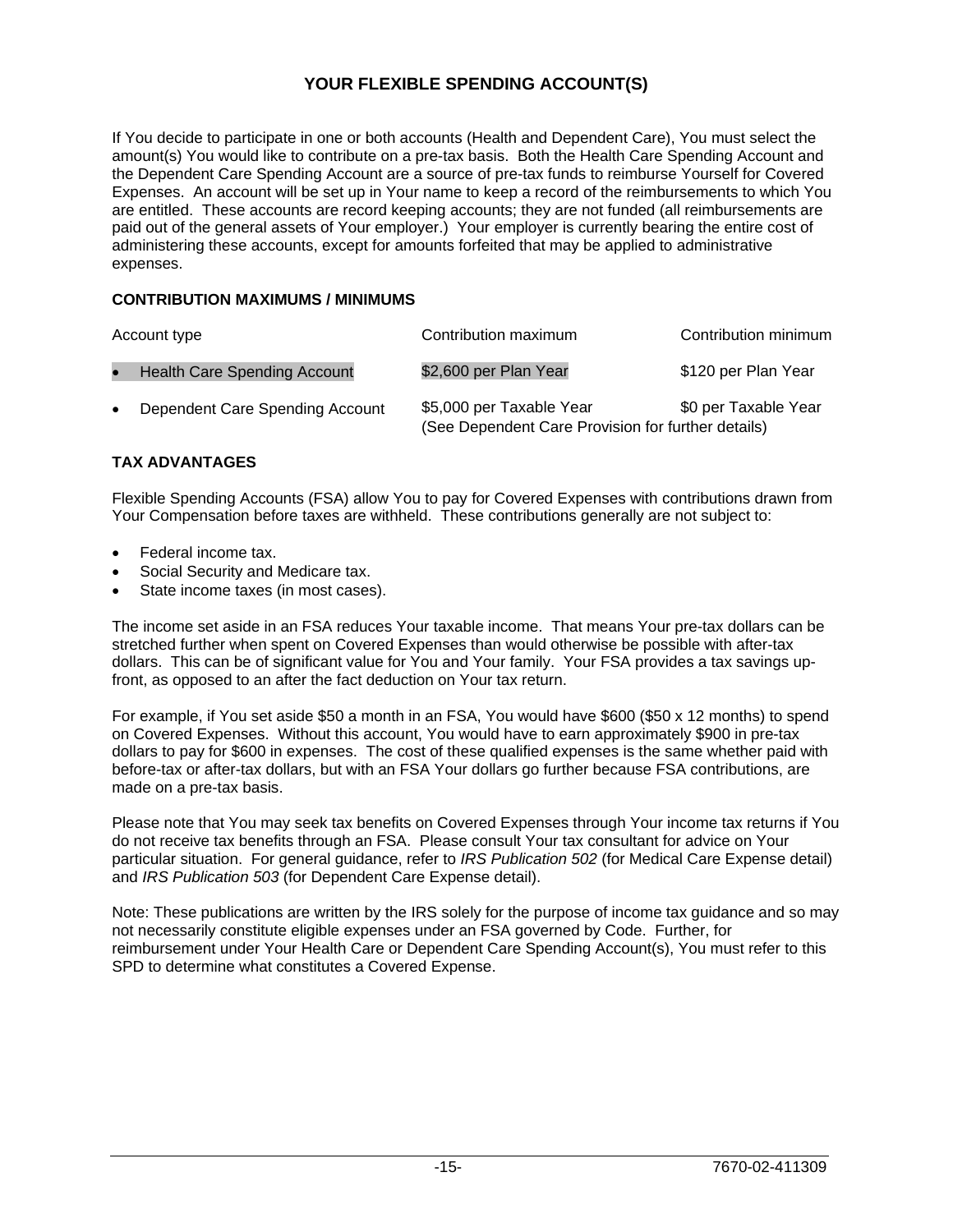#### **USING YOUR ACCOUNT**

If You elect to participate in either or both the Health Care and Dependent Care FSA, You must follow a few general rules that govern their use:

- Funds may not be transferred from one FSA to another.
- Funds may only be used for Covered Expenses, as determined by the claims administrator.
- Funds in excess of the health care FSA carryover amount not used to pay for Covered Expenses Incurred during the applicable coverage period will be forfeited at the end of the year.

# **IRREVOCABILITY OF YOUR ANNUAL ELECTIONS**

Before You decide how much to deposit, carefully estimate Your Medical Care and Dependent Care Expenses for the year. Since the amount reimbursed to You from Your account is not subject to taxes, the IRS places certain restrictions on Your deposits:

- Once You have made Your election to contribute to Your account, You cannot change the amount of money You contribute until the beginning of the next Plan Year.
- Any money that You do not claim for expenses Incurred during the Plan Year through the use of the carryover will be forfeited. These forfeitures are used to offset the administrative expenses of the Plan.

#### **DUPLICATE REIMBURSEMENTS NOT ALLOWED**

If You submit a claim to Your Health Care or Dependent Care Spending Account, You may not claim the same expense as a deduction on Your income tax return. If You receive a reimbursement from a third party for expenses already reimbursed by one of Your Flexible Spending Accounts, You will be required to reimburse the Plan for the benefits received.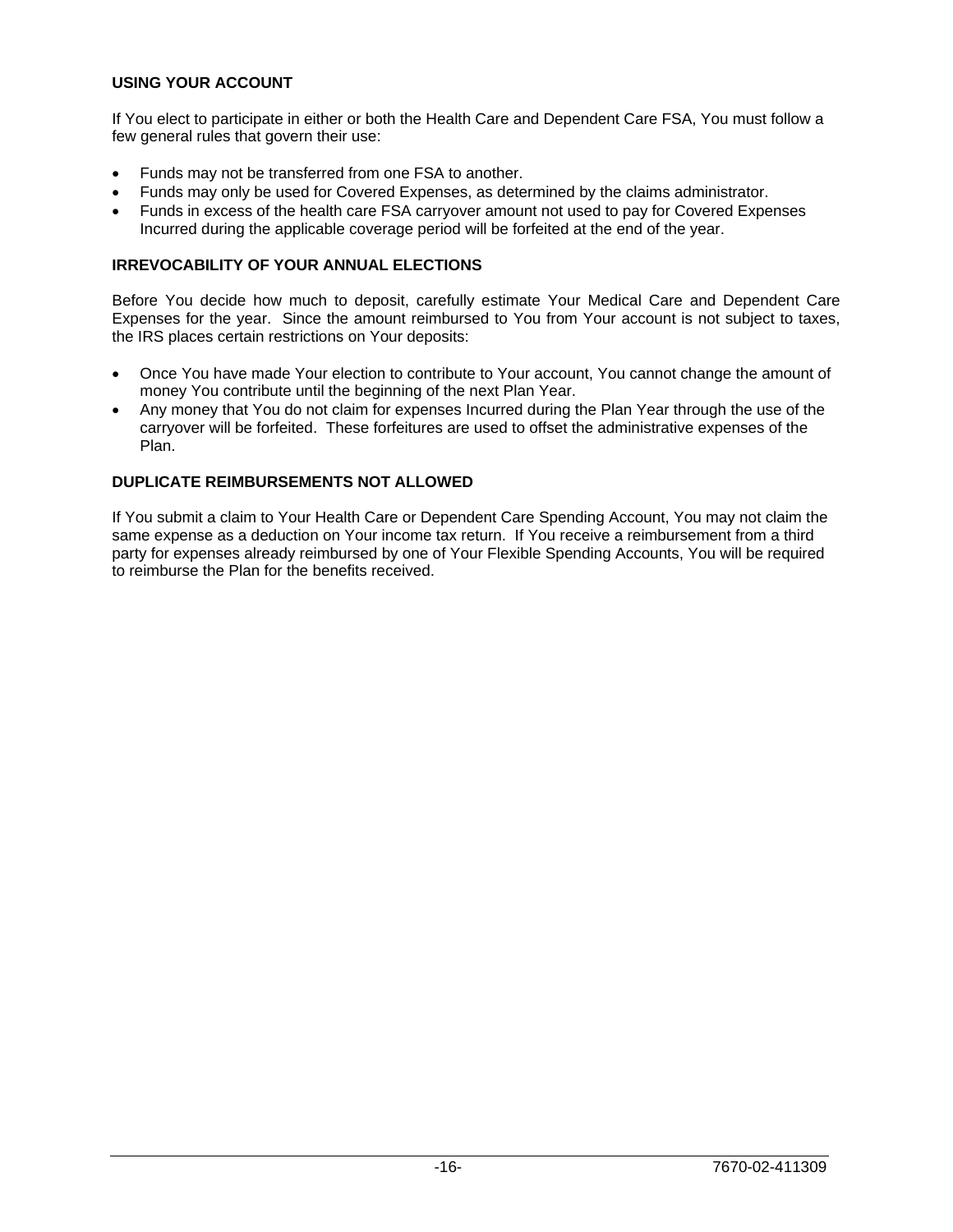# **HEALTH CARE SPENDING ACCOUNT**

The Health Care Spending Account (Health FSA) is provided to allow You, as a Participant, to receive benefits in the form of reimbursement for Medical Care Expenses that are intended to be eligible for exclusion from gross income under Code §105(b).

#### **ACCOUNT MINIMUMS**

The minimum annual contribution is \$120.

#### **ACCOUNT MAXIMUM**

#### You can contribute up to \$2,600.

If You and Your Spouse both work for UNIVERSITY OF ARKANSAS SYSTEM, You may each contribute \$2,600 to separate accounts. You may claim eligible expenses for each covered Dependent once.

#### **UNIFORM COVERAGE**

You have immediate access to the total amount of Your annual contribution on the first day of the Plan Year. The uniform coverage rule provides that Your entire annual election may be reimbursed to You for qualified Medical Care Expenses, regardless of the amount actually in Your account at the time.

#### **TAX CONSIDERATIONS**

The amount You allocate to this account may be used to reimburse You for any Medical Care Expenses that ordinarily would qualify as a medical deduction for federal income tax purposes. However, if You participate in this account, You cannot claim any Medical Care Expenses that are reimbursed through this account as a deduction on Your federal income tax return since Your taxable income already has been reduced.

If You have any questions or need any assistance, contact Your Human Resources representative or Your personal tax advisor.

#### **HEALTH CARE FSA CARRYOVER**

If You were enrolled in the Health Care Spending Account as of the end of the prior Plan Year, and You are still eligible for the Plan, You may be able to carry over up to \$500 from the prior Plan Year to be used in the current Plan Year. The carryover allows You and Your Dependents (if applicable) to use these dollars for those expenses Incurred at any point within the new Plan Year.

#### **MEDICAL CARE EXPENSES**

The Internal Revenue Service (IRS) determines what qualifies as a Medical Care Expense. If not specifically excluded, IRS qualified Medical Care Expenses under Code §213 are covered by this Plan.

Medical Care Expenses must have been Incurred during the Plan Year. With the exception for orthodontia expenses, a Medical Care Expense is Incurred when the service that gives rise to the expense is provided, or Incurred. When the expense is billed, charged or paid is irrelevant.

Orthodontia expenses may be reimbursed by this Plan if the expense has been Incurred within the Period of Coverage. This includes orthodontia expenses that are paid in advance of the services being provided if the advance payment is required in order to receive the service (i.e., down payment). Your orthodontia expenses will be deemed to have been Incurred when You make the advance payment, provided that the payment is made within the Period of Coverage.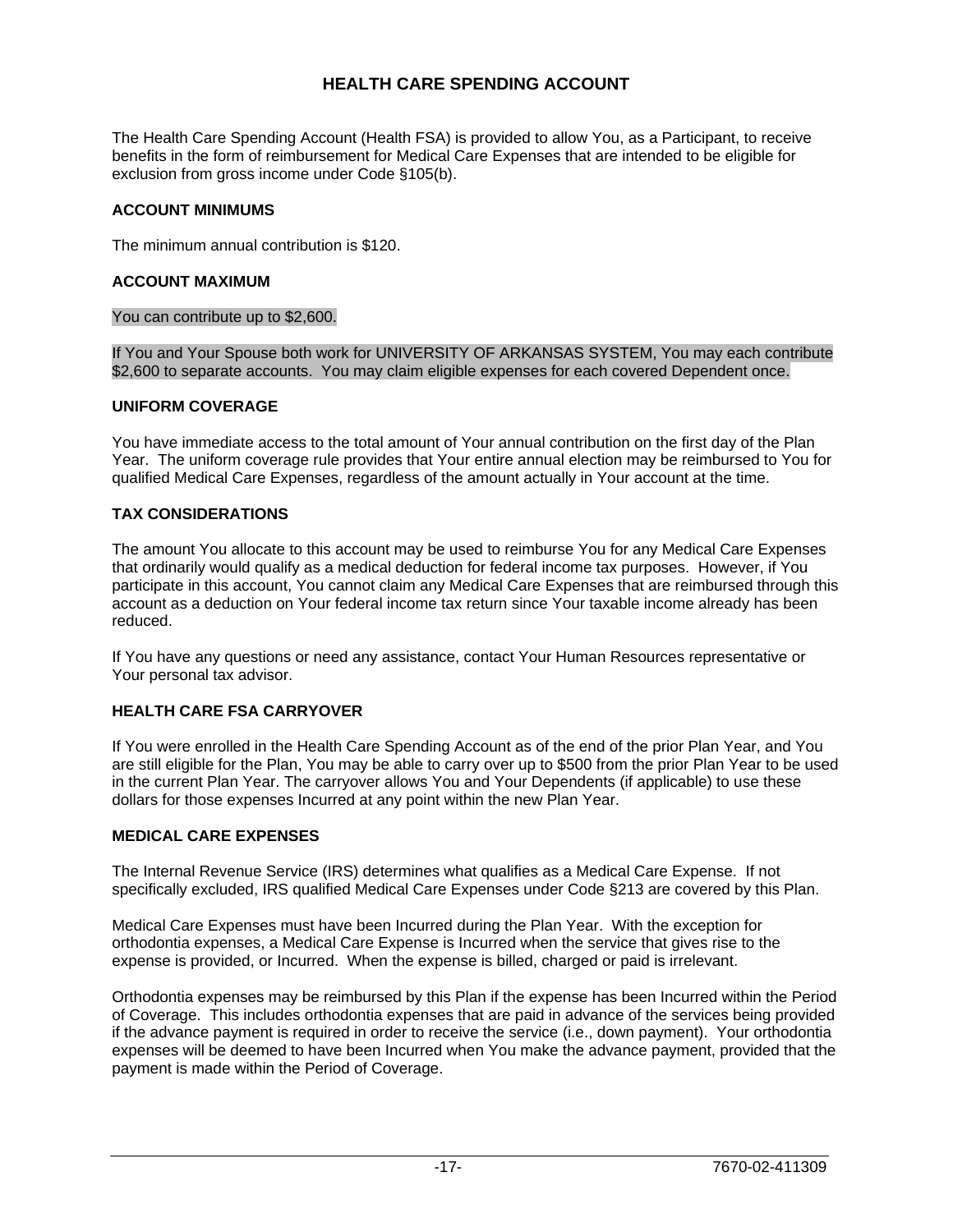Orthodontia expenses may also be reimbursed if a reasonable payment schedule or service contract with expense detail is provided with the claim. A reasonable payment schedule or service contract must be prepared by Your dentist and must illustrate what orthodontia services are to be provided, when the services are planned to be provided (identified by month and year), and the corresponding projected expenses associated with those services. An example of a reasonable payment schedule or service contract may include a down payment for initial services provided, and subsequent proportional payments in anticipation of follow-up services.

You may not be reimbursed for any expenses arising before the Plan becomes effective, before Your Salary Reduction agreement becomes effective, for any expenses Incurred after the close of the Plan Year, or after a separation from service (except for continuation coverage).

**Medical Care Expenses Includes Expenses on Behalf of Dependents.** Medical Care Expenses includes expenses Incurred by Your Spouse or Your Dependent (See Glossary of Terms) provided that the Spouse or Dependent is:

- Your Spouse so long as he or she is not covered as an Employee under this Plan. When a person is no longer Your Spouse, that person no longer qualifies as Your Dependent.
- Your Child until the end of the taxable year in which he or she reaches his or her  $26<sup>th</sup>$  birthday.
- If You have a Dependent child covered under this Plan who is mentally or physically disabled, that child's health coverage may continue beyond the day the child would cease to be a Dependent under the terms of this Plan as shown in the definition of Dependent. You must submit proof that the child meets these conditions within 31 days after the day coverage would normally end. The Plan may, for two years, ask for additional proof at any time, after which the Plan can ask for proof not more than once a year. Coverage will continue for as long as he or she:
	- $\triangleright$  Is dependent on You and Your Spouse for more than half of his or her support;
	- $\triangleright$  Is not able to hold a self-sustaining job due to the mental or physical disability; and
	- $\triangleright$  Has submitted required proof as described above.

# **MEDICAL VS. PERSONAL EXPENSE**

Expenses Incurred for personal reasons only are not reimbursable, according to the IRS. Claims that have been Incurred for medical reasons, but which could also have been for personal reasons, are more closely scrutinized by the IRS than those claims that are obviously for medical reasons only. Massage Therapy is an example of such an expense, where there could be a medical reason for the massage therapy, but also a personal reason for the therapy. Therefore, in cases where there could be both a medical and a personal reason for the expense, the Plan may require additional substantiation for these claims to establish the link between the medical condition (necessity) and the expense.

Some of the most common Medical Care Expenses that qualify for reimbursement so long as they are not reimbursable from any other source include:

- Cost sharing on health care coverage such as deductibles, co-payments or any other participation in medical expenses.
- Qualified expenses beyond Plan limits.
- Qualified expenses not covered by the Plan.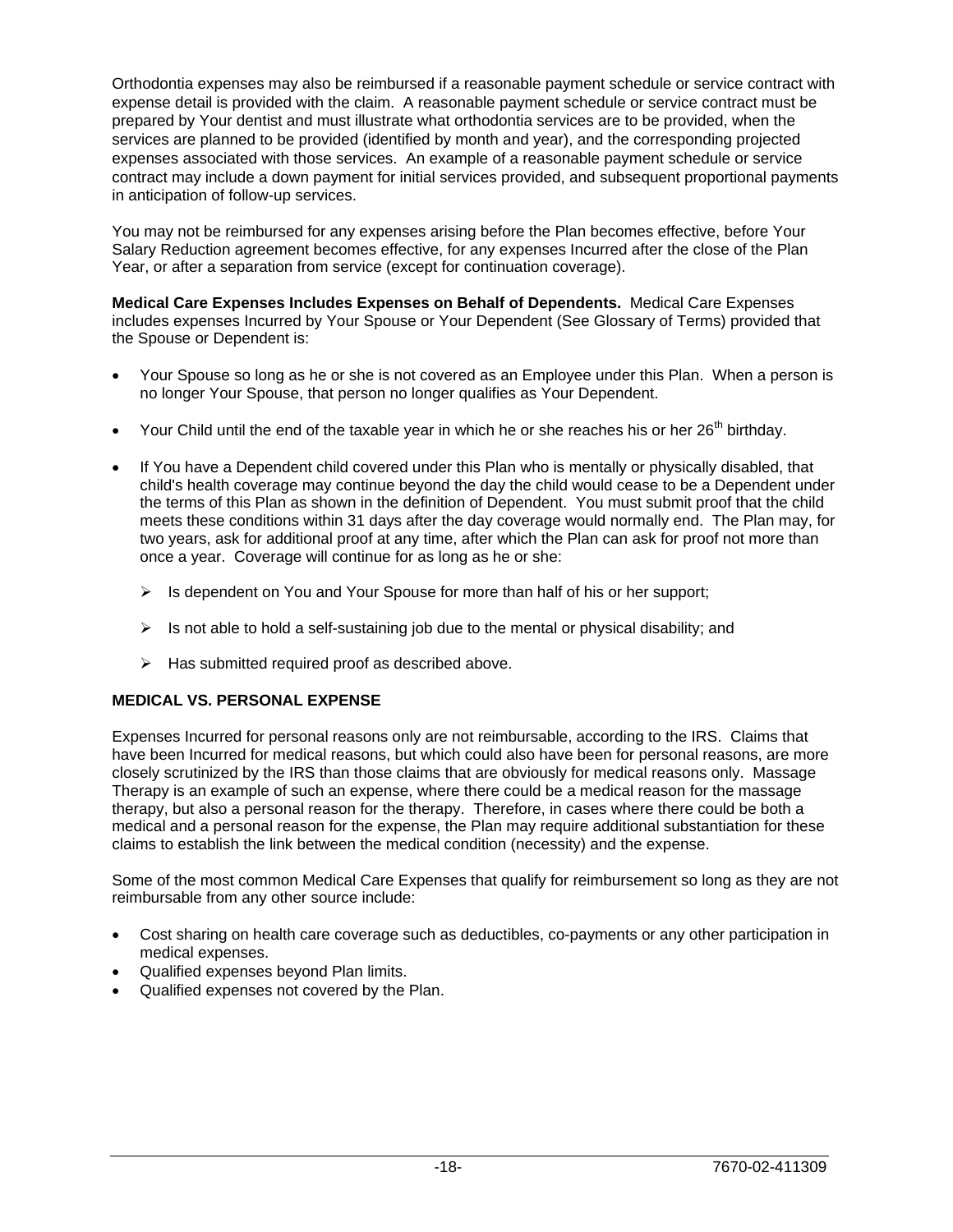Expenses: Here are some examples of Medical Care Expenses:

- Medicine or Medication.
- Medical or dental care outside Plan scope.
- Vision care outside Plan scope, including prescription eye glasses and contact lenses.
- Hearing aids.
- Medical Care Expenses that have not been reimbursed and are not reimbursable from any other source for a Dependent who is claimed for federal income tax return purposes on Your income tax return.
- Shipping, handling and sales tax of eligible expenses.

#### **ELIGIBLE MEDICAL CARE EXPENSES UNDER CERTAIN CONDITIONS (These expenses require additional substantiation)**

- Herbal remedies to treat a specific condition or disease.
- Weight loss drugs or programs to treat a specific condition or disease (including obesity) diagnosed by a Physician.
- Long-term care services or nursing home services (qualified).
- Capital expenses.
- Household improvements to treat allergies.
- DNA collection and storage.
- House improvements (i.e., exit ramps, widening doorways).
- Mattress, recliner chairs and other furniture.
- Special foods needed to treat a special Illness or ailment, if prescribed by a Physician and does not substitute normal nutritional requirements.

# **PLAN EXCLUSIONS**

The following items are not considered a Medical Care Expense under the IRS Code and/or for purposes of this Plan:

- Drugs obtained in an illegal way.
- Controlled substances if the substance violates federal law, even if prescribed by a Physician.
- Vitamins or dietary nutritional supplements available without prescription, even if prescribed by a Physician.
- Health insurance premiums that You or Your Spouse pay for coverage under another health plan.
- Insurance premiums generally.
- Cosmetic Surgery or other similar procedures unless the surgery or procedure is necessary to ameliorate a deformity arising from, or directly related to, a congenital abnormality, a personal injury resulting from an accident or trauma, or disfiguring disease.
- Funeral and burial expenses.
- Household and domestic help (even though recommended by a qualified Physician due to Your or Your Dependent's inability to perform physical housework).
- Custodial care.
- Massage therapy unless prescribed by a Physician to treat a specific injury or trauma.
- Costs for sending a child to a special school for benefits the child may receive from the course of study and disciplinary methods.
- Health club dues with respect to general membership.
- Weight loss drugs or programs unless for a specified disease diagnosed by a Physician such as: obesity, heart disease, or diabetes.
- Social activities, such as dance lessons, even if recommended by a qualified Physician for general health improvement.
- Swimming lessons, even if recommended by a Physician for general health.
- Maternity clothes.
- Diaper service or diapers.
- Uniforms or special clothing, such as maternity clothing.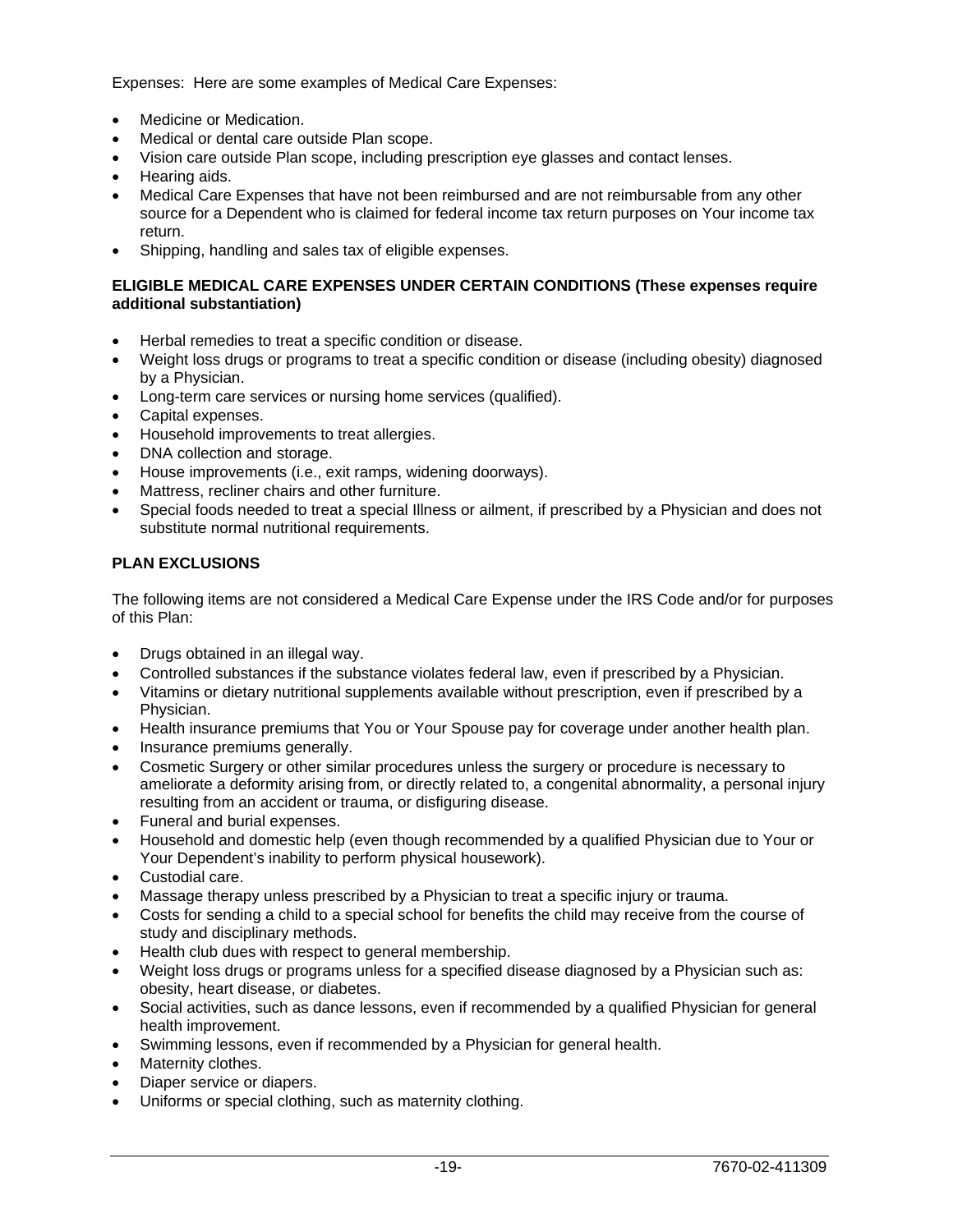- Transportation expenses not primarily for and essential to medical care.
- Home or automobile improvements or other similar capital expenses to the extent that they appreciate value of personal assets.
- Any expense that does not qualify under Code §213.
- Teeth bleaching.
- Exercise equipment or programs unless prescribed by a Physician to treat a specific medical condition.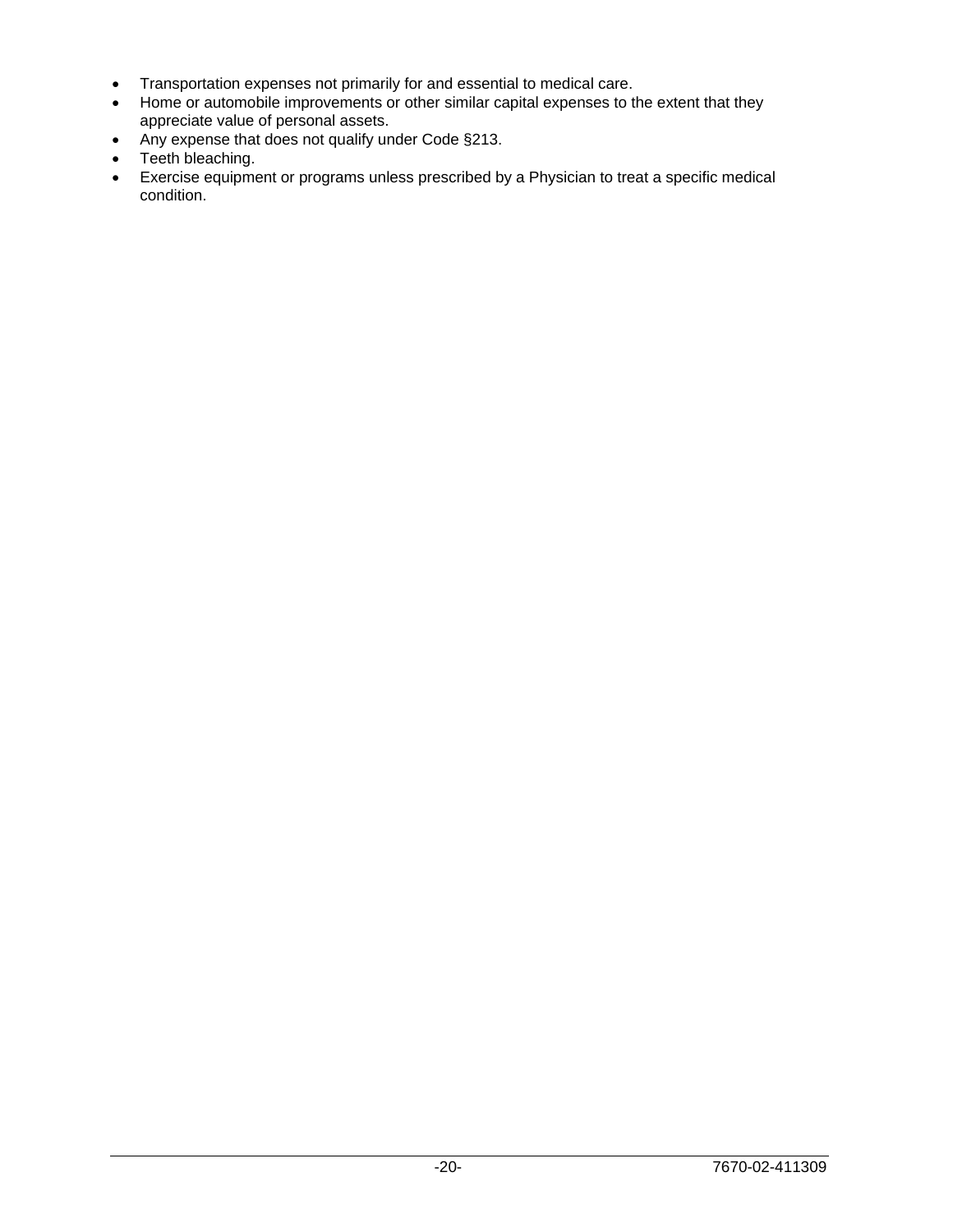# **OVER-THE-COUNTER DRUGS/ITEMS**

#### **ELIGIBLE OVER-THE-COUNTER (OTC) DRUGS**

Eligible OTC drugs include Medicines that alleviate or treat injuries or sickness that are prescribed by a Physician. They are not cosmetic in nature nor merely beneficial to a Covered Person's general health. They include such items as antacids, allergy Medicines, pain relievers, cold Medicines and other qualified Code §213 Medical Care Expenses.

#### **ELIGIBLE OVER-THE-COUNTER (OTC) ITEMS**

Eligible OTC items include any items that alleviate or treat injuries or sickness. They are not cosmetic in nature nor merely beneficial to a Covered Person's general health.

#### **INELIGIBLE OVER-THE-COUNTER (OTC) DRUGS**

Ineligible OTC drugs/items that are merely beneficial to general health are ineligible, including toiletries, Cosmetics, and vitamins or dietary supplements are not reimbursable under the Plan, as well as other Medical Care Expenses that are not qualified under Code §213.

#### **DUAL-PURPOSE OVER-THE-COUNTER (OTC) DRUGS/ITEMS**

Some OTC drugs/items have a medical purpose *and* a cosmetic or general health purpose. These items are referred to as "dual- purpose" drugs/items. Requests for reimbursement of dual-purpose expenses require a Physician's diagnosis of a medical condition, and a signed statement by a Physician. For dual purpose OTC drugs, You will need a prescription.

#### **IMPORTANT INFORMATION ABOUT THE ABOVE EXPLANATIONS**

Eligible OTC expenses shall be determined consistent with IRS Code §213, the Healthcare Reform Act of 2010, and interpreted by the Plan Administrator in its discretion. Discretionary authority of the Plan Administrator is described in this SPD in the Plan Information and the Plan Recordkeeping and Administration provisions.

#### **LIMITATIONS ON REIMBURSEMENT OF OVER-THE-COUNTER DRUGS/ITEMS**

You will only be reimbursed for a reasonable quantity of an eligible Over-the-Counter Medical Care Expense as determined by the Plan Administrator under the Plan (i.e., 25 bottles of aspirin in one month would not be reasonable).

#### **SUBMITTING CLAIMS FOR OVER-THE-COUNTER DRUGS/ITEMS**

You must submit a signed claim form along with the receipt for all claims. For OTC drugs You will need to also provide a prescription or a prescription number. The receipt for any Over-the-Counter Drugs/Items must include the following information:

- Merchant name
- Description of the Over-the-Counter Drugs/Items
- Date purchased
- Amount paid
- Prescription / prescription number for OTC drugs (for off-the-shelf drugs You will need to also include the quantity prescribed, the instructions, and the signature of the provider who prescribed the drug).

Reminder: any claim that You submit must be for You or an eligible Dependent. Any attempt to submit unqualified claims constitutes fraud. Fraud by a Participant is described in this SPD in the Fraud Provision.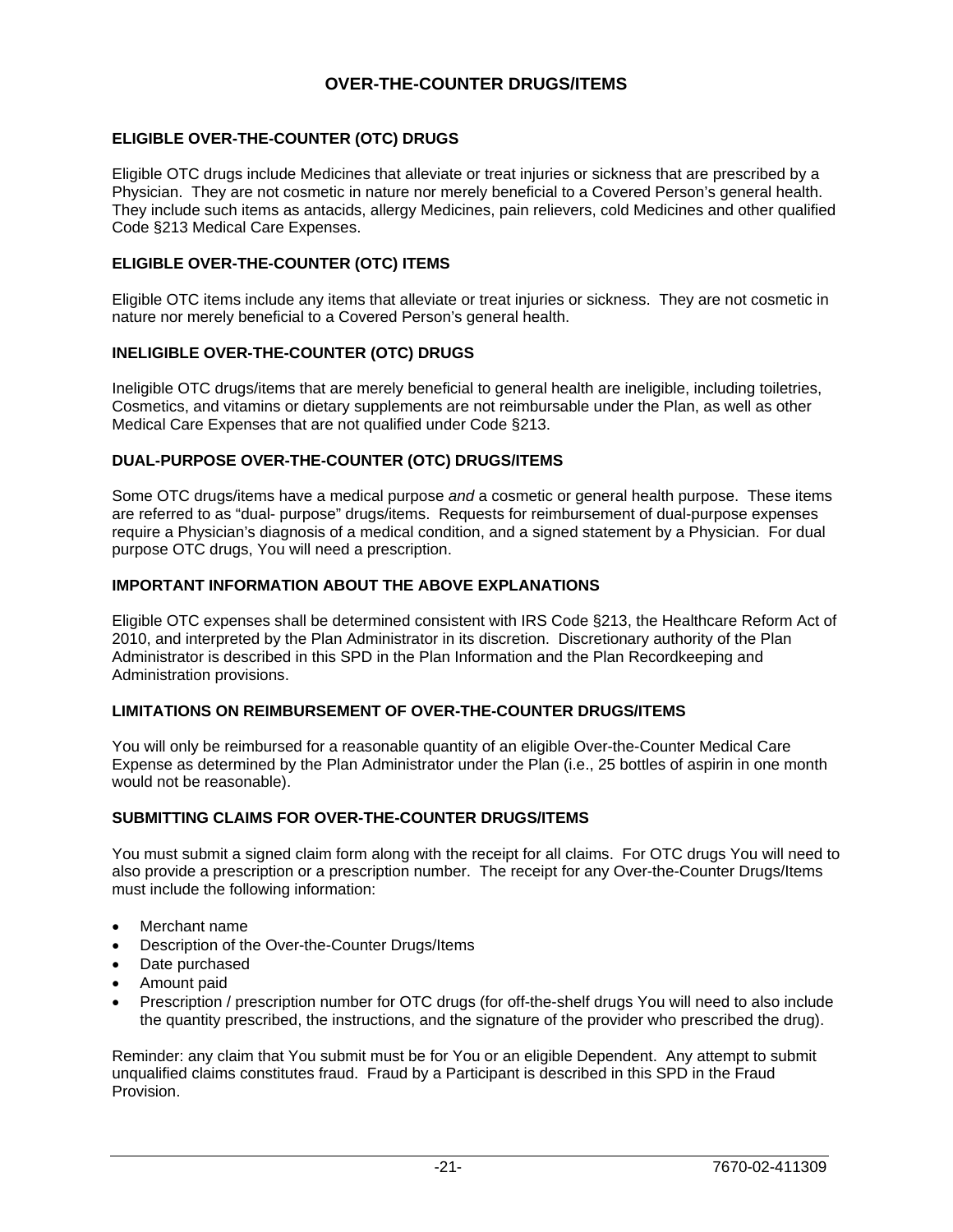# **CLAIMS AND APPEAL PROCEDURES FOR HEALTH CARE SPENDING ACCOUNTS (Health FSA)**

#### **REASONABLE AND CONSISTENT CLAIMS PROCEDURES**

The Plan's claims procedures include administrative safeguards and processes that are designed to ensure and verify that benefit claims determinations are made in accordance with the applicable legal requirements. The Plan provisions will be applied consistently with respect to similarly situated individuals.

#### **TIMELY FILING**

All claims must be submitted for reimbursement on or before March 31st of the following year. In other words, You have 90 days after the end of the Plan Year to recoup Your contributions to Your Health Care Spending Account, or You will forfeit any amount in excess of the Health Care FSA carryover amount remaining in Your account. See the prior discussion of the "use-or-lose rule."

#### **PERSONAL REPRESENTATIVE**

**Personal Representative** means a person (or provider) who may contact the Plan on the Covered Person's behalf to help with claims, appeals, or other benefit issues. A minor Dependent must have the signature of a parent or Legal Guardian in order to appoint a third party as a Personal Representative.

In general, if You choose to use a Personal Representative, You must submit proper documentation to the Plan stating the following: The name of the Personal Representative, the date and duration of the appointment and any other pertinent information. In addition, You must agree to grant Your Personal Representative access to Your Protected Health Information. The Covered Person should contact the Claim Administrator to obtain the proper forms. All forms must be signed by the Participant to be effective. When Health FSA claims are submitted to the Plan by the Personal Representative, it will be assumed that the Personal Representative is acting as the Personal Representative of the Participant.

#### **PROCEDURES FOR SUBMITTING CLAIMS**

Claims may be submitted as Covered Expenses are Incurred during the Plan Year. Your Plan Year is the twelve-month period beginning on January 1. You will be reimbursed for eligible Flexible Spending Account expenses as long as the amount requested is at least \$10 and the amount does not exceed the limit of Your contributions for the year, including any prior withdrawals and any availability restrictions. The \$10 minimum claim requirement will be waived at the end of each month to assure that You receive the tax benefit of all Covered Expenses, up to Your contribution limit for the year.

If You or Your Dependent receive services in a country other than the United States, You will be reimbursed for any covered amount in U.S. currency. The reimbursed amount will be based on the U.S. equivalency rate that is in effect on the date of service.

To have Your claims processed as soon as possible, please read the claim instructions found on the Flexible Spending Account Claims Form.

#### **SUBMITTING HEALTH CARE CLAIMS**

Under this Plan, You have three options for seeking reimbursement for Your Medical Care Expenses. You can submit the claim either on an FSA claim form or by submitting the claim information through the UMR website as described below, or You can seek reimbursement by using Your debit card. The following is a summary of the options described above.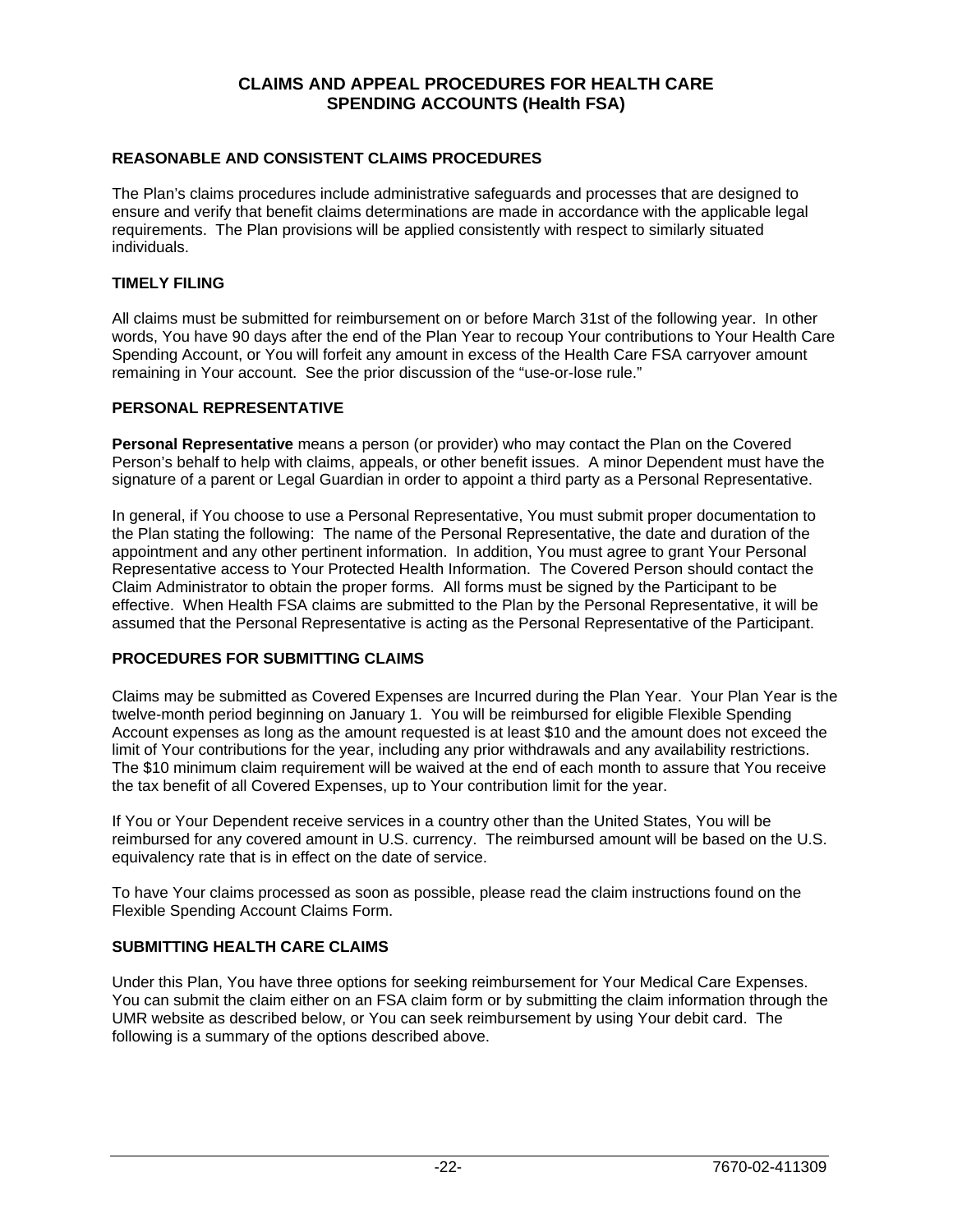Health care expenses that are not fully covered on medical and dental plan claims processed by UMR will automatically roll over into the Flexible Spending Accounts system. Therefore, You do not need to file another claim for these expenses.

If You have health care expenses not submitted on a medical or dental plan claim that is processed through UMR, You will need to fill out an FSA claim form or submit Your claim information through the UMR website.

Flexible Spending Accounts Claim Forms are available at www.UMR.com, in Your Human Resources department, or by calling the toll-free number: 1-800-826-9781. You must submit a claim form for each claim You submit.

Whether You submit Your claim on an FSA claim form or via the UMR website, You must include the following information when You submit a medical expense:

- A written statement or bill from an independent third party.
	- $\triangleright$  A statement, bill, or receipt from a medical professional (i.e. physician, pharmacist) or Merchant.
	- $\triangleright$  Or an Explanation of Benefits (EOB)
- The amount of the medical expense.
- An identification or description of the medical expense, minus the amount reimbursable from any other source, if applicable.
- The date that the medical expense was Incurred.
- Prescription / prescription number for OTC drugs (for off-the-shelf drugs You will need to also include the quantity prescribed, the instructions, and the signature of the provider who prescribed the drug).

Please note that it is not necessary that You have actually paid an amount due for a Covered Expense only that You have Incurred the expense. You must also attest to the fact that this expense is not being paid for or reimbursed from any other source. Claim forms and the UMR website will contain this detail.

If You have paid the contributions for the coverage You have elected, You will be reimbursed for Your Covered Expenses within 30 calendar days after You submitted Your claim. You will have 90 days after the end of the Plan Year, or until March  $31<sup>st</sup>$  in which to submit a claim for reimbursement for Covered Expenses Incurred during the previous Plan Year. You will be notified in writing if any claim for benefits is denied.

# **Debit Card**

The debit card provides You with an automatic way to pay for Your qualified Medical Care Expenses. You may electronically access the pre-tax contributions You set aside in Your Health FSA. Each time You Incur a qualified Medical Care Expense at a health care location that accepts MasterCard®, You may use Your debit card. The amount of Your qualified purchases will be deducted from Your Health FSA automatically.

Do not use Your debit card at locations that are not health related, such as restaurants, gas stations and bookstores. In addition, You may not use Your debit card to purchase OTC drugs. It is important for You to save itemized receipts whenever You use the card. The IRS requires that all card transactions, except for co-pay matching, reoccurring expenses, and real time substantiation, be substantiated by the Plan. Therefore, be prepared to submit Your receipts as proof of eligibility for the transaction. In other words, was the transaction for a Medical Care Expense?

#### **NOTIFICATION OF BENEFIT DETERMINATION**

Each time a claim is submitted, You will receive a written Explanation of Benefits (EOB) form that will explain how much was paid towards the claim, or whether the claim was denied. If You have any questions or concerns about the EOB, call UMR at the number listed on the EOB.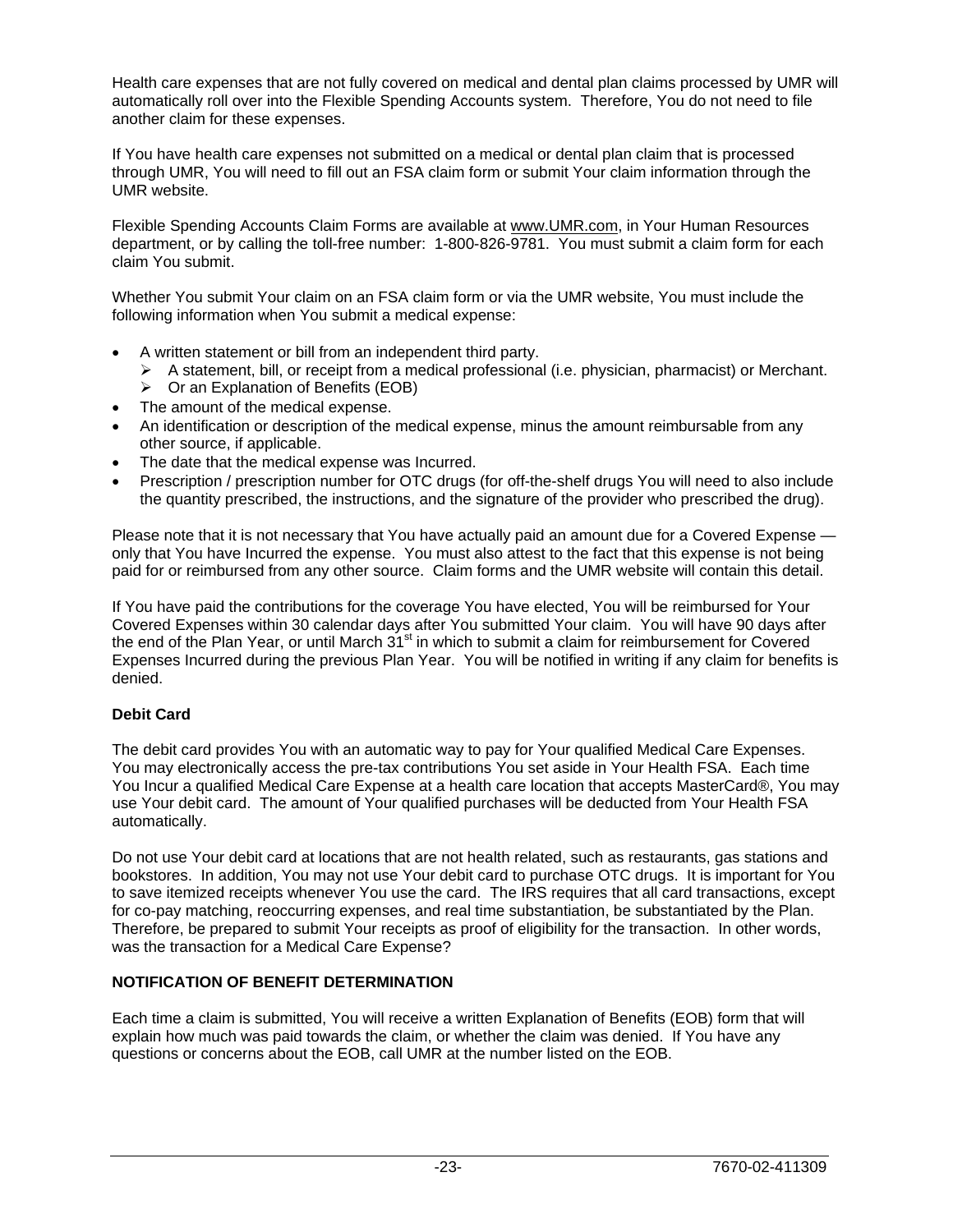# **TIMELINES FOR INITIAL BENEFIT DETERMINATION**

The Plan will process Your claims within 30 calendar days, but the Plan can have an additional 15-day extension when necessary for reasons beyond control of the Plan if written notice is provided to You within the original 30-day period.

A claim is considered to be filed when the claim for benefits has been submitted to the Plan for formal consideration under the terms of this Plan.

#### **CIRCUMSTANCES CAUSING LOSS OR DENIAL OF PLAN BENEFITS**

Claims can be denied for any of the following reasons:

- Termination of Your employment.
- You or Your Dependents are no longer eligible for coverage under the Plan.
- Charges were Incurred prior to Your Effective Date or following termination of coverage.
- You or Your Dependent reached the maximum benefits under the Health FSA.
- Amendment of group flex plan.
- Termination of the group flex plan.
- You did not respond to a request for additional information needed to process the claim or appeal.
- Services are not considered medical in nature.
- Benefit is not covered under this Plan.
- Misuse of the Plan or other fraud.
- Failure to pay required contributions.
- Your claim submission was incomplete.
- Other reasons as stated elsewhere in this SPD.

#### **ADVERSE BENEFIT DETERMINATION (DENIED CLAIMS)**

An Adverse Benefit Determination means a denial, reduction or termination of a benefit, or a failure to provide or make payment, in whole or in part, for a benefit. It also includes any such denial, reduction, termination or failure to provide or make payment that is based on a determination that You are no longer eligible to participate in the Plan.

If a claim is being denied in whole or in part, You will receive an initial claim denial notice within the timelines described above. A claim denial notice, usually referred to as an Explanation of Benefits notice (EOB) will:

- Explain the specific reasons for the denial.
- Provide a specific reference to pertinent Plan provisions on which the denial was based.
- Provide a description of any material or information that is necessary for You to perfect the claim, along with an explanation of why such material or information is necessary, if applicable.
- If an internal rule or guideline was relied upon, or if the denial was based on Medical Necessity or experimental treatment, the Plan will notify You of that fact. You have the right to request a copy of the rule/guideline or clinical criteria that was relied upon, and such information will be provided to You free of charge.

Provide appropriate information as to the steps You can take to submit the claim for appeal (review).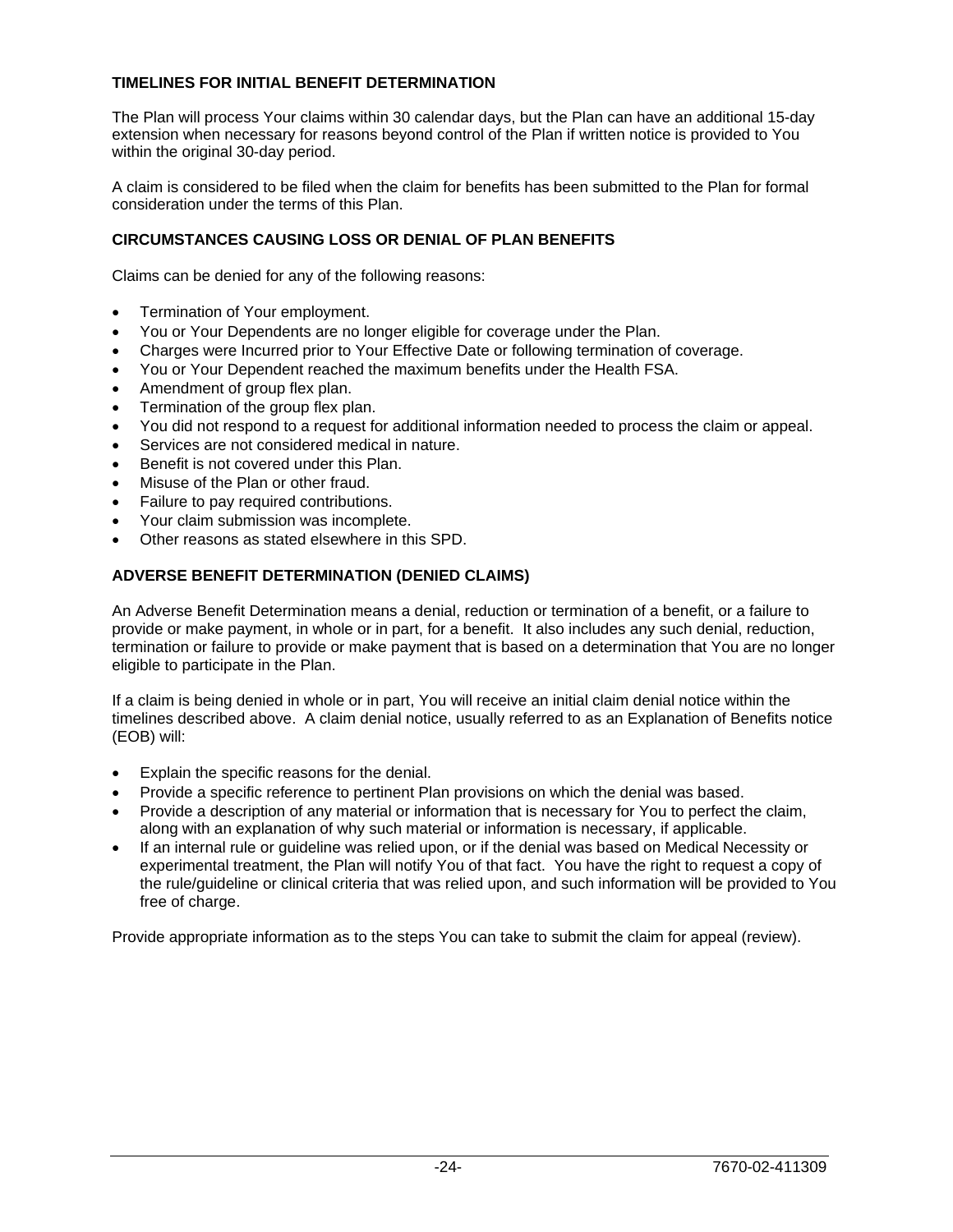# **APPEALS PROCEDURE FOR ADVERSE BENEFIT DETERMINATIONS**

If You disagree with the denial of a claim, You or Your duly Personal Representative can request that the Plan review its initial determination by submitting a written request to the Plan as described below:

**First Level of Appeal:** This is a **mandatory** appeal level. The Participant must exhaust the following internal procedures before any outside action is taken.

- You must file Your appeal within 180 days of the date You received the Explanation of Benefits (EOB) form from the Plan showing that Your claim was denied. The Plan will assume that You received the written Explanation of Benefits form seven days after the Plan mailed the EOB to You.
- You or Your Personal Representative will be allowed reasonable access to review or copy pertinent documents, at no charge.
- You may submit written comments, documents, records and other information relating to the claim to explain why You believe the denial should be overturned. This information should be submitted at the time You submit the written request for a review.
- You have the right to submit evidence that Your claim is due to the existence of a physical or mental medical condition or domestic violence, under applicable federal nondiscrimination rules.
- The review will take into account all comments, documents, records and other information submitted that relates to the claim. This would include comments, documents, records and other information that either were not submitted previously or were not considered in the initial benefit decision. The review will be conducted by individuals who were not involved in the original denial decision and are not under the supervision of the person who originally denied the claim.
- If Your benefit denial was based in whole or in part on a medical judgment, the Plan will consult with a medical care professional with training and experience in the relevant medical field. This professional may not have been involved in the original denial decision, nor be supervised by the medical care professional who was involved. If the Plan has obtained medical or vocational experts in connection with Your claim, they will be identified upon Your request, regardless of whether the Plan relies on their advice in making any benefit determinations.
- After Your claim has been reviewed, You will receive written notification letting You know if the claim is being approved or denied. The notification will provide You with the information outlined under the "Adverse Benefit Determination" section above.

**Second Level of Appeal**: This is a **voluntary** appeal level. You are not required to follow this internal procedure before taking outside action.

- If You are not satisfied with the decision following the first appeal, You have the right to appeal the denial a second time.
- You or Your Personal Representative must submit a written request for a second review within 180 calendar days following the date You received the Plan's decision regarding the first appeal. The Plan will assume that You received the determination letter regarding the first appeal seven days following the date the Plan sends the determination letter to You.
- You may submit written comments, documents, records and other pertinent information to explain why You believe the denial should be overturned. This information should be submitted at the time You submit the written request for a second review.
- You have the right to submit evidence that Your claim is due to the existence of a physical or mental medical condition or domestic violence, under applicable federal nondiscrimination rules.
- The second review will take into account all comments, documents, records and other information submitted that relates to the claim that either were not submitted previously or were not considered in the initial benefit decision. The review will be conducted by individuals who were not involved in the original denial decision or the first appeal, and are not under the supervision of those individuals.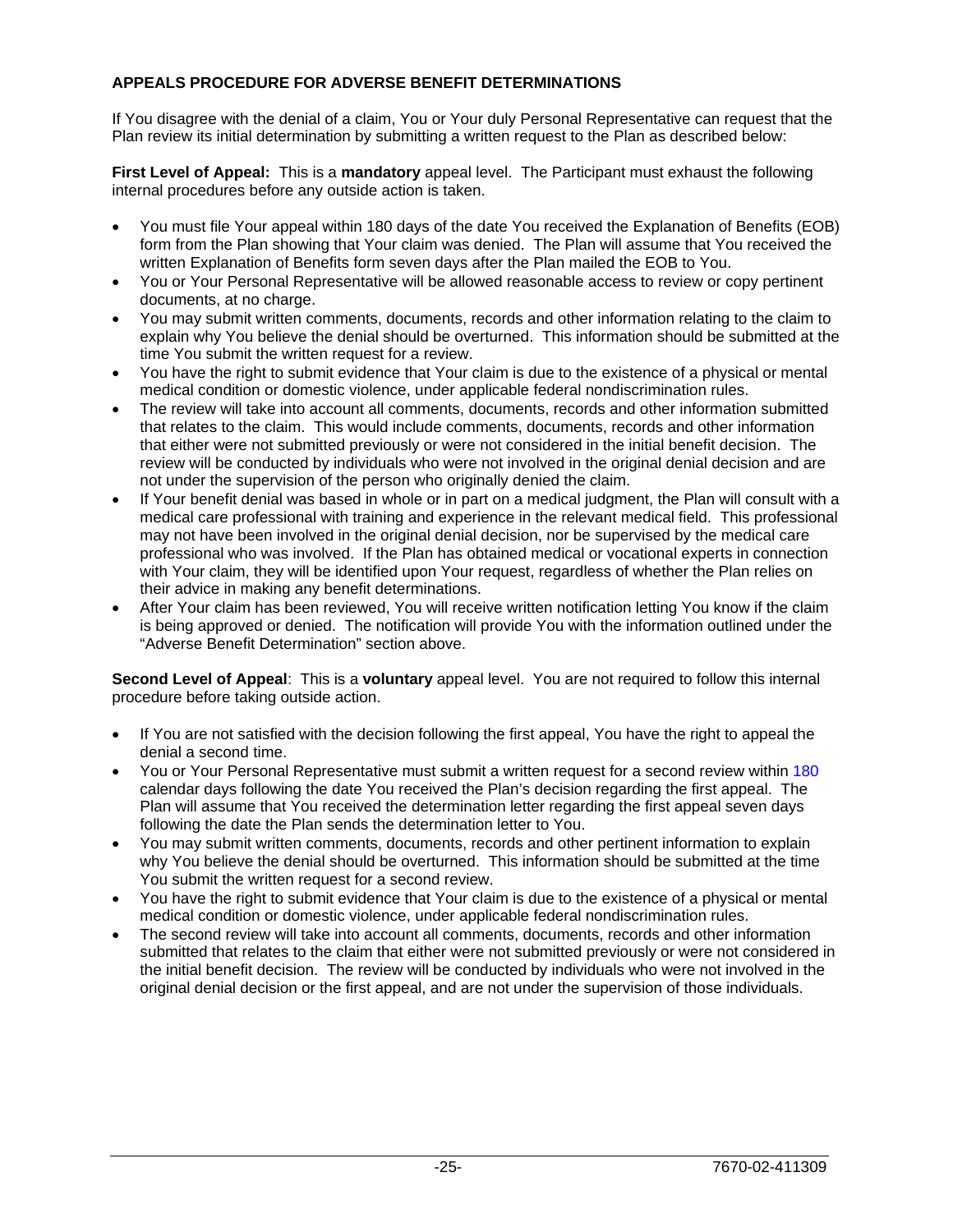- If Your benefit denial was based in whole or in part on a medical judgment, the Plan will consult with a medical care professional with training and experience in the relevant medical field. This medical care professional may not have been involved in the original denial decision or first appeal, nor be supervised by the medical care professional who was involved. If the Plan has obtained medical or vocational experts in connection with Your claim, they will be identified upon Your request, regardless of whether the Plan relies on their advice in making any benefit determinations.
- After Your claim has been reviewed, You will receive written notification letting You know if the claim is being approved or denied. The notification will provide You with the information outlined under the "Adverse Benefit Determination" section above.

Regarding the above voluntary appeal level, the Plan agrees that any statutory limitations that are applicable to pursuing the claim in court will be put on hold during the period of this voluntary appeal process. The voluntary appeal process is only available after You have followed the mandatory appeal level as required above. This Plan also agrees that it will not charge You a fee for going through the voluntary appeal process, and it will not assert a failure to exhaust administrative remedies if You elect to pursue a claim in court before following this voluntary appeal process. Your decision about whether to submit a benefit dispute through this voluntary appeal level will have no affect on Your rights to any other benefits under the Plan. If You have any questions regarding the voluntary level of appeal including applicable rules, Your right to representation (Personal Representative) or other details, please contact the Plan.

#### **Appeals should be sent within the prescribed time period as stated above to the following address(es):**

Send first level appeals to: UMR CLAIMS APPEAL UNIT PO BOX 30546 SALT LAKE CITY UT 84130-0546

Send second level appeals to: UNIVERSITY OF ARKANSAS SYSTEM 2404 N UNIVERSITY AVE LITTLE ROCK AR 72207 ATTN: VICE PRESIDENT FOR ADMINISTRATION

# **TIME PERIODS FOR MAKING DECISION ON APPEALS**

After reviewing a claim that has been appealed, the Plan will notify You of its decision within the following time frames, although You may voluntarily extend these timelines:

The timelines below will only apply to the mandatory appeal level. The voluntary appeal level will not be subject to specific timelines.

Within a reasonable period of time but no later than 60 calendar days after the Plan receives Your request for review.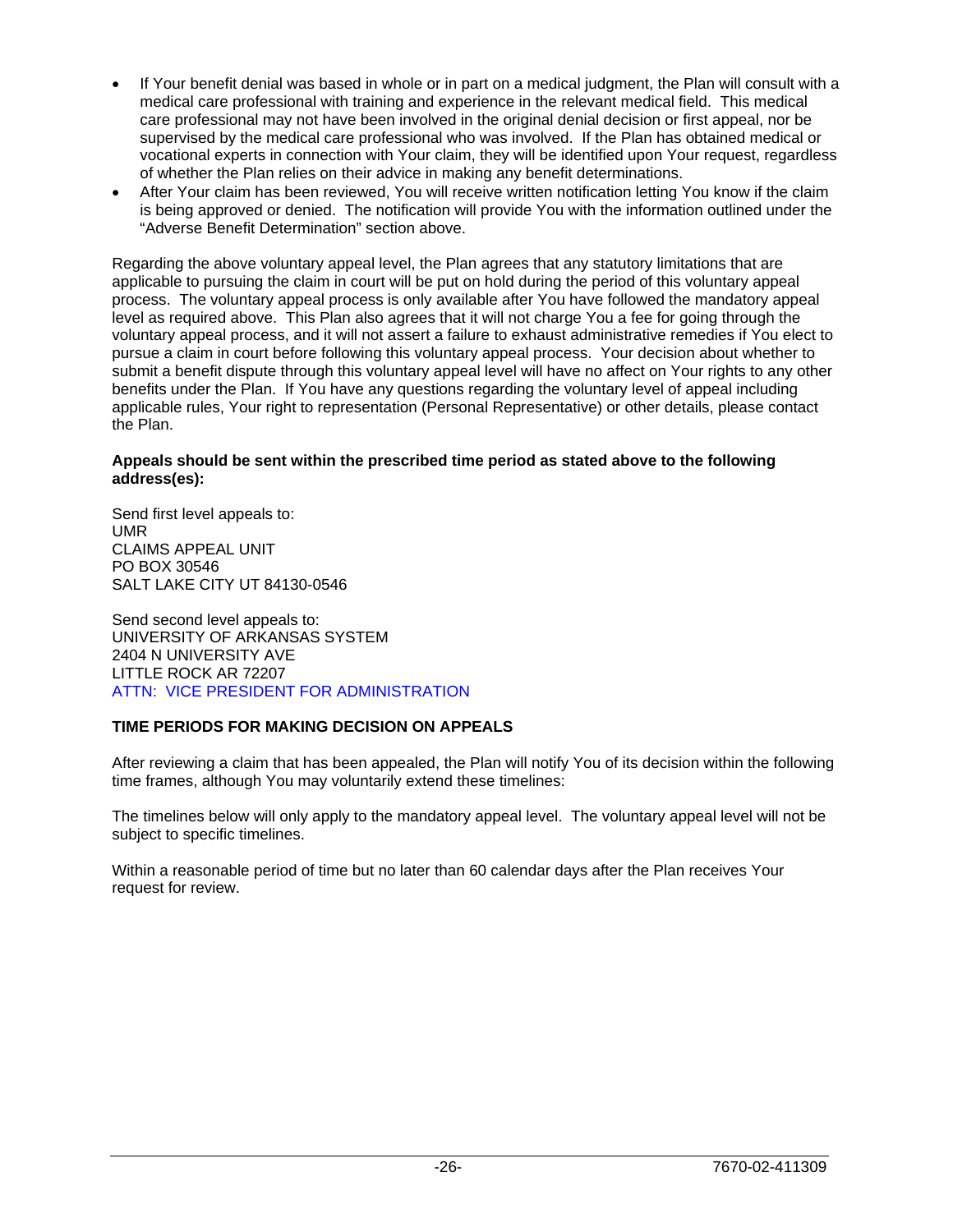# **HEALTH CARE SPENDING ACCOUNT COMPLIANCE WITH LAWS APPLICABLE TO GROUP HEALTH PLANS**

# **LAWS APPLICABLE TO GROUP HEALTH PLANS**

Benefits under this Health Care Spending Account shall be provided in compliance with the following laws to the extent that such laws are applicable to the Health FSA and not otherwise exempt:

- Consolidated Omnibus Budget Reconciliation Act (COBRA);
- Family Medical Leave Act (FMLA);
- Uniformed Services Employment and Reemployment Rights Act (USERRA);
- Mental Health Parity Act;
- Newborns' and Mothers' Health Protection Act;
- Women's Health and Cancer Rights Act;
- Medicare Secondary Payer law, as amended; and

#### **COORDINATION OF BENEFITS**

Health FSAs are intended to pay benefits solely for Medical Care Expenses not previously reimbursed or reimbursable elsewhere. Accordingly, this Health FSA shall not be considered a group health plan for coordination of benefits purposes, and shall not be taken into account when determining benefits payable under any other group health plan or policy of insurance.

#### **REIMBURSEMENTS AFTER TERMINATION**

When You cease to be a Participant under the Health FSA, Your Salary Reductions will terminate. You will not be able to receive reimbursements under the Health FSA for expenses Incurred after Your participation terminates.

You may, however, be able to elect to continue Your coverage under the continuation of coverage provisions of COBRA, as stated below. In addition, You (or Your estate) may claim reimbursement under the Health FSA for any expenses Incurred during the Period of Coverage prior to termination, provided You (or Your estate) file a claim within 90 days following the close of the Plan Year in which the expenses arose (i.e., generally March 31st).

#### **COBRA (Continuation Coverage for Health Care Spending Account Benefits)**

**Important:** Read this entire provision to understand a Covered Person's COBRA rights and obligations.

The following is a summary of the federal continuation requirements under the Consolidated Omnibus Budget Reconciliation Act of 1985 (COBRA), as amended. This summary generally explains COBRA continuation coverage, when it may become available to You and Your family, and what You need to do to protect the right to receive it. When You become eligible for COBRA, You may also become eligible for other coverage options that may cost less than COBRA continuation coverage. This summary provides a general notice of a Covered Person's rights under COBRA, but is not intended to satisfy all the requirements of federal law. Your employer or the COBRA Administrator will provide additional information to You and Your Dependents as required.

You may have other options available to You when You lose group health coverage. For example, You may be eligible to buy an individual plan through the Health Insurance Marketplace. By enrolling in coverage through the Marketplace, You may qualify for lower costs on Your monthly premiums and lower out-of-pocket costs. Additionally, You may qualify for a 30-day special enrollment period for another group health plan for which You are eligible (such as a Spouse's plan), even if that plan generally does not accept Late Enrollees.

Continuation coverage refers to Your right, or Your Spouse's or Dependents' right, to continue the same coverage under the health FSA that was in place the day before a Qualifying Event if participation by You (including Your Spouse and Dependents) otherwise would end due to the occurrence of the Qualifying Event.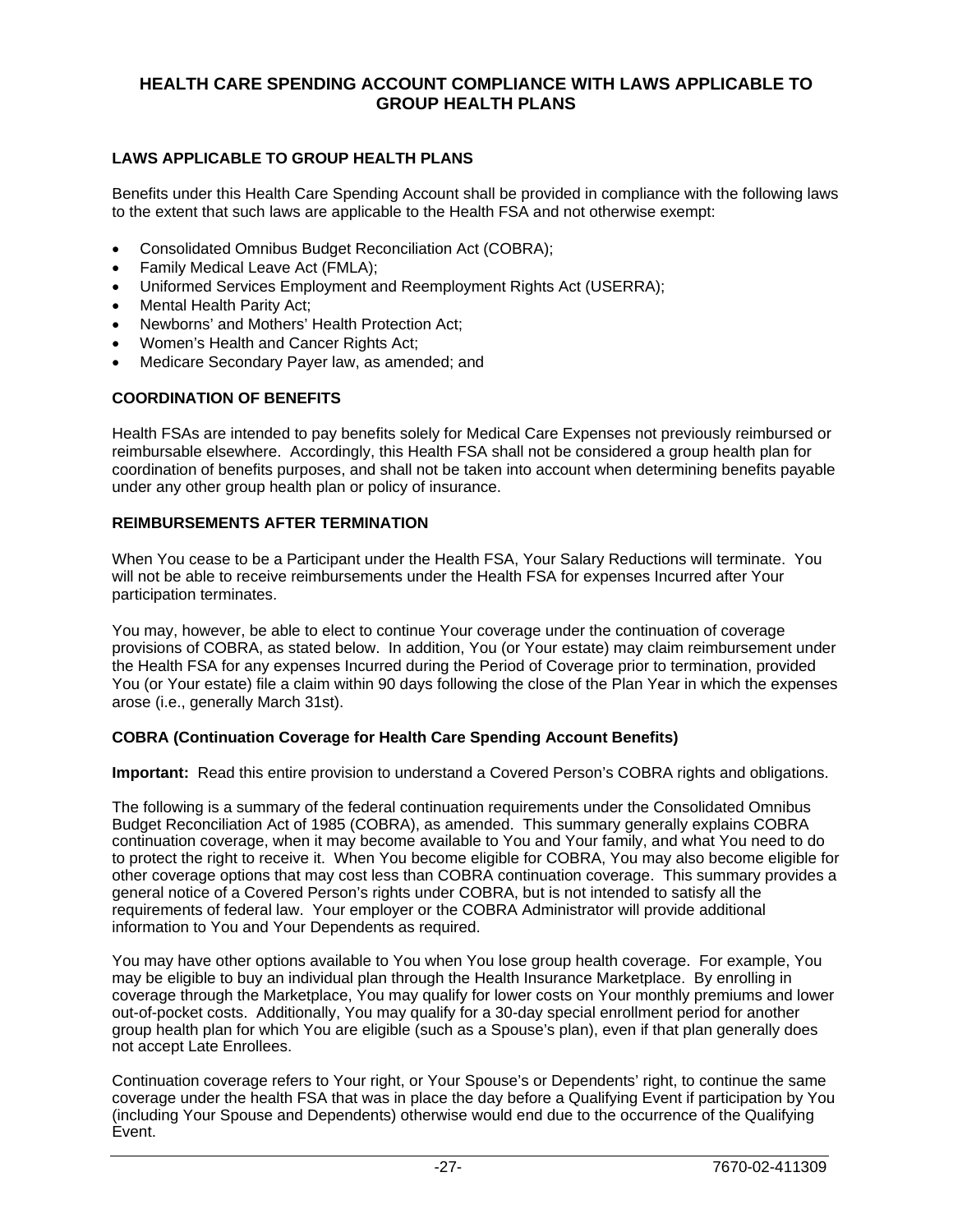#### **INTRODUCTION**

Federal law gives certain persons, known as Qualified Beneficiaries (defined below), the right to continue their health care benefits (including health care spending account benefits) beyond the date that they might otherwise lose coverage. The Qualified Beneficiary must pay the entire cost of the COBRA continuation coverage, plus an administrative fee. In general, a Qualified Beneficiary has the same rights and obligations under the Plan as an active Participant.

A Qualified Beneficiary may elect to continue coverage under this Plan if such person's coverage would terminate because of a life event known as a Qualifying Event (outlined below). When a Qualifying Event causes (or will cause) a Loss of Coverage, the Plan must offer COBRA continuation coverage. Loss of Coverage means more than losing coverage entirely. It means that a person ceases to be covered under the same terms and conditions that are in effect immediately before the Qualifying Event. In short, a Qualifying Event plus a Loss of Coverage allows a Qualified Beneficiary the right to elect coverage under COBRA.

Generally, You, Your covered Spouse, and Your Dependent Children may be Qualified Beneficiaries and eligible to elect COBRA continuation coverage, even if You or Your Dependent is already covered under another employer-sponsored group health plan or is enrolled in Medicare at the time of the COBRA election.

#### A **Qualifying Event** is:

- Termination of Your employment (other than by reason of gross misconduct) or reduction of Your work hours;
- Your death;
- Divorce or legal separation from Your Spouse;
- Your becoming entitled to receive Medicare benefits; or
- Your Dependent no longer qualifying as a Dependent.

A **Qualified Beneficiary** is a person covered by the health FSA the day before the Qualifying Event who is:

- The Employee; or
- The Spouse of a covered Employee; or
- The Dependent child of a covered Employee. This includes a child who is born to or Placed for Adoption with a covered Employee during the Employee's COBRA coverage period.

#### **COBRA NOTICE PROCEDURES**

#### **THE NOTICE(S) A COVERED PERSON MUST PROVIDE UNDER THIS SUMMARY PLAN DESCRIPTION**

In order to be eligible to receive COBRA continuation coverage, covered Employees and their Dependents have certain obligations with respect to certain Qualifying Events (including divorce or legal separation of the Employee and spouse or a Dependent Child's loss of eligibility for coverage as a Dependent) to provide written notices to the administrator. Follow the rules described in this procedure when providing notice to the administrator, whether to Your employer or to the COBRA Administrator.

A Qualified Beneficiary's written notice must include all of the following information (a form for notifying the COBRA Administrator is available upon request.)

- The Qualified Beneficiary's name, current address, and complete phone number,
- The group number and the name of the Employee's employer,
- A description of the Qualifying Event (i.e., the life event experienced), and
- The date the Qualifying Event occurred or will occur.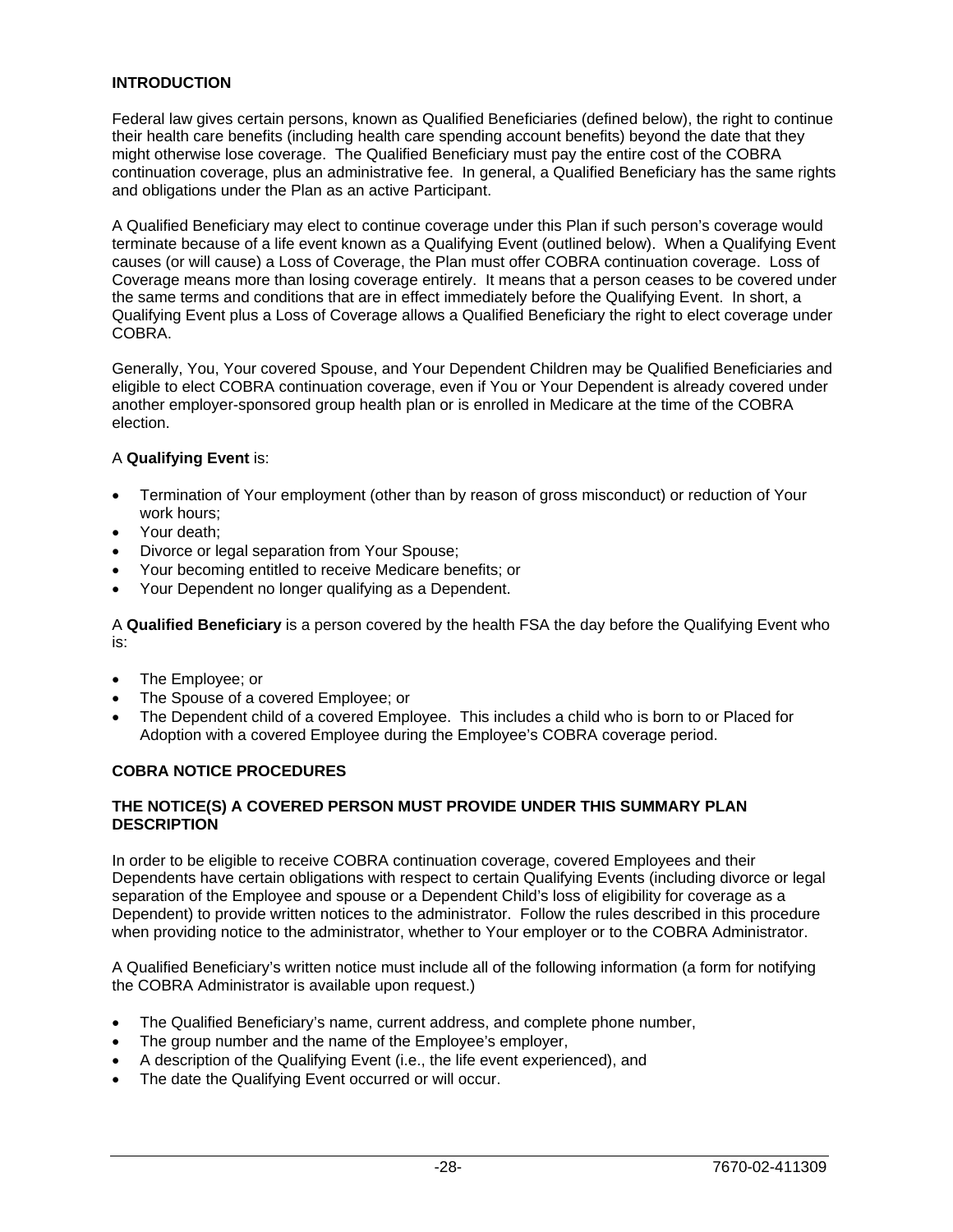For purposes of the deadlines described in this Summary Plan Description, the notice must be postmarked by the deadline. In order to protect Your family's rights, the Plan Administrator should be informed of any changes to the addresses of family members. Keep copies of all notices You send to the Plan Administrator or COBRA Administrator.

# **COBRA NOTICE REQUIREMENTS AND ELECTION PROCESS**

# **EMPLOYER OBLIGATIONS TO PROVIDE NOTICE OF THE QUALIFYING EVENT**

Your employer will give notice to the COBRA Administrator when coverage terminates due to Qualifying Events that are the Employee's termination of employment or reduction in hours, the death of the Employee, or the Employee's becoming entitled to Medicare benefits due to age or disability (Part A, Part B, or both). Your employer will notify the COBRA Administrator within 30 calendar days of when one of these events occurs.

# **EMPLOYEE OBLIGATIONS TO PROVIDE NOTICE OF THE QUALIFYING EVENT**

The Covered Person must give notice to the Plan Administrator in the case of divorce or legal separation of the Employee and a spouse, a Dependent Child ceasing to be eligible for coverage under the Plan, or a second Qualifying Event. The covered Employee or Qualified Beneficiary must provide written notice to the Plan Administrator in order to ensure rights to COBRA continuation coverage. The Covered Person must provide this notice within the 60-calendar-day period that begins on the latest of:

- The date of the Qualifying Event; or
- The date on which there is a Loss of Coverage (or would be a Loss of Coverage); or
- The date on which the Qualified Beneficiary is informed of this notice requirement by receiving this Summary Plan Description or the General COBRA Notice.

The Plan Administrator will notify the COBRA Administrator within 30 calendar days from the date that notice of the Qualifying Event has been provided.

The COBRA Administrator will, in turn, provide an election notice to each Qualified Beneficiary within 14 calendar days of receiving notice of a Qualifying Event from the employer, the covered Employee, or the Qualified Beneficiary.

# **MAKING AN ELECTION TO CONTINUE HEALTH CARE FLEXIBLE SPENDING COVERAGE**

Each Qualified Beneficiary has the independent right to elect COBRA continuation coverage. A Qualified Beneficiary will receive a COBRA election form that he or she must complete in order to elect to continue group health coverage under this Plan. A Qualified Beneficiary may elect COBRA coverage at any time within the 60-day election period. The election period ends 60 calendar days after the later of:

- The date Plan coverage terminates due to a Qualifying Event; or
- The date the Plan Administrator provides the Qualified Beneficiary with an election notice.

A Qualified Beneficiary must notify the COBRA Administrator of his or her election in writing in order to continue group health coverage and must make the required payments when due in order to remain covered. If the Qualified Beneficiary does not choose COBRA continuation coverage within the 60-day election period, group health coverage will end on the day of the Qualifying Event.

#### **ELIGIBILITY FOR COBRA**

Only those Participants with positive health FSA balances will be eligible for COBRA continuation coverage. However, even if COBRA is offered for the year in which the Qualifying Event occurs, COBRA coverage for the health FSA will cease at the end of the year and will not be continued for the next Plan Year. You may pay premiums for such coverage on an after-tax basis, but not beyond the current Plan Year.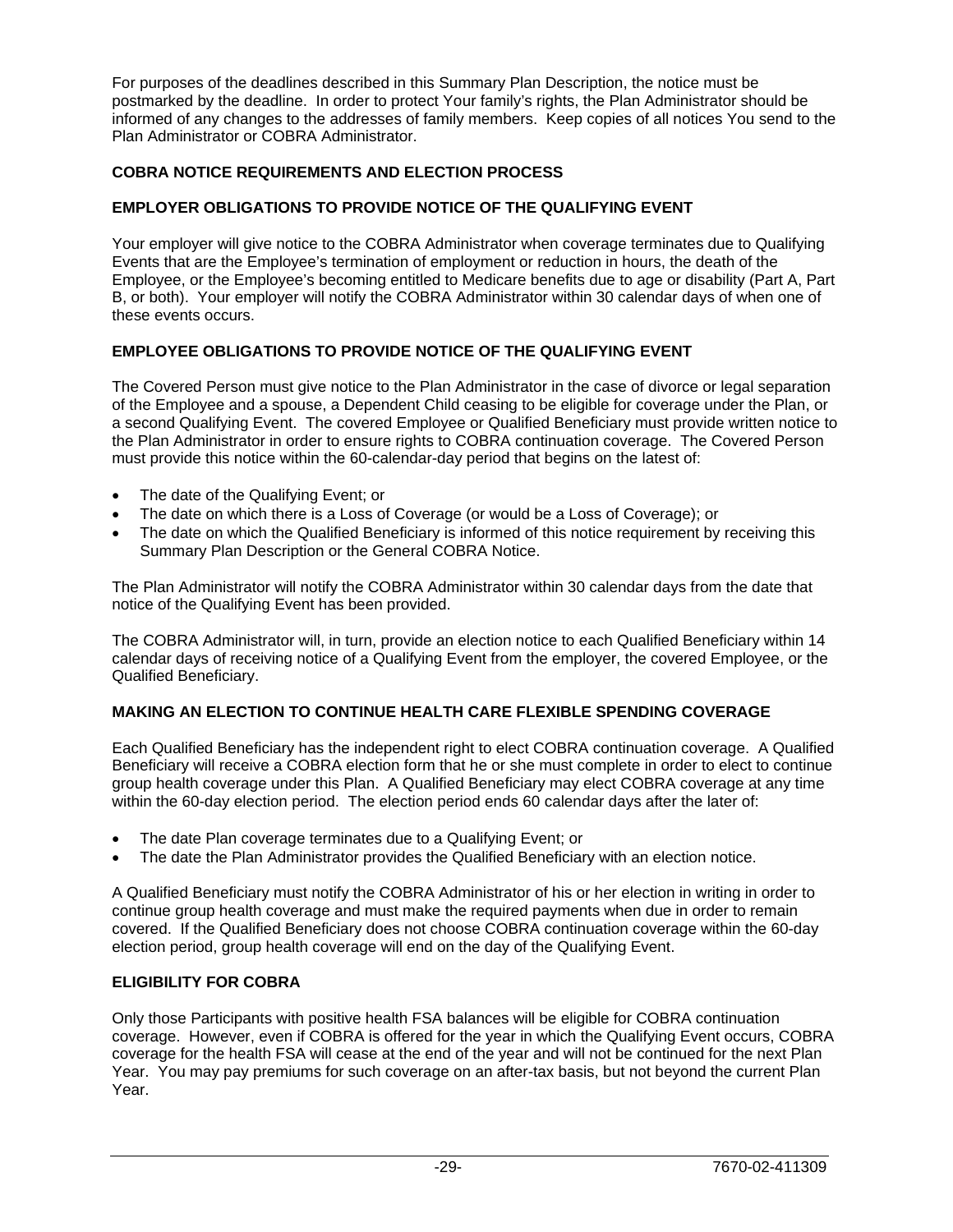# **PAYMENT OF CLAIMS AND DATE COVERAGE BEGINS**

No claims will be paid under this Plan for services the Qualified Beneficiary receives on or after the date coverage is lost due to a Qualifying Event. If, however, the Qualified Beneficiary has not completed a waiver and decides to elect COBRA continuation coverage within the 60-day election period, health care flexible spending coverage will be reinstated retroactively to the date coverage was lost, provided the Qualified Beneficiary makes the required payment when due. Any claims that were denied during the initial COBRA election period will be reprocessed once the COBRA Administrator receives the completed COBRA election form and required payment.

If a Qualified Beneficiary previously waived COBRA coverage but revokes the waiver within the 60-day election period, coverage will not be retroactive to the date of the Qualifying Event but instead will become effective on the date the waiver is revoked.

# **PAYMENT FOR CONTINUATION COVERAGE**

You will be required to pay the entire cost of continuation coverage. The cost of Your coverage under the health FSA will be based on the balance of Your health FSA and the number of months remaining in the Plan Year. This cost may also include a 2% additional fee to cover administrative expenses.

The initial payment is due no later than 45 calendar days after the Qualified Beneficiary elects COBRA as evidenced by the postmark date on the envelope. This first payment must cover the cost of continuation coverage from the time Your coverage under the health FSA would have otherwise terminated, up to the time You make Your first payment. If the initial payment is not made within the 45-day period, then coverage will remain terminated without possibility of reinstatement. There is no grace period for the initial payment.

The due date for subsequent payments is typically the first day of the month for any particular Period of Coverage. However, the Qualified Beneficiary will receive specific payment information, including due dates when the Qualified Beneficiary becomes eligible for and elects COBRA continuation coverage. If, for whatever reason, any Qualified Beneficiary receives any benefits under the Plan during a month for which the payment was not made on time, the Qualified Beneficiary will be required to reimburse the Plan for the benefits received.

If the COBRA Administrator receives a check that is missing information or contains discrepancies regarding the information on the check (e.g., the numeric dollar amount does not match the written dollar amount), the COBRA Administrator will notify You and allow You 14 days to send in a corrected check. If a corrected check is not received within the 14-day timeframe, then the occurrence will be treated as nonpayment and Your coverage will be terminated in accordance with the Plan language above.

# **NOTE: Payment will not be considered made if a check is returned for non-sufficient funds.**

# **LENGTH OF CONTINUATION COVERAGE**

Notwithstanding any provision to the contrary in this Plan, to the extent required by COBRA, a Covered Person whose coverage terminates under the Health Care Spending Account because of a COBRA Qualifying Event will be given the opportunity to continue coverage under the Health Care Spending Account on an after-tax basis for the periods prescribed by COBRA (subject to all conditions and limitations under COBRA).

# **COVERAGE OPTIONS OTHER THAN COBRA CONTINUATION COVERAGE**

There may be other coverage options for You and Your family through the Health Insurance Marketplace, Medicaid, or other group health plan coverage (such as a Spouse's plan) through what is called a "special enrollment period." Some of these options may cost less than COBRA continuation coverage. You can learn more about many of these options at www.healthcare.gov.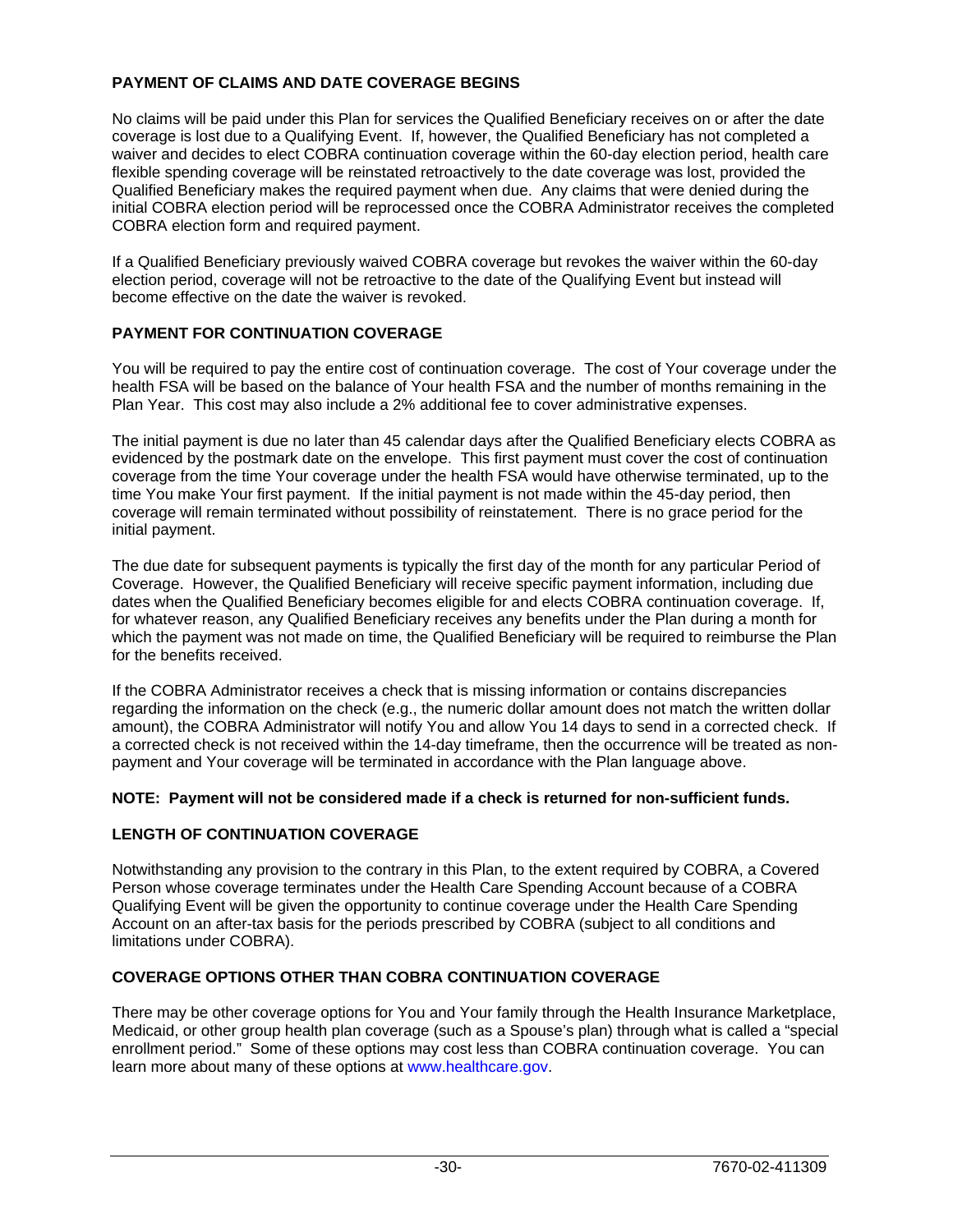### **EARLY TERMINATION OF COBRA CONTINUATION**

Continuation coverage under COBRA may terminate before the end of the year for any of the following reasons:

- The employer ceases to maintain a group health plan for any Employees. (Note that if the employer terminates the group health plan under which the Qualified Beneficiary is covered, but still maintains another group health plan for other, similarly situated Employees, the Qualified Beneficiary will be offered COBRA continuation coverage under the remaining group health plan, although benefits and costs may not be the same);
- The required contribution for the Qualified Beneficiary's coverage is not paid within the timeframe expressed in the COBRA regulations;
- After electing COBRA continuation coverage, the Qualified Beneficiary becomes entitled to and enrolled in Medicare;
- After electing COBRA continuation coverage, the Qualified Beneficiary becomes covered under another group health plan;
- Termination for cause, such as submitting fraudulent claims.

#### **SPECIAL NOTICE**

At the time of a COBRA Qualifying Event, a Qualified Beneficiary has two primary options. The first is to waive his or her right to COBRA and make an election for coverage, whether group health coverage or insurance coverage through the individual market or the exchanges, in accordance with his or her HIPAA special enrollment rights. The second option is to elect COBRA continuation coverage. If COBRA continuation coverage is elected, the continuation coverage must be maintained (by paying the cost of the coverage) for the duration of the COBRA continuation period. If the continuation coverage is not exhausted and maintained for the duration of the COBRA continuation period, the Qualified Beneficiary will lose his or her special enrollment rights. It is important to note that losing HIPAA special enrollment rights may have adverse effects for the Qualified Beneficiary since it will make it difficult to obtain coverage, whether group health coverage or insurance coverage through the individual market or the exchange. After COBRA continuation coverage is exhausted, the Qualified Beneficiary will have the option of electing other group health coverage or insurance coverage through the individual market or the exchange, in accordance with his or her HIPAA special enrollment rights.

#### **IF YOU HAVE QUESTIONS**

Questions concerning Your Plan or Your COBRA continuation coverage rights should be addressed to the contact or contacts identified below. For more information about COBRA, the Patient Protection and Affordable Care Act, and other laws affecting group health plans, contact the nearest Regional or District Office of the U.S. Department of Labor's Employee Benefits Security Administration (EBSA) in Your area or visit the EBSA website at www.dol.gov/ebsa. (Addresses and phone numbers of Regional and District EBSA Offices are available through EBSA's website.) For more information about the Marketplace, visit www.HealthCare.gov.

The Plan Administrator: UNIVERSITY OF ARKANSAS SYSTEM 2404 N UNIVERSITY AVE LITTLE ROCK AR 72207 ATTN: PRESIDENT

The COBRA Administrator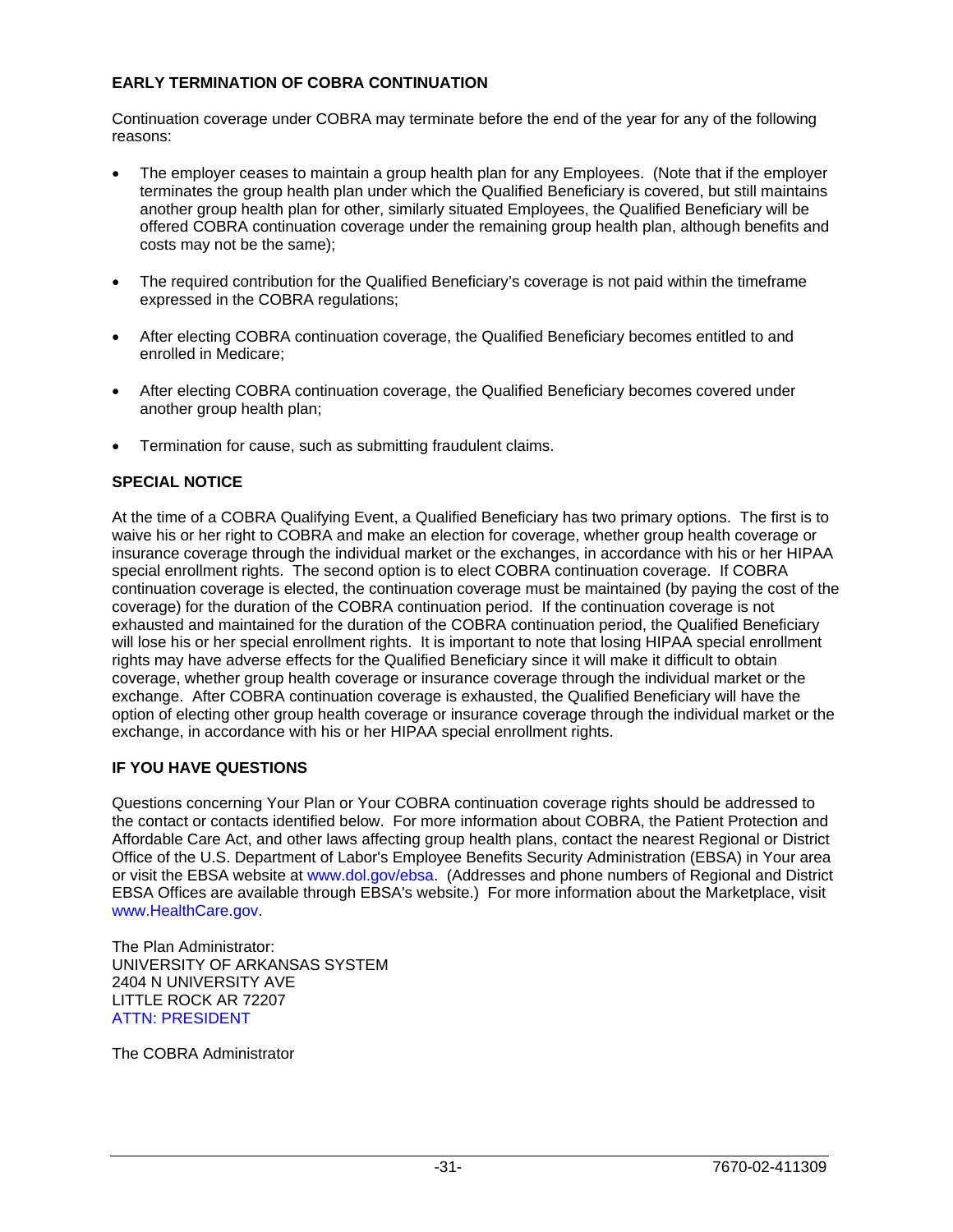# **FAMILY MEDICAL LEAVE ACT (FMLA)**

*Health Benefits.* Despite any provision to the contrary in this Plan, if You are absent from work due to qualifying leave under the FMLA, then to the extent required by the FMLA, the employer will continue to maintain Your health benefits and Health FSA on the same terms and conditions as if You were still an active Employee. That is, if You elect to continue Your coverage while on leave, the employer will continue to pay its share of the contribution.

You may elect to continue Your coverage under the Health Care Spending Account during the FMLA leave. If You elect to continue Your coverage while on leave, then You may pay Your share of the contribution in one of the following ways:

- *Pay-as-You-go* with after-tax dollars, by sending monthly payments to Your employer or on a pre-tax basis to the extent the contributions are made from taxable Compensation (i.e., from unused sick days or vacation days) that You accrue during the leave;
- *Pre-pay* with pre-tax dollars, by pre-paying all or a portion of the contribution for the expected duration of the leave on a pre-tax Salary Reduction basis out of pre-leave Compensation or on a pre-tax basis to the extent the contributions are made from taxable Compensation (i.e., from unused sick days or vacation days) that You accrue during the leave. To pre-pay the contribution, You must make a special election to that effect prior to the date that such Compensation would normally be made available to You (pre-tax dollars may not be used to fund coverage during the next Plan Year). In addition, contributions may also be made on an after-tax basis under this option; or
- *Catch-up* the contributions due the Plan Administrator under an arrangement agreed upon between You and the Plan Administrator (e.g., the Plan Administrator may fund coverage during the leave and withhold "catch-up" amounts upon Your return).

If Your coverage ceases while on FMLA leave, You will be permitted to re-enter the Plan upon return from such leave on the same basis as You were participating in the Plan prior to the leave. You may either resume coverage at Your original level and make up the unpaid contributions or resume coverage at a reduced level under the proration rule and resume contributions at Your original contribution level.

# **NON-FMLA LEAVES OF ABSENCES**

If You are absent from work due to an unpaid leave of absence that does not affect eligibility, then You will continue to participate in the Plan and any contribution due will be paid for with one of the following options: pre-payment before going on leave, pay-as-You-go with after-tax contributions while on leave, or with catch-up contributions after leave ends, as may be determined by the Plan Administrator.

If You go on an unpaid leave that affects eligibility, the election change rules described in this SPD will apply. To the extent COBRA applies, You and Your Dependents may continue coverage under COBRA.

# **UNIFORMED SERVICES EMPLOYMENT AND REEMPLOYMENT RIGHTS ACT OF 1994**

# **INTRODUCTION**

Your employer is required to offer COBRA-like health care continuation coverage to persons in the armed service if the absence for military duty would result in loss of coverage as a result of active duty. Employees on leave for military service must be treated like they are on leave of absence and are entitled to any other rights and benefits available to similarly situated Employees on leave of absence or furlough. If an employer has different types of benefits available depending on the type of leave of absence, the most favorable benefits must apply to Employees on military leave. Reinstatement following the military leave absence cannot be subject to waiting periods.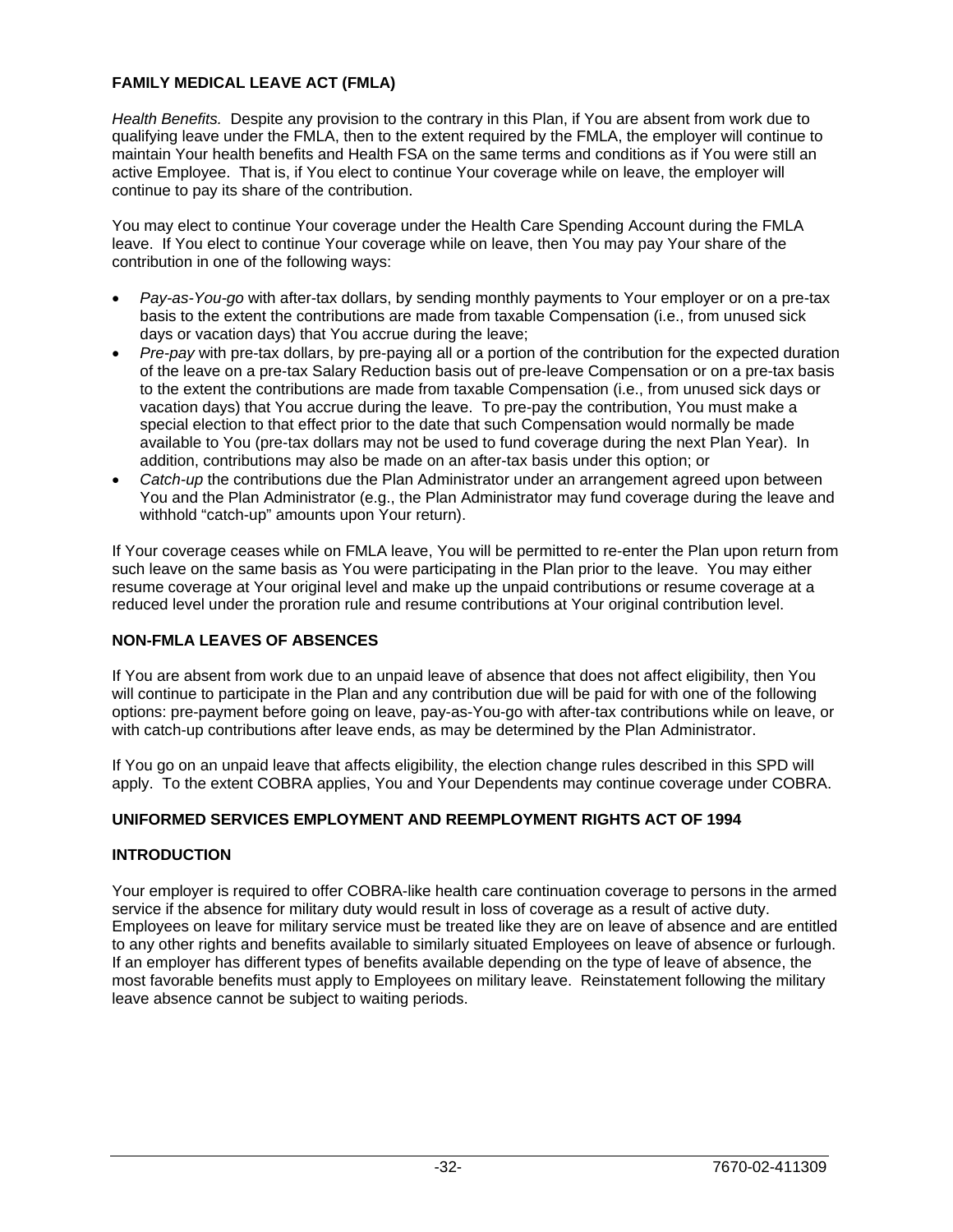#### **COVERAGE**

The maximum length of health care continuation coverage required under USERRA is the lesser of:

- 24 months beginning on the day that the Uniformed Service leave begins, or
- a period beginning on the day that the Service leave begins and ending on the day after the Employee fails to return to or reapply for employment within the time allowed by USERRA.

#### **USERRA NOTICE AND ELECTION**

An Employee or an appropriate officer of the uniformed service in which his or her service is to be performed must notify the employer that the Employee intends to leave the employment position to perform service in the uniformed services. An Employee should provide notice as far in advance as is reasonable under the circumstances. The Employee is excused from giving notice due to military necessity, or if it is otherwise impossible or unreasonable under all the circumstances.

Upon notice of intent to leave for uniformed services, Employees will be given the opportunity to elect USERRA continuation. Unlike COBRA, Dependents do not have an independent right to elect USERRA coverage. Election, payment and termination of the USERRA extension will be governed by the same requirements set forth under the COBRA Section, to the extent these COBRA requirements do not conflict with USERRA.

#### **PAYMENT**

If the military leave orders are for a period of 30 days or less, the Employee is not required to pay more than the amount he or she would have paid as an active Employee. If an Employee elects to continue health coverage pursuant to USERRA, such Employee and covered Dependents will be required to pay up to 102% of the full premium for the coverage elected.

#### **EXTENDED COVERAGE RUNS CONCURRENT**

Employees and their Dependents may be eligible for both COBRA and USERRA at the same time. Election of either the COBRA or USERRA extension by an Employee on leave for military service will be deemed an election under both laws, and the coverage offering the most benefit to the Employee will generally be extended. Coverage under both laws will run concurrently. Dependents who chose to independently elect extended coverage will only be deemed eligible for COBRA extension because they are not eligible for a separate, independent right of election under USERRA.

#### **HIPAA: USE AND DISCLOSURE OF PROTECTED HEALTH INFORMATION UNDER PRIVACY AND SECURITY REGULATIONS**

This Plan will Use Your Protected Health Information (PHI) to the extent of and in accordance with the Uses and Disclosures permitted by HIPAA. Specifically, this Plan will Use and Disclose Your PHI for purposes related to health care Treatment, Payment for health care Health Care Operations as required by law and as permitted by an authorization. This section explains the terms under which the Plan may share Your PHI with the Plan Sponsor, and limits the Uses and Disclosures that the Plan Sponsor may make of Your PHI. See the Glossary of Terms section of this SPD for the definitions of terms used in this provision.

This Plan shall Disclose Your PHI to the Plan Sponsor only to the extent necessary for the purposes of the administrative functions of Treatment, Payment for health care or Health Care Operations. Any Disclosure of PHI to the Plan Sponsor will only be made upon receipt of a certification from the Plan Sponsor that the Plan Sponsor agrees to abide by these terms.

The Plan Sponsor shall use and/or Disclose Your PHI only to the extent necessary for the administrative functions of Treatment, Payment for health care or Health Care Operations which it performs on behalf of this Plan and is subject to all of the following: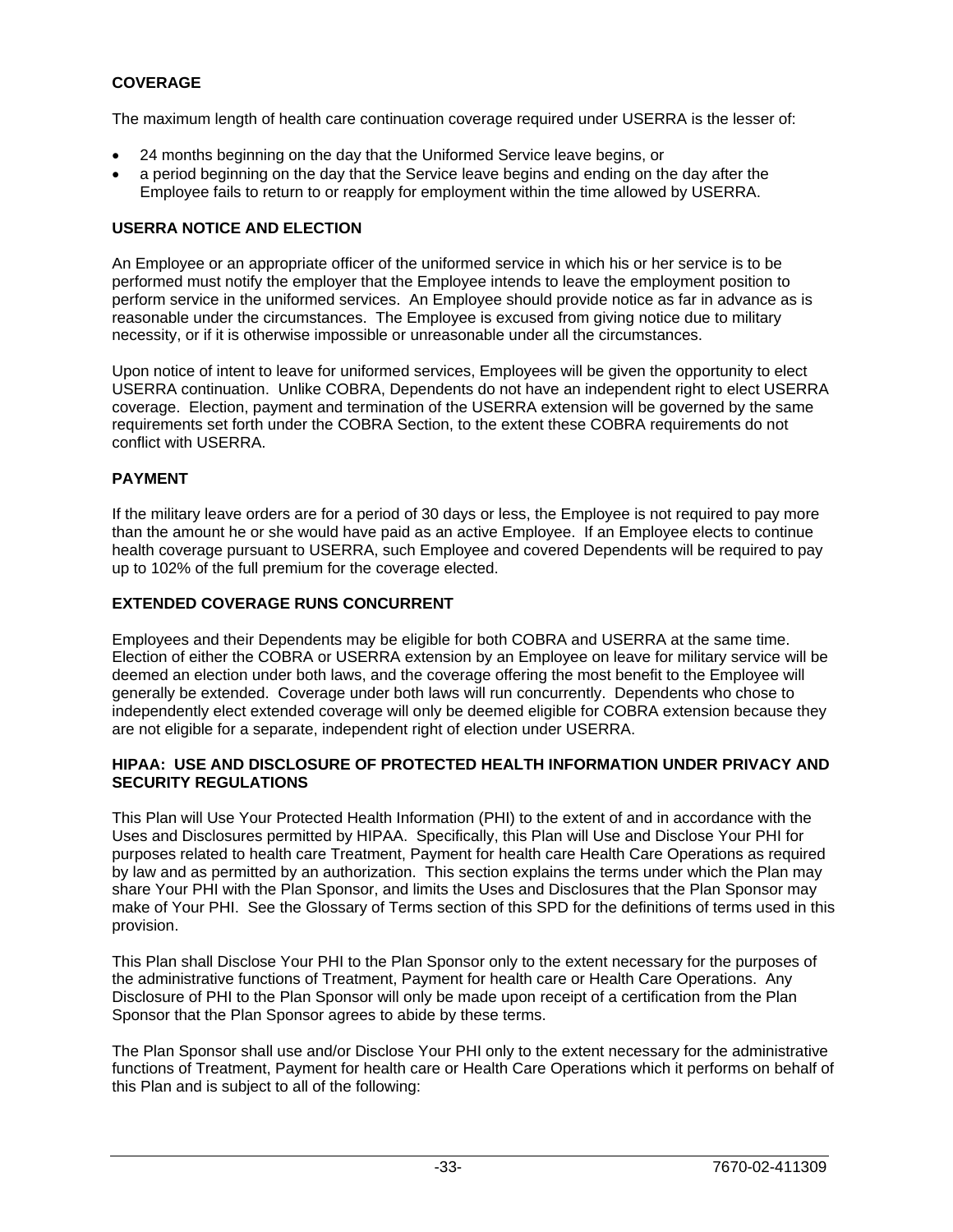- The Plan Sponsor will only use and Disclose Your PHI (including Electronic PHI) for Plan Administrative Functions, as required by law or as permitted under the HIPAA regulations. Your Plan's Notice of Privacy Practices contains more information about permitted Uses and Disclosures of PHI under HIPAA;
- The Plan Sponsor will implement administrative, physical and technical safeguards that reasonably and appropriately protect the confidentiality, integrity and availability of the Electronic PHI that it creates, receives, maintains, or transmits on behalf of the Plan;
- The Plan Sponsor will require each of its subcontractors or agents to whom the Plan Sponsor may provide Your PHI (including Electronic PHI) to agree to the same restrictions and conditions imposed on the Plan Sponsor with regard to Your PHI and to agree to implement reasonable and appropriate security measures to protect Electronic PHI;
- The Plan Sponsor will not Use or Disclose PHI for employment-related actions and decisions or in connection with any other of the Plan Sponsor's benefits or Employee benefit plans;
- The Plan Sponsor will promptly report to this Plan any breach or impermissible or improper Use or Disclosure of PHI not authorized by the HIPAA and this SPD and will report to the Plan any breach or security incident with respect to Electronic PHI of which Plan Sponsor becomes aware;
- The Plan Sponsor will allow You or this Plan to inspect and copy any PHI about You contained in the Designated Record Set that is in the Plan Sponsor's custody or control. The HIPAA Privacy Regulations set forth the rules that You and the Plan must follow and also sets forth exceptions;
- The Plan Sponsor will amend or correct, or make available to the Plan to amend or correct, any portion of Your PHI contained in the Designated Record Set to the extent permitted or required under the HIPAA Privacy Regulations;
- The Plan Sponsor will keep a Disclosure log for certain types of Disclosures set forth in the HIPAA Regulations. You have a right to see the Disclosure log. The Plan Sponsor does not have to maintain a log if Disclosures are for certain Plan-related purposes such as Payment of benefits or Health Care Operations;
- The Plan Sponsor will make its internal practices, books and records relating to the Use and Disclosure of Your PHI available to this Plan and to the Department of Health and Human Services or its designee for the purpose of determining this Plan's compliance with HIPAA;
- The Plan Sponsor must, if feasible, return to this Plan or destroy all Your PHI that the Plan Sponsor received from or on behalf of this Plan when the Plan Sponsor no longer needs Your PHI to administer this Plan. This includes all copies in any form, including any compilations derived from the PHI. If such return or destruction is not feasible, the Plan Sponsor agrees to restrict and limit further Uses and Disclosures to the purposes that make the return or destruction infeasible;
- The Plan Sponsor will provide that adequate separation exists between this Plan and the Plan Sponsor so that Your PHI (including Electronic PHI) will be used only for the purpose of plan administration; and
- The Plan Sponsor will use reasonable efforts to request only the minimum necessary type and amount of Your PHI to carry out functions for which the information is requested.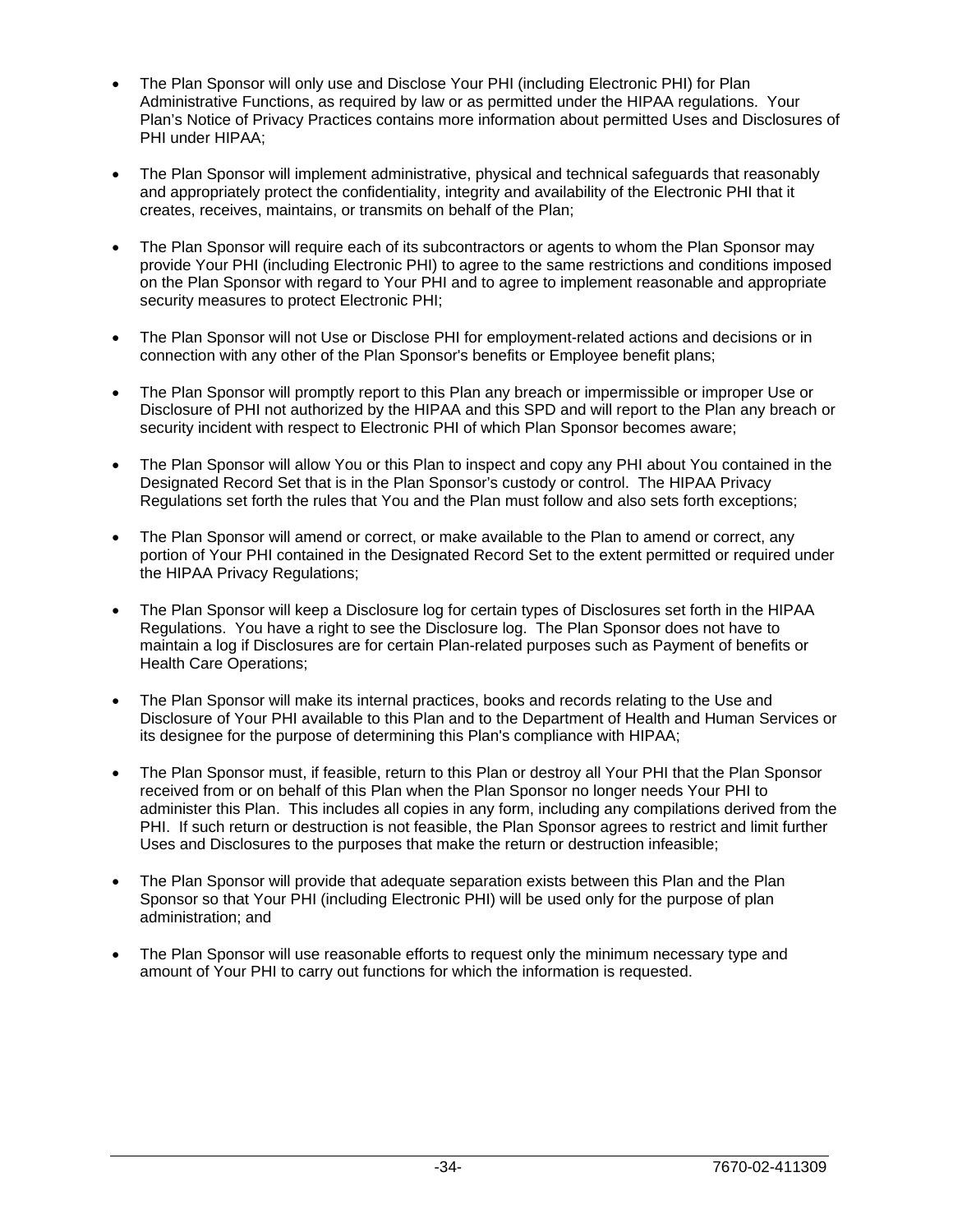The following Employees, classes of Employees or other workforce members under the control of the Plan Sponsor may be given access to Your PHI for Plan administrative functions that the Plan Sponsor performs on behalf of the Plan as set forth in this section:

Vice President of Administration, Associate Vice President of Employee Benefits and Risk Management, Benefit Plan Analyst, Associate Director of Employee Benefits

This list includes every Employee, class of Employees or other workforce members under the control of the Plan Sponsor who may receive Your PHI. If any of these Employees or workforce members use or Disclose Your PHI in violation of the terms set forth in this section, the Employees or workforce members will be subject to disciplinary action and sanctions, including the possibility of termination of employment. If the Plan Sponsor becomes aware of any such violations, the Plan Sponsor will promptly report the violation to this Plan and will cooperate with the Plan to correct the violation, to impose the appropriate sanctions and to mitigate any harmful effects to You.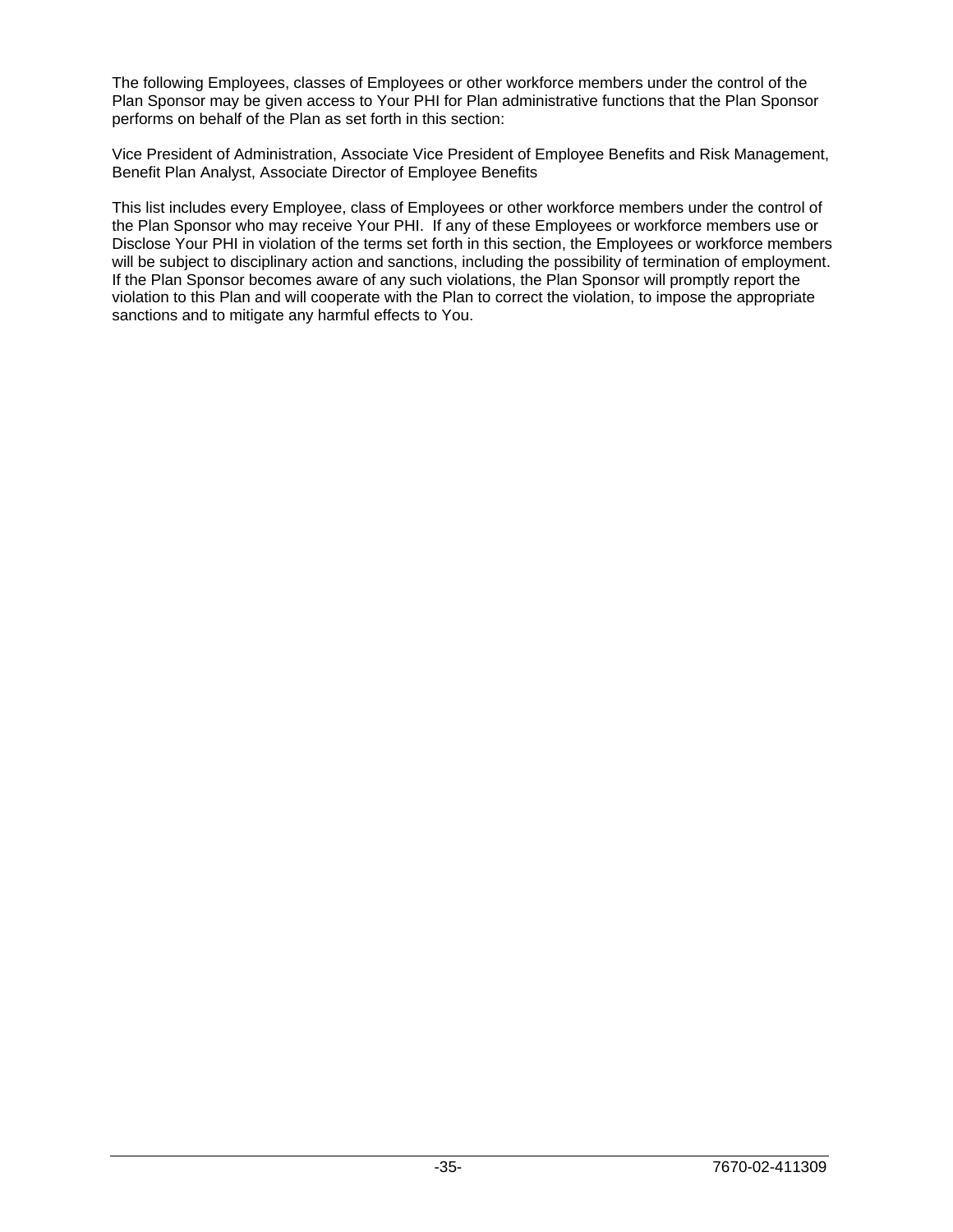# **DEPENDENT CARE SPENDING ACCOUNT**

The Dependent Care Spending Account is provided to allow You to receive benefits in the form of reimbursements for Eligible Employment-Related Expenses Incurred on behalf of a Dependent. The Dependent Care Expenses reimbursed are intended to be eligible for exclusion from gross income under Code §129(a).

#### **ACCOUNT MINIMUMS**

The minimum annual contribution is \$0.

#### **ACCOUNT MAXIMUM**

You can contribute up to \$5,000, subject to the limitations set forth under Maximum Reimbursement Available.

You may not be reimbursed in excess of the contributions You have made at any point in time. Once You Incur Covered Expenses, You may file a claim and be reimbursed for up to the maximum amount of Your account balance.

#### **MAXIMUM REIMBURSEMENT AVAILABLE (Calculated on a per taxable year basis)**

You can contribute up to the *least* of the following amounts:

- The year-to-date amount that has been withheld from Your Compensation for the Dependent Care Spending Account for the Period of Coverage, less any prior reimbursements for Dependent Care Expenses during the Period of Coverage;
- Your Earned Income for the applicable month;
- Your Spouse's Earned Income for the applicable month;
- The following annual amount:
	- $\geq$  \$5,000, if one of the following applies:
		- You are married and file a joint return;
		- You are married, but furnish more than one-half of the cost of maintaining the Dependent for whom You are eligible to receive reimbursements under the Dependent Care Spending Account, Your Spouse maintains a separate residence for the last six months of the calendar year, and You file a separate tax return; or
		- You are single or the head of the household for federal tax purposes.
	- $\triangleright$  \$2,500, if You are married but You and Your Spouse file separate tax returns.
	- $\triangleright$  Your taxable Compensation (after Your Salary Reduction under applicable benefits Plan).
	- Your Spouse's actual or deemed Earned Income.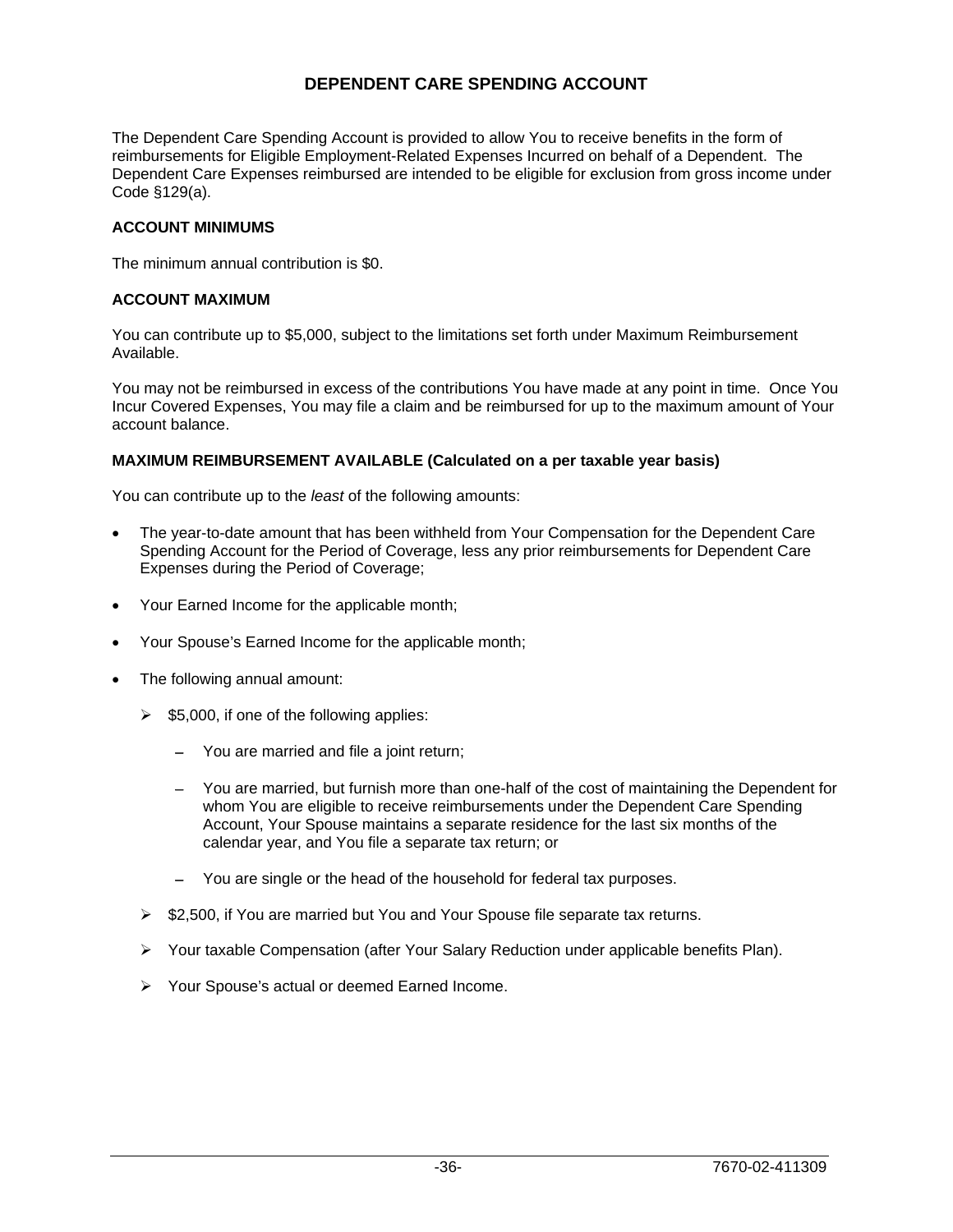If You are married, but Your Spouse has no Earned Income, then the Employee is deemed to have an Earned Income of \$250 a month (\$500 a month if You have 2 or more Dependents), in each month during which Your Spouse was:

- A Full-Time Student at an educational organization during at least part of five calendar months during the calendar year; or
- Incapable of self-care due to a mental or physical condition.

If Your Spouse has a Dependent Care Spending Account through his/her employer, Your combined contribution cannot be more than \$5,000. If You and Your Spouse both work for the same employer You may both contribute to the account, but may not contribute more than \$5,000 combined.

# **TAX CONSIDERATIONS**

The monies that You receive as Dependent Care Expenses under this Flexible Spending Account during the year generally are not subject to Social Security (FICA) taxes or federal or, where applicable, state and local income taxes. However, they are reported on Your W-2 form. This is required by the IRS to ensure that taxpayers do not claim the same expenses in two places. If You are using both the tax credit and the Dependent Care Spending Account, You must reduce the amount of Dependent Care Expenses that qualify for the tax credit by the amount You received from the pre-tax Dependent Care Spending Account.

You should determine whether it is more beneficial for You to use the Dependent Care Spending Account or the federal income tax credit for these expenses. You may wish to consult Your personal tax advisor. The actual determination of the preferable method for treating benefit payments depends upon a number of factors such as Your tax filing status (e.g. married, single, head of household), number of Dependents. You will have to determine Your individual tax position in order to make a decision between taxable and tax-free benefits. Generally, if You are in a lower income tax bracket, You may benefit by including the Dependent Care Spending Account benefits in income and by claiming the credits for Dependent Care and Earned Income. On the other hand, it will generally be better to treat Dependent Care Spending Account benefits as tax-free if You are in a higher tax bracket.

You may not claim any other tax benefit for the pre-tax amounts You receive under this Dependent Care Spending Account, although the balance of Your Dependent Care Expenses may be eligible for the dependent care credit.

# **IRREVOCABILITY RULE**

Your election to participate in the account(s) is irrevocable for the duration of the Plan Year except as permitted when You experience a Change in Status. In the event of a Change in Status, the following rule would apply:

You are not allowed to reduce Your election for Dependent Care Spending Account benefits to a point where the annualized contribution for such benefit is less than the amount already reimbursed.

In addition, any change in an election affecting the Dependent Care Spending Account pursuant to this section will also change the maximum reimbursement benefit for the Period of Coverage remaining in the Plan Year. The maximum reimbursement benefit following an election change is calculated as follows:

Balance (if any) remaining in Your reimbursement account as of the end of the portion of the Plan Year immediately preceding the change in election

+ Plus total contributions You scheduled to make for the remainder of the Plan Year as affected by the election change

Maximum reimbursement benefit for Period of Coverage remaining in the Plan Year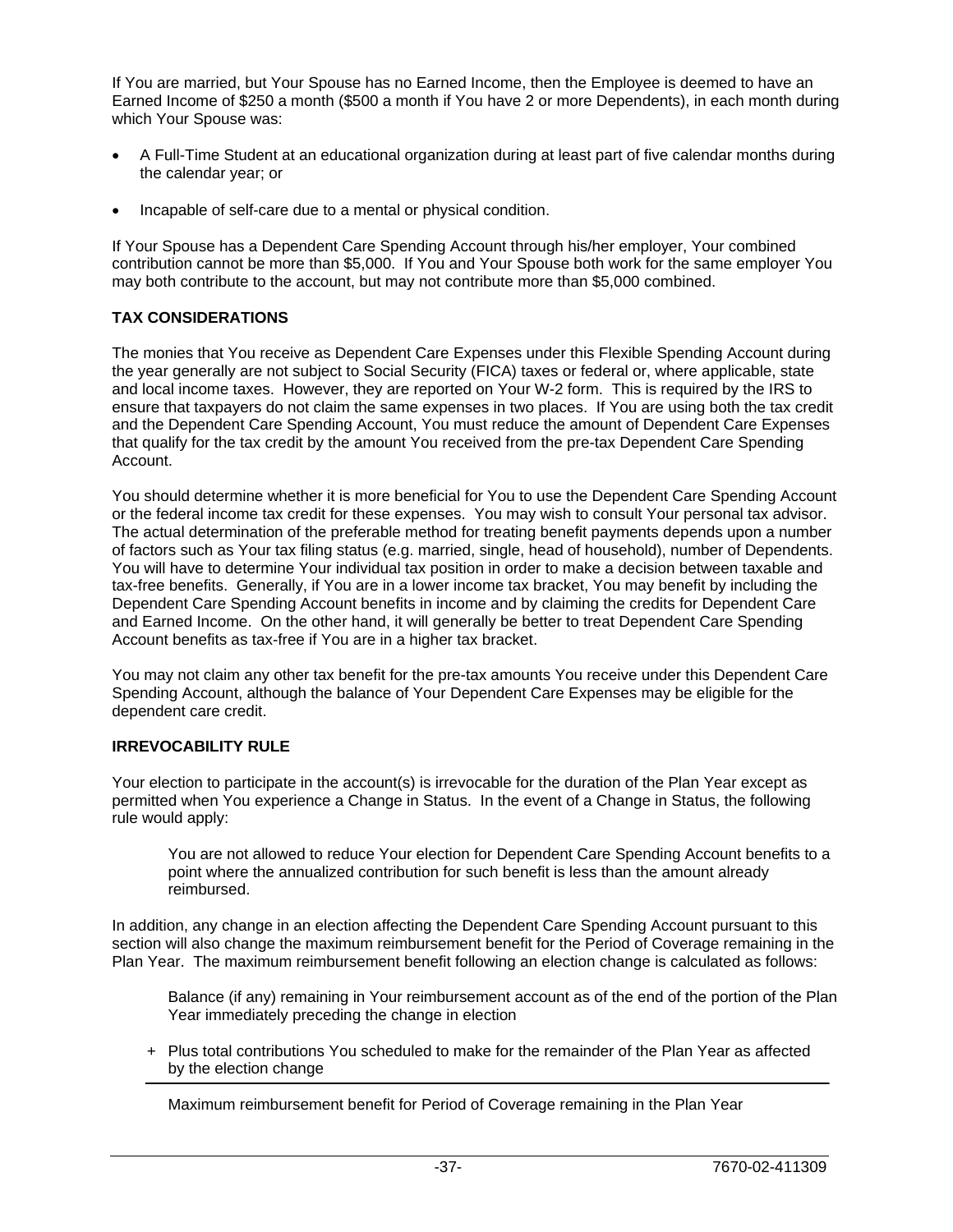#### **DEPENDENT CARE EXPENSES IN GENERAL**

These expenses must meet all of the following conditions for them to be Eligible Dependent Care Expenses that qualify under Code §21:

- The expenses are Incurred for services rendered after the date of Your election to receive reimbursements for Dependent Care Expenses, and during the calendar year to which it applies.
- Each individual for whom You Incur the expenses is: a Dependent under the age of 13 whom You are entitled to a personal tax exemption as a Dependent, or a Spouse or other tax Dependent who is physically or mentally incapable of caring for himself or herself.
- The expenses are Incurred for the care of a Dependent, or for related household services, and are Incurred to enable You to be gainfully employed.
- If the expenses are Incurred for services outside Your household and for the care of a Spouse or other Dependent age 13 or older who is Incapable of Self-Care, such individual regularly spends at least eight hours per day in Your home.
- If the expenses are Incurred for services provided by a Dependent Care center (i.e., a facility that provides care for more than six individuals not residing at the facility), the center complies with all applicable state and local laws and regulations.
- The expenses are not paid or payable to a child of Yours who is under age 19 at the end of the year in which the expenses are Incurred or an individual for whom You or Your Spouse is entitled to a personal tax exemption as a Dependent.

Here are some examples of Dependent Care Expenses:

- Nursery schools (The entire cost can be treated as Dependent Care Expenses only if the amount paid for schooling is incidental to, and cannot be separated from, the cost of care.)
- Day care centers.
- Day care in Your home.
- Licensed day care center for children or adults.
- A before- or after-school program.

#### **EXCLUSIONS**

The following are examples of expenses that do not qualify for reimbursement from Your Dependent Care Spending Account:

- Payments to Your child who is under age 19 and who is caring for a younger child.
- Tuition expenses for schooling in kindergarten or higher.
- Food or clothing expenses.
- Overnight camp expenses.
- Summer school.
- Tutoring programs.
- Expenses in excess of Your taxable income or that of Your Spouse, whichever is less.
- Expenses Incurred when You are not working.
- Expenses Incurred prior to the coverage date or after the Plan Year ends.
- Expenses claimed as a deduction or credit for federal or state tax purposes.
- Other expenses that do not fall within IRS guidelines.
- Expenses Incurred if Your Spouse is not engaged in gainful employment during the hours Dependent Care is needed and the Spouse is not physically or mentally disabled or otherwise incapable of caring for Dependent(s).
- Any Expenses that does not qualify under Code §21.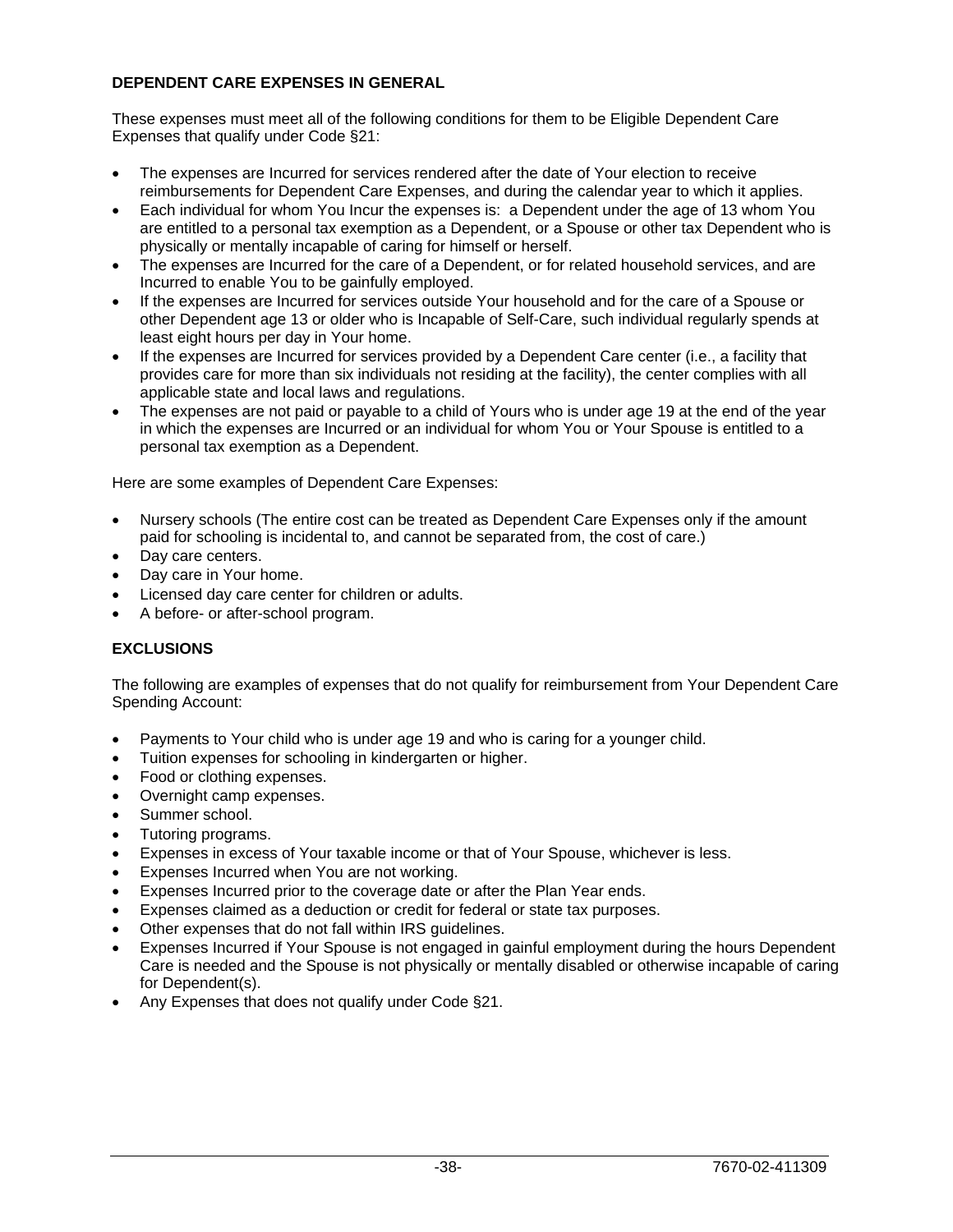# **FUNDING**

When You complete the Salary Reduction Agreement, You specify the amount of Dependent Care Spending Account benefits for which You wish to pay with Your Salary Reduction. Thereafter, Your Dependent Care Spending Account will be credited with the portion of Your gross income that You have elected to forgo through Salary Reduction. These portions will be credited as of each pay period. The amount that is available for reimbursements at any particular time will be whatever has been credited to Your Dependent Care Spending Account as of the date of processing the request for reimbursement, less any reimbursements already paid.

For example, suppose You have elected to be reimbursed for \$2,600 per year for Dependent Care Expenses. Your Dependent Care Spending Account would be credited (and funded) with a total of \$2,600 during the Plan Year. Thus, if You are paid bi-weekly, You would have a total of \$100 credited to Your Dependent Care Spending Account each payday to pay reimbursements under this Plan.

You may not be reimbursed for any expenses arising before the Dependent Care Spending Account becomes effective, before Your Salary Reduction agreement becomes effective, for any expenses Incurred after the close of the Plan Year, or after a separation from service.

#### **SUBMITTING DEPENDENT CARE CLAIMS**

When You Incur an expense that is eligible for payment, submit a claim to UMR a claim form supplied to You. You must submit a written statement from an independent third party (the qualified caregiver) indicating their tax identification number or social security number, the date the services were provided, and the amount of the expense. This documentation fulfills the claims substantiation requirements by the IRS.

If there are enough credits (Your contributions) to the Dependent Care Spending Account, You will be reimbursed for Your Covered Expenses within the month that follows the month You submitted Your claim.

If Your claim is for an amount that is more than Your current account balance, the excess part of the claim will be carried over into following months, to be paid as Your balance becomes adequate. Please note that it is not necessary that You have actually paid an amount due for a Covered Expense — only that You have Incurred the expense. You must also attest to the fact that this expense is not being paid for or reimbursed from any other source. Claim forms will contain this detail.

#### **TIMELY FILING**

You will have 90 days after the end of the Plan Year to submit a claim for reimbursement for a Covered Expense Incurred during the previous Plan Year or during the grace period described earlier in this SPD. You will be notified in writing if any claim for benefits is denied.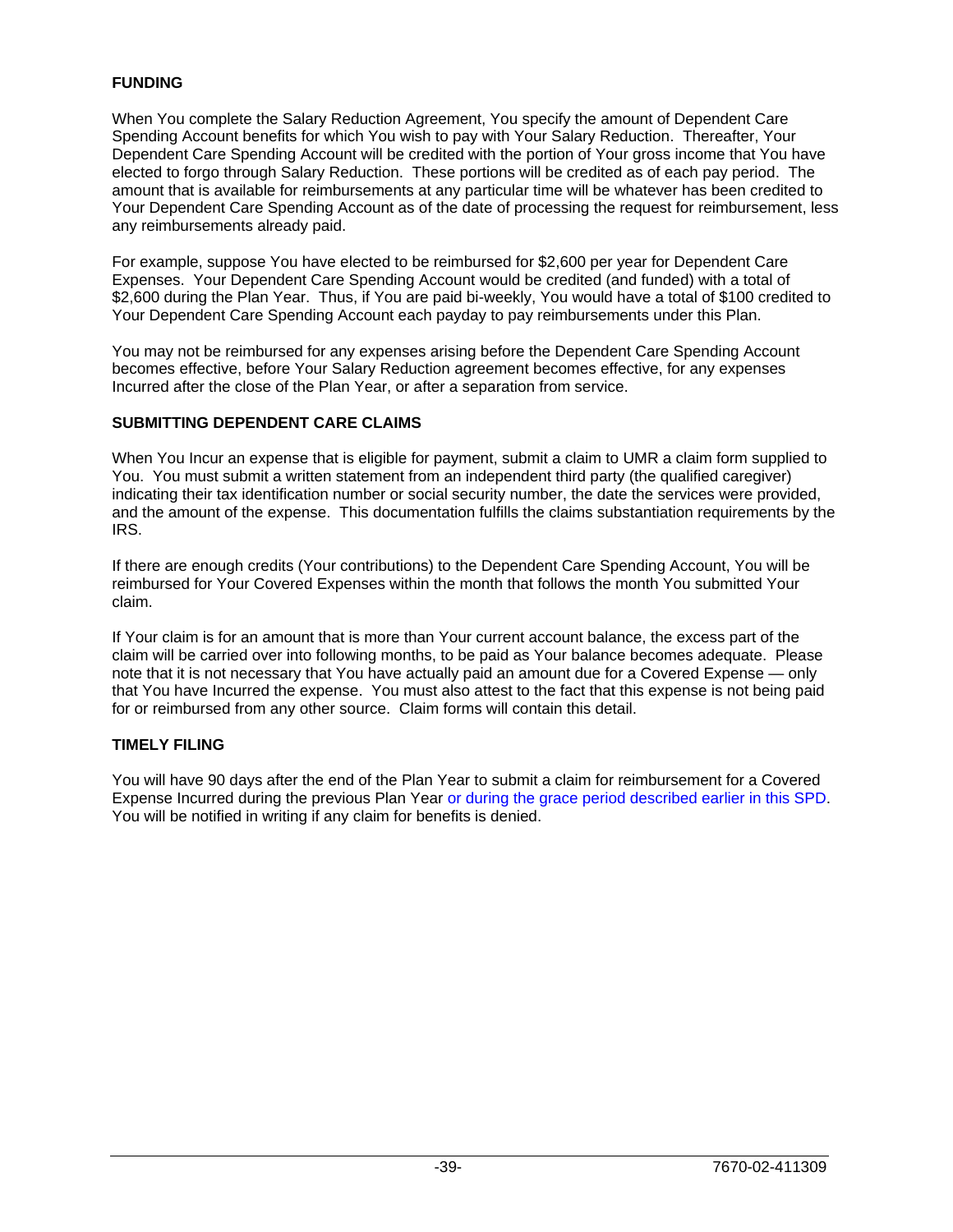# **YOUR CERTIFICATION**

The benefit of using a flexible spending account is that You receive pre-tax dollars for qualified expenses. In this way, a flexible spending account alters Your income tax liability for which You are solely responsible. UMR and this Plan are not liable for any penalties or damages as a result of an inappropriate claim being filed.

There are rules that You must follow under the terms of this Plan, which are set forth in the following certification. This certification can be found on the claim form so that each time You submit a claim, You can refer to the rules that You must follow when submitting claims to Your flexible spending account.

I certify that the expenses for which I am requesting reimbursement meet all of the conditions listed below:

- They were Incurred for services or supplies received by me or my eligible Dependents under the Plan.
- They were for services and/or supplies furnished on or after the Effective Date of my Health Care and/or Dependent Care Spending Accounts.
- I have not been reimbursed for these expenses in any other way or from any other source.

I understand that reimbursement of these expenses should be requested and made only after I have collected all benefit payments available from all Plans under which my eligible Dependents and I are covered.

I further certify that I have not deducted, nor will deduct on my individual income tax return any of the expenses reimbursed through my Health Care and/or Dependent Care Spending Account. I understand that reimbursement will be made in accordance with the provisions of the Health Care and/or Dependent Care Spending Account plan. I accept responsibility for the proper treatment of benefits paid under this Plan with respect to eligibility, income tax reporting and liability.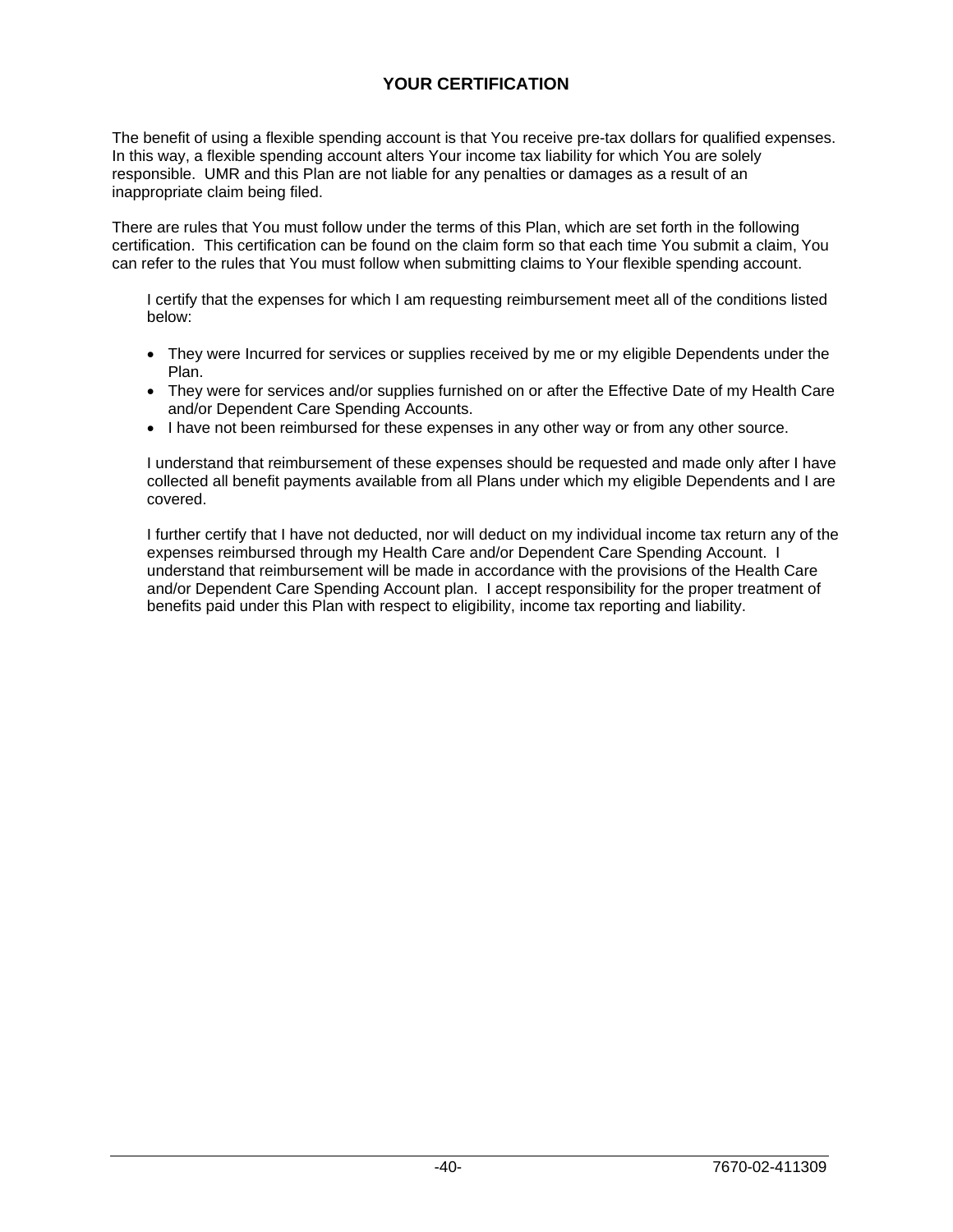# **FRAUD**

Fraud is a crime that can be prosecuted. Anyone who willfully and knowingly engages in an activity intended to defraud the Plan is guilty of fraud. The Plan will utilize all means necessary to support fraud detection and investigation. It is a crime if You file a claim containing any false, incomplete or misleading information with intent to injure, defraud or deceive the Plan. These actions, as well as submission of false information, will result in denial of Your claim, and are subject to prosecution and punishment to the full extent under state and/or federal law. The Plan will pursue all appropriate legal remedies in the event of fraud.

As a Participant, You must:

- File accurate claims. If someone else such as Your Spouse or another family member files claims on Your behalf, You should review the form before You sign it;
- Review the Explanation of Benefits (EOB) form when it is returned to You. Make certain that benefits have been paid correctly based on Your knowledge of the expenses Incurred and the services rendered;
- Provide complete and accurate information on claim forms and any other forms. Answer all questions to the best of Your knowledge.

To maintain the integrity of Your Plan, You are encouraged to notify the Plan whenever a provider:

- Bills You for services or treatment that You have never received;
- Asks You to sign a blank claim form; or
- Asks You to undergo tests that You feel are not needed.

If You are concerned about any of the charges that appear on a bill or Explanation of Benefits form, or if You know of or suspect any illegal activity, call the toll-free hotline 1-800-356-5803. All calls are strictly confidential.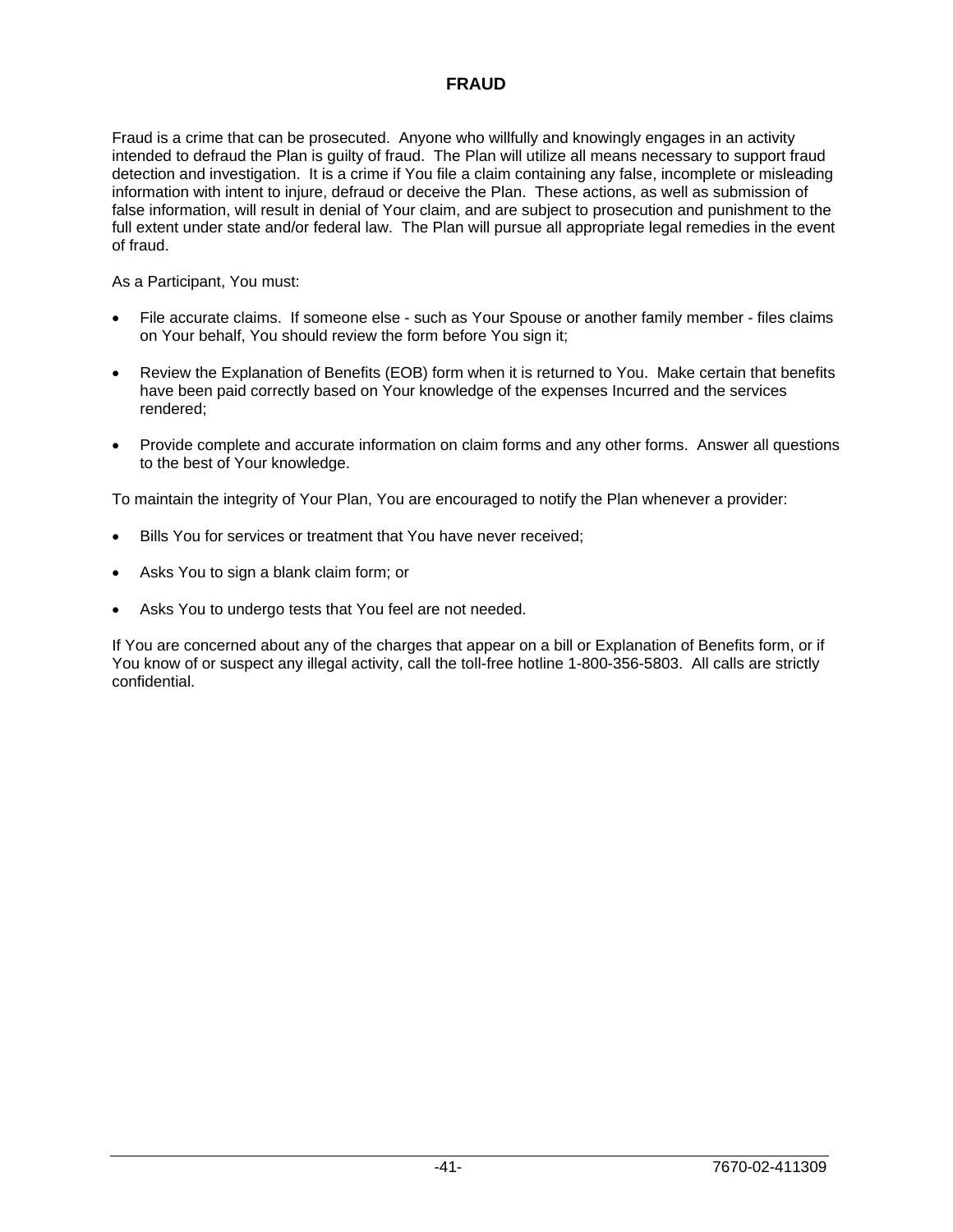# **RECORDKEEPING AND ADMINISTRATION**

#### **PLAN ADMINISTRATOR**

The administration of this Plan is under the supervision of the Plan Administrator. It is the principal duty of the Plan Administrator to see that this Plan is carried out, in accordance with its terms, for the exclusive benefit of persons entitled to participate in this Plan without discrimination among them.

#### **POWERS OF THE PLAN ADMINISTRATOR**

The Plan Administrator has such duties and powers as it considers necessary or appropriate to discharge its duties. It has the exclusive right to interpret the Plan and to decide all matters thereunder, and all determinations of the Plan Administrator with respect to any matter hereunder shall be conclusive and binding upon all persons. Without limiting the generality of the foregoing, the Plan Administrator shall have the following discretionary authority:

- To construe and interpret this Plan, including all possible ambiguities, inconsistencies and omissions in the Plan and related documents, and to decide all questions of fact, questions relating to eligibility and participation, and questions of benefits under this Plan to prescribe procedures to be followed and the forms to be used to make elections pursuant to this Plan;
- To prepare and distribute information explaining this Plan and the benefits under this Plan in such a manner as the Plan Administrator determines to be appropriate;
- To request and receive such information as the Plan Administrator shall from time to time determine to be necessary for the proper administration of this Plan;
- To furnish each Participant with such reports with respect to the administration of this Plan as the Plan Administrator determines to be reasonable and appropriate, including appropriate statements setting forth the amounts by which a Participant's Compensation has been reduced in order to provide benefits under this Plan;
- To receive, review and keep on file such reports and information concerning the benefits covered by this Plan as the Plan Administrator determines to be necessary and proper;
- To appoint and employ such individuals or entities to assist in the administration of this Plan as it determines to be necessary and advisable, including legal counsel and benefit consultants;
- To sign documents for the purposes of administering this Plan, or to designate an individual or individuals to sign documents for the purposes of administering this Plan;
- To secure independent medical or other advice and require such evidence as it deems necessary to decide any claim or appeal; and
- To maintain the books of accounts, records, and other data in the manner necessary for proper administration of this Plan and to meet any applicable Disclosure and reporting requirements.

#### **RELIANCE**

The Plan Administrator may rely upon the direction, information or election of a Participant as being proper under the Plan and shall not be responsible for any act or failure to act because of a direction or lack of direction by a Participant. The Plan Administrator will also be entitled, to the extent permitted by law, to rely conclusively on all tables, valuations, certificates, opinions and reports that are furnished by accountants, attorneys, or other experts employed or engaged by the Plan Administrator.

#### **COMPENSATION OF PLAN ADMINISTRATOR**

Unless otherwise determined by the employer and permitted by law, any Plan Administrator who is also an Employee of the employer shall serve without Compensation for services rendered in such capacity, but all reasonable expenses Incurred in the performance of their duties shall be paid by the employer.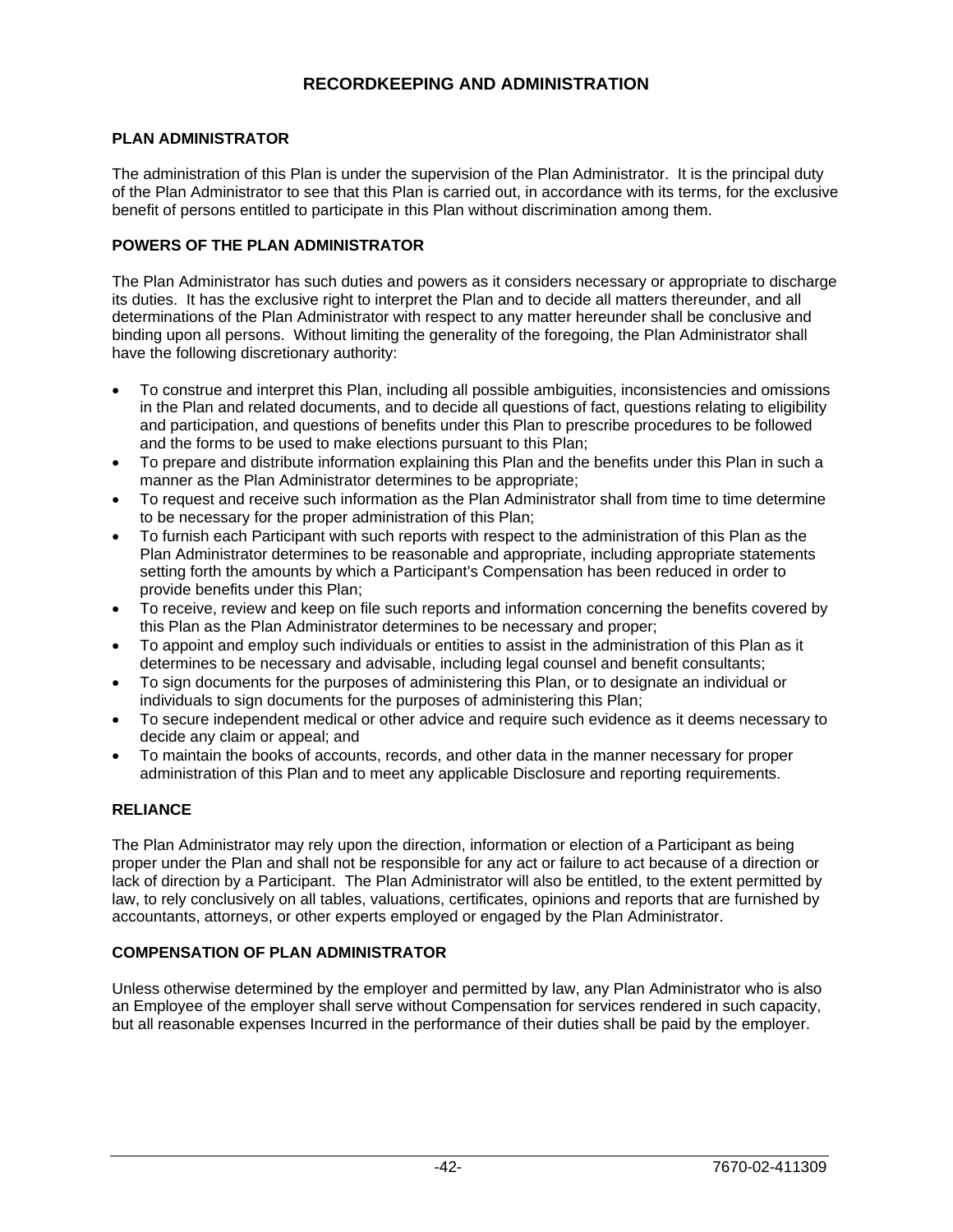#### **INABILITY TO LOCATE PAYEE**

The Plan Administrator shall make reasonable efforts to locate Participants. In the event that the Plan Administrator is unable to make benefit payment to a Participant, the Plan Administrator will hold benefit payment until the location of the Participant is known or until one (1) year after the end of the Plan Year in which the benefit was payable.

#### **EFFECT OF MISTAKE**

In the event of a mistake as to eligibility, allocation of elected contribution amounts, or the payment of benefits under the Plan, the Plan Administrator reserves the right to correct the mistake, to the extent possible, using any available legal means.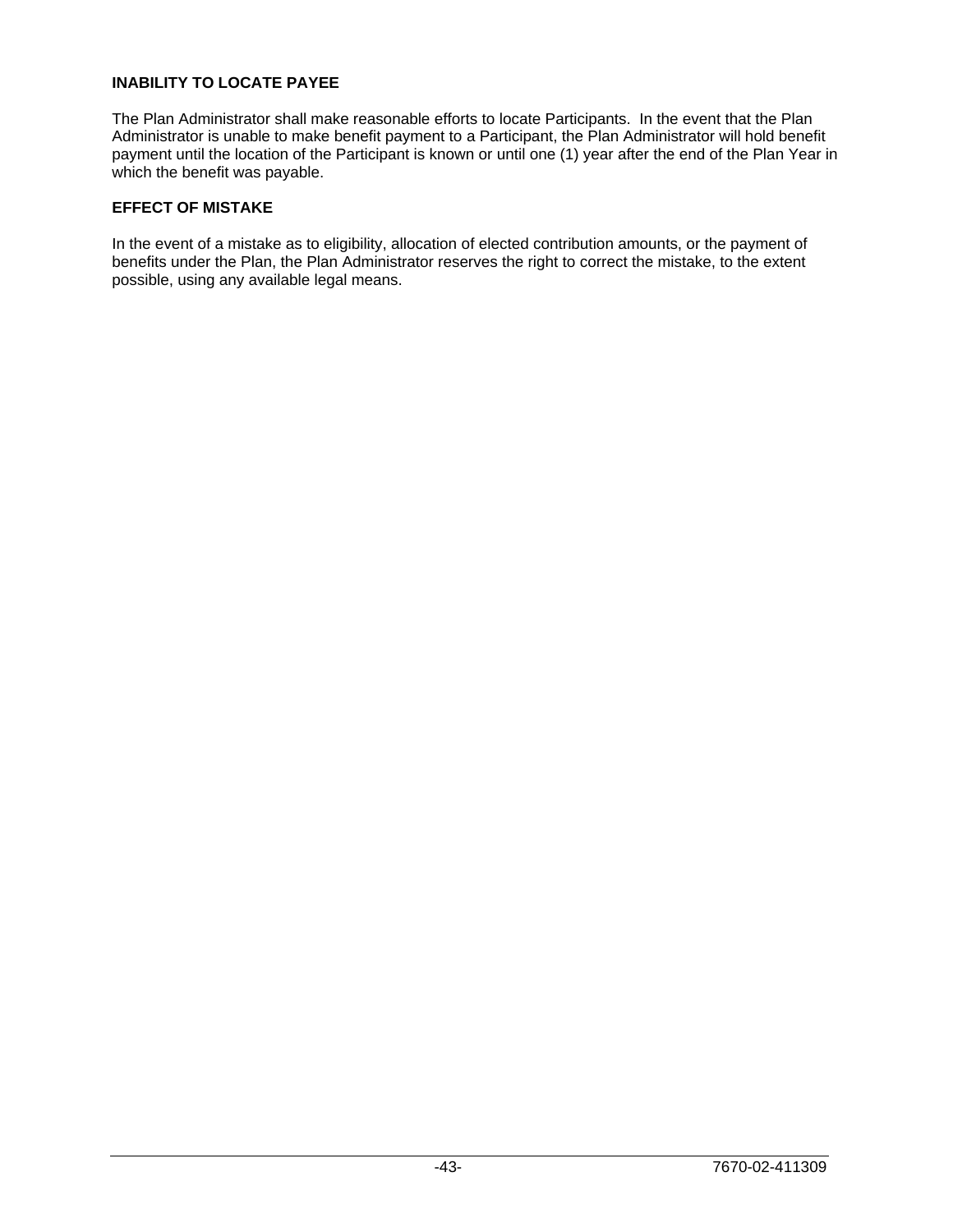#### **EXPENSES**

All reasonable expenses Incurred in administering the Plan are currently paid by forfeitures to the extent provided by the Plan, and then by the employer.

#### **NO CONTRACT OF EMPLOYMENT**

Nothing herein contained is intended to be or shall be construed as constituting a contract or other arrangement between any eligible Employee and the employer to the effect that such Employee will be employed for any specific period of time. All Employees are considered to be employed at the will of the employer.

The Plan Sponsor fully intends to maintain this Plan indefinitely, however the employer reserves the right to terminate, suspend or amend this Plan at any time, in whole or in part, including making modifications to the benefits under this Plan. No person or entity has any authority to make any oral change or amendments to this Plan.

The Plan Administrator will provide written notice to You within 60 days following the adopted formal action that makes material changes to the Plan.

#### **AUTHORIZED AGENT TO SIGN AND AUTHORIZE AMENDMENT**

Any amendment that is signed and acknowledged by the Plan Administrator will be deemed to be a valid amendment.

#### **YOUR RIGHTS IF PLAN IS AMENDED OR TERMINATED**

If this Plan is amended, Your rights are limited to Plan benefits in force at the time expenses are Incurred, whether or not You have received written notification from the Plan Administrator that the Plan has been amended.

If this Plan is terminated, Your rights are limited to Covered Expenses Incurred before You receive notice of termination.

The Plan will assume that You received the written amendment or termination letter from the Plan three days after the Plan mails the letter to You regarding the changes.

No person will become entitled to any vested rights under this Plan.

#### **GOVERNING LAW**

This Plan shall be construed, administered and enforced according to the laws of the State of Arkansas, to the extent not superseded by the Code or any other federal law.

#### **CODE COMPLIANCE**

It is intended that this Plan meet all applicable requirements of the Code and of all regulations issued thereunder. This Plan shall be construed, operated and administered accordingly, and in the event of any conflict between any part, clause or provision of this Plan and the Code the provisions of the Code shall be deemed controlling, and any conflicting part, clause or provision of this Plan shall be deemed superseded to the extent of the conflict.

In the event that the Plan fails a nondiscrimination test, the Plan Administrator reserves the right to decrease contribution levels of Highly Compensated or Key Employees.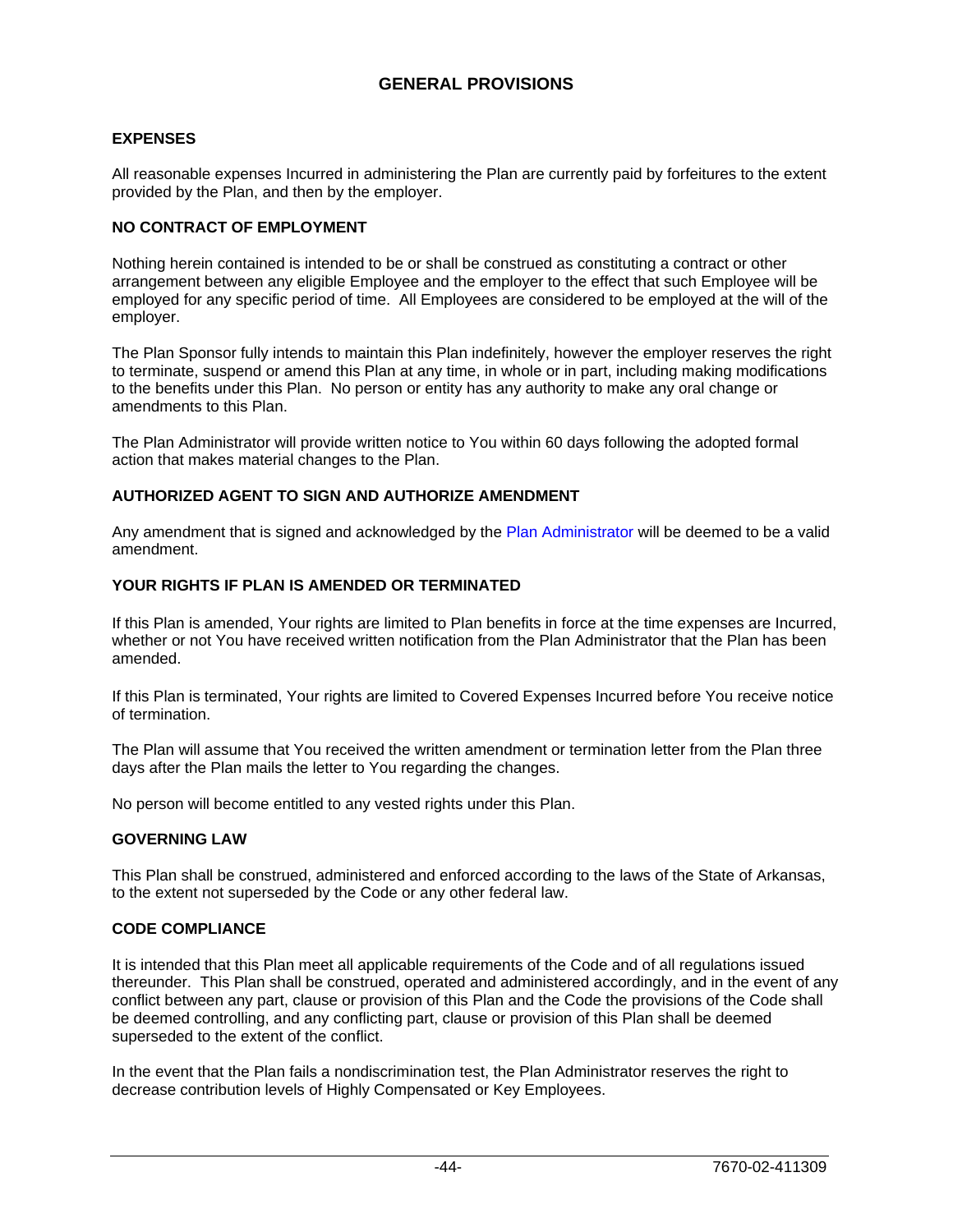#### **NO GUARANTEE OF TAX CONSEQUENCES**

Neither the Plan Administrator nor the employer makes any commitment or guarantee that any amounts paid to or for Your benefits under this Plan will be excludable from gross income for federal, state or local income tax purposes. It shall be Your obligation to determine whether each payment under this Plan is excludable from Your gross income for federal, state and local income tax purposes, and to notify the Plan Administrator if there is any reason to believe that such payment is not excludable.

#### **INDEMNIFICATION OF EMPLOYER**

If You receive one or more payments or reimbursements that are not for Medical Care Expenses or for Dependent Care Expenses, You must indemnify and reimburse the employer for such amounts, including any liability it may Incur for failure to withhold federal income taxes, Social Security taxes, or other taxes from such payments or reimbursements. Any such amounts may be withheld from an Employee's paycheck to the extent permitted by law. If at the end of the Plan Year You have not reimbursed the Plan for the improper payment, the Plan Sponsor will treat the improper payment as it would any other business indebtedness.

# **NON-ASSIGNABILITY OF RIGHTS**

Your right to receive any reimbursement under this Plan shall not be alienable by assignment or any other method and shall not be subject to claims by Your creditors through any process whatsoever. Any attempt to cause such right to be so subjected will not be recognized, except to such extent as may be required by law.

# **FORFEITURE OF STALE CHECKS**

Any checks that you receive for reimbursement of expenses must be cashed on a timely basis. In particular, the Plan may stop payment on any check that has not been deposited or cashed within one (1) year after the close of the Plan Year in which the check was issued. Any such amounts will be forfeited and used to defray the reasonable expenses associated with administering this Plan.

#### **PLAN HEADINGS**

The headings of the various articles and sections (but not subsections) are inserted for convenience of reference and are not to be regarded as part of this Plan or as indicating or controlling the meaning or construction of any provision.

#### **PLAN PROVISIONS CONTROLLING**

In the event that the terms or provisions of any summary or description of this Plan, or of any other instrument, are in any construction interpreted as being in conflict with the provisions of the Plan, the provision of this Plan shall be controlling.

#### **SEVERABILITY**

Should any part of this SPD be invalidated by a court of competent jurisdiction, the remainder of the SPD shall be given effect to the maximum extent possible.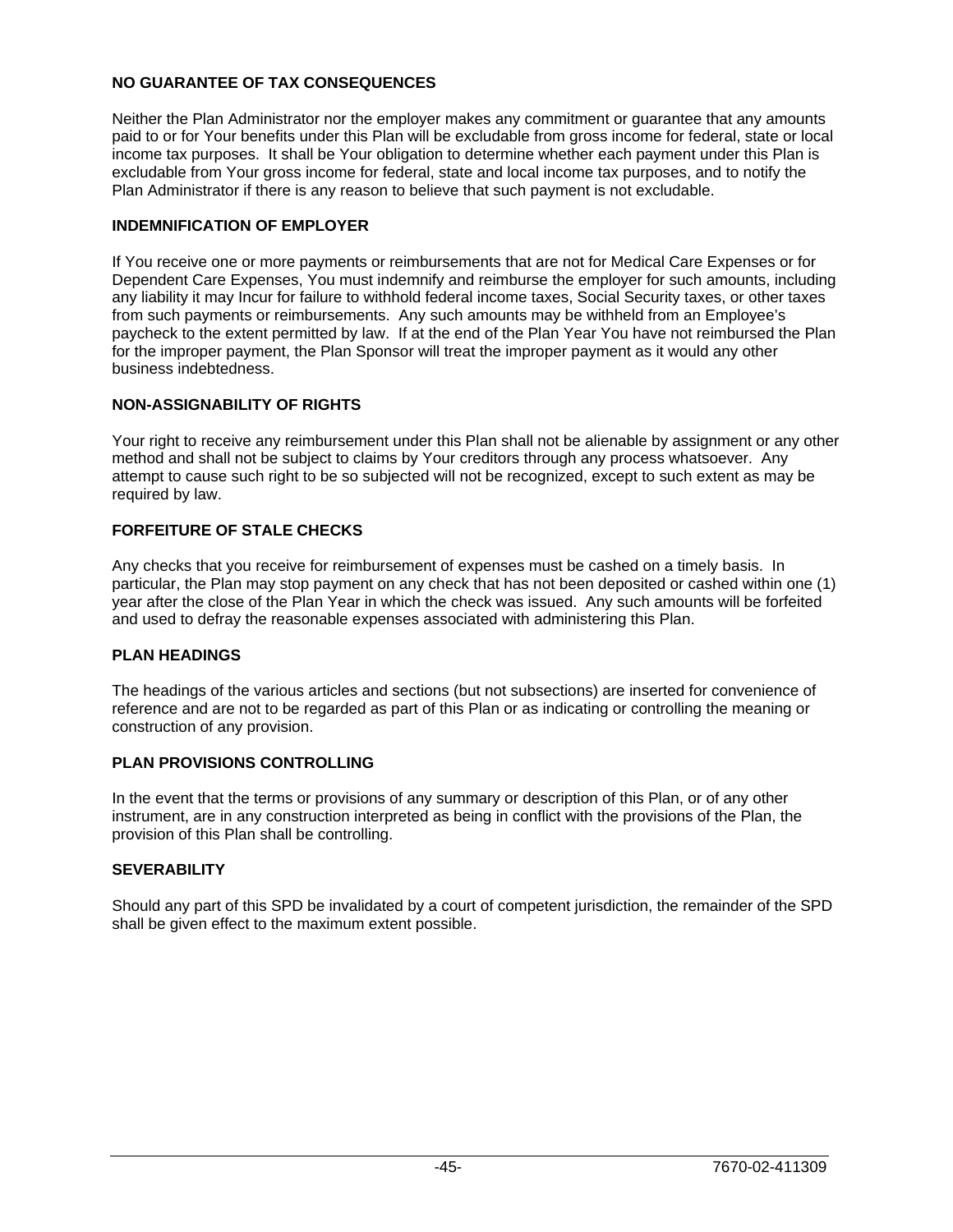# **GLOSSARY OF TERMS**

**Accredited Institution of Higher Education** means, for the purposes of this Plan, a two-year or fouryear degree-granting college or university or licensed trade school and which is accredited in the current publication of Accredited Institutions of Higher Education.

**Administrative Simplification** means the section of the law that addresses electronic transactions, privacy and security. The goals are to:

- Improve efficiency and effectiveness of the health care system;
- Standardize electronic data interchange of certain administrative transactions;
- Safeguard security and privacy of Protected Health Information;
- Improve efficiency to compile/analyze data, audit, and detect fraud; and
- Improve the Medicare and Medicaid programs.

**Adverse Benefit Determination** means a denial, reduction or termination of a benefit or a failure to provide or make payment, in whole or in part, for a benefit. It also includes any such denial, reduction, termination or failure to provide or make payment that is based on a determination that You are no longer eligible to participate in a Plan.

**Business Associate (BA)** with respect to a Covered Entity (CE), means a person to whom the CE Discloses Protected Health Information (PHI) so that a person can carry out, assist with the performance of, or perform on behalf of, a function or activity for the CE. This includes contractors or other persons who receive PHI from the CE (or from another business partner of the CE) for the purposes described in the previous sentence, including lawyers, auditors, consultants, Third Party Administrators, health care clearinghouses, data processing firms, billing firms, and other covered entities. This excludes persons who are within the CE's workforce.

**Cafeteria Plan** is a written plan in which all participants are Employees who may choose between two or more benefits consisting of cash and "qualified benefits" as permitted by Code §125.

**Change in Cost** means a significant cost increase or a significant cost decrease as determined by the Plan Administrator and applies uniformly to all Covered Persons. A Dependent Care provider who is a relative of the Employee cannot impose the cost change. A relative is an individual who is related as described in Code §152(d), incorporating the rules of Code §152(f).

**Change in Coverage** means that a Covered Person may make a prospective election change that is on account of and corresponds with a Plan benefit change by the employer.

**Change in Status** means any of the events described in the Change in Status Provision within this SPD.

**COBRA** means Title X of the Consolidated Omnibus Budget Reconciliation Act of 1985, as amended. COBRA is a federal law that gives Covered Persons the right, under certain circumstances, to elect continuation coverage under the Plan when active coverage ends due to a Qualifying Event.

**Code** means the Internal Revenue Code of 1986, as amended.

**Common-Law Employee** in general, the IRS considers an Employee a Common-Law Employee if the company requesting the service has the authority to control what will be done and how it will be done. The Plan Administrator shall adhere to the IRS's Three-Part Analysis relating to behavioral control, financial control, and the relationship of the parties.

**Compensation** means the wages or salary paid to an Employee by the employer, determined prior to any Salary Reduction election under this Plan, prior to any Salary Reduction election under any other Code §125 Cafeteria Plan, and prior to any salary deferral election under any Code §401(k), 403(b) or 408(k) arrangement.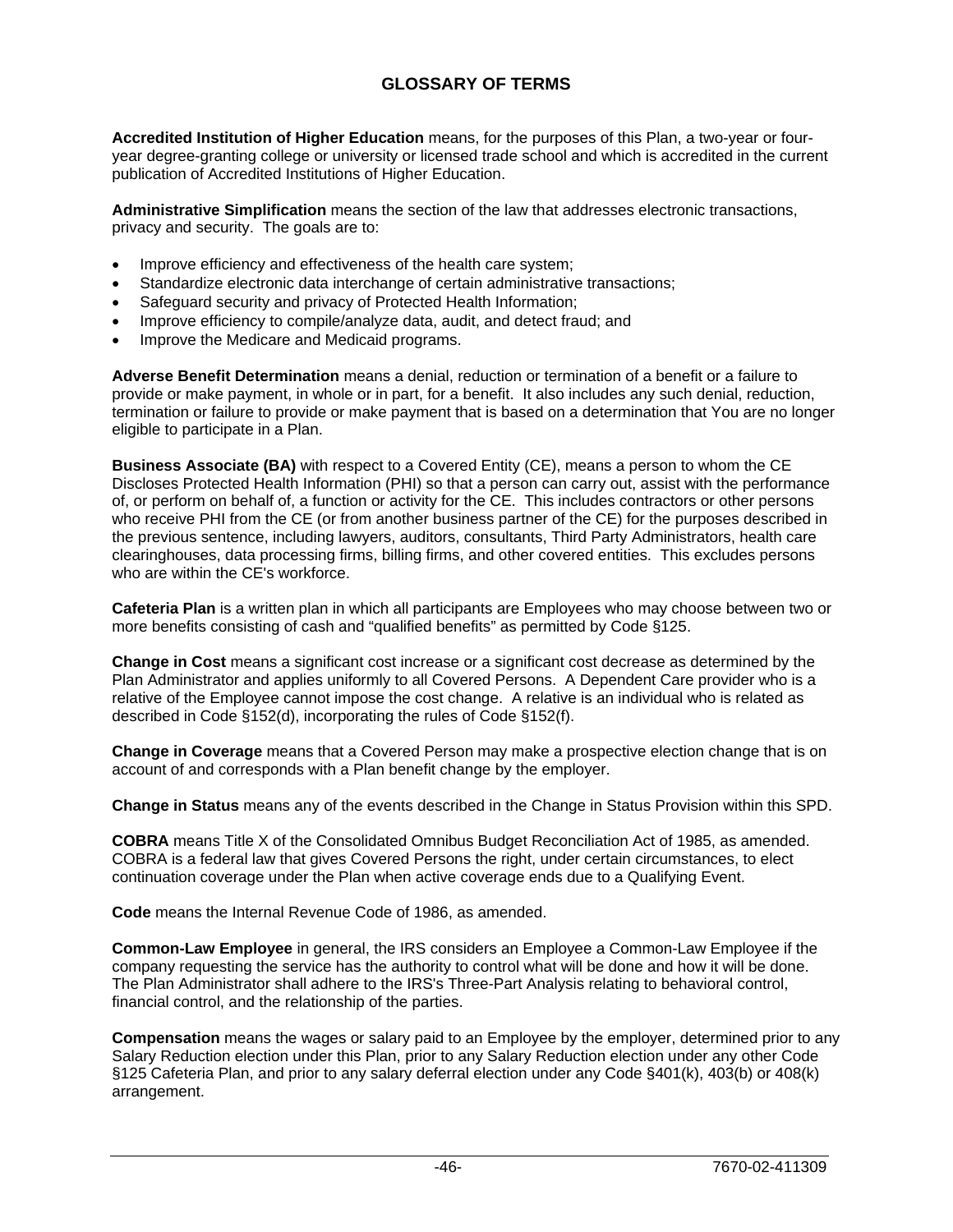**Cosmetics** as defined by the Food, Drug, and Cosmetic Act is an article intended to be rubbed, poured, sprinkled, or sprayed on, introduced into, or otherwise applied to the human body for cleansing, beautifying, promoting attractiveness, or altering the appearance.

**Cosmetic Surgery** means any procedure or drug that is directed at improving the patient's appearance and does not meaningfully promote the proper function of the body or prevent or treat Illness or disease.

**Covered Entity** (CE) means one of the following: a Health Plan, a healthcare clearinghouse, or a healthcare provider who transmits any health information in connection with a transaction covered by this law.

**Covered Expense** means any expense or portion thereof, which is Incurred as a result of receiving an eligible benefit under the Health Care Spending Account or the Dependent Care Spending Account, whichever is applicable.

**Covered Person** means You and Your Dependents who are enrolled in component benefit plans offered by Your employer under this Plan.

**Dependent** means any individual who:

- For purposes of the Health Care Spending Account, is a Dependent of the Participant as defined in Code §105(b) or Code §125(e), as applicable, and
- For purposes of the Dependent Care Spending Account, is a person defined in Code §21(b)(1) with respect to the Participant and in the case of divorced parents, the child shall, as provided in Code §21(e)(5), be treated as a Dependent of the custodial parent and shall not be treated as a Dependent of the non-custodial parent. (See the Health Care and Dependent Care Spending Account provisions for further details regarding Dependent eligibility).

**Dependent Care Expenses** means expenses that are considered to be Eligible Employment-Related Expenses under Code §21(b)(2) (relating to expenses for household and Dependent Care Services necessary for gainful employment of the Employee and Spouse, if any), if paid for by the Employee to provide Qualifying Dependent Care Services.

**Dependent Care Services** means services relating to the care of a Qualifying Individual that enable the Covered Person and Spouse to remain gainfully employed, which are performed inside or outside the Covered Person's home for:

- The care of a Dependent of the Covered Person who is under age 13.
- The care of any other Qualifying Individual that resides at least eight hours per day in the Covered Person's household.

If the expenses are Incurred for services provided by a Dependent Care center (i.e., a facility that provides care for more than six individuals not residing at the facility), then the center must comply with all applicable state and local laws and regulations.

**Dependent Care Spending Account** means the Dependent Care Spending Account as described in this Plan.

**Designated Record Set** means a set of records maintained by or for a Covered Entity that includes a Covered Persons' PHI. This includes medical records, billing records, enrollment, payment, claims adjudication and case management record systems maintained by or for this Plan. This also includes records used to make decisions about Covered Persons. This record set must be maintained for a minimum of 6 years.

**Disclose or Disclosure** is defined as the release or divulgence of information by an entity or one of its Employees to persons or organizations outside of that entity.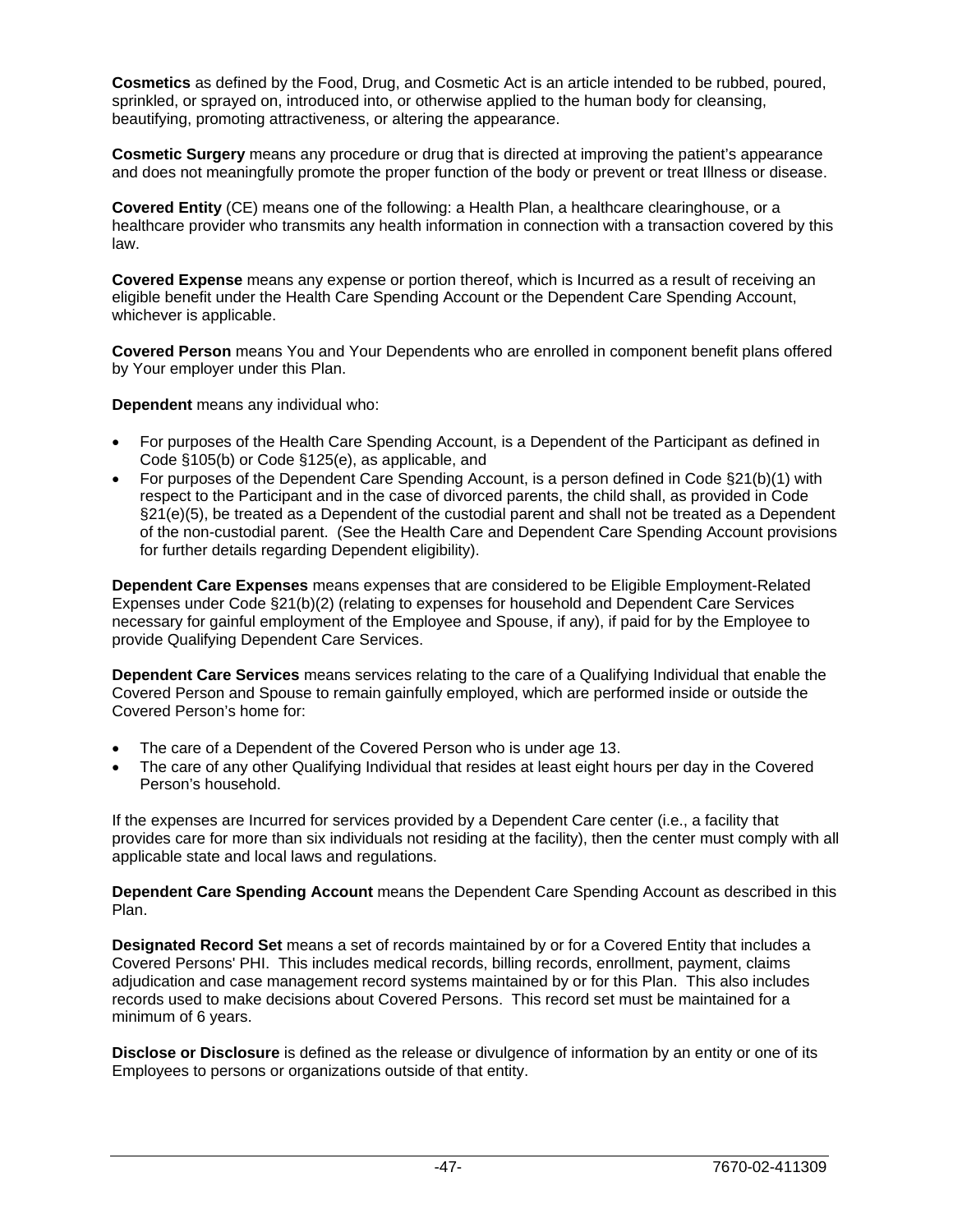**Earned Income** means all income derived from wages, salaries, tips, self-employment, and other Employee Compensation (such as disability or wage continuation benefits), but does not include:

- Any amounts received pursuant to any Dependent Care assistance program under Code §129.
- Any amounts received as a pension or annuity.
- Or any amounts received pursuant to workers compensation.

**Effective Date** means the first day of coverage under this Plan as defined in this SPD.

**Electronic Protected Health Information (Electronic PHI)** is Individually Identifiable Health Information that is transmitted by electronic media or maintained in electronic media. It is a subset of Protected Health Information.

**Eligible Employment-Related Expenses** means those Qualifying Dependent Care Services Incurred incident to maintaining employment after the date of the Employee's participation in the Dependent Care Spending Account of this Plan and during the Plan Year, other than amounts paid to:

- An individual with respect to whom a Dependent deduction is allowable under Code §151(c) to the Participant or his or her Spouse.
- The Participant's Spouse.
- A child of the Participant (within the meaning of Code 152(f)) who is under 19 years of age at the end of the year in which the expenses were Incurred.

For this purpose, a Dependent Care Expense is Incurred only after the services giving rise to the expense have actually been rendered.

**Employee** - see the Eligibility and Enrollment section of this SPD.

**Employment Commencement Date** means the first regularly scheduled working day on which the Employee first performs an hour of service for the employer for Compensation.

#### **Enrollment Date** means:

- For any Employee who applies for coverage when first eligible, the Enrollment Date is the date that coverage begins.
- For any Employee who enrolls under the Special Enrollment Provision, the Enrollment Date is the first day of coverage.

**Full-Time Student or Student** means a Student attending high school or an Accredited Institution of Higher Education. To be considered Full-Time Students, Dependents must attend at least 12 credits per semester or 6 credits per semester for graduate studies, or equivalent if the school operates on an alternative term basis. Alternatively, the Student must meet the accredited college or university's definition of Full-Time Student. Students attending a combination of accredited institutions and whose total combined attendance meets the requirements listed in this paragraph also will qualify as Full-Time Students. With respect to a licensed trade school, attendance requires enrollment in a 6 month or longer training program for at least 20 hours per week that awards a formal certification upon graduation and the school must be accredited by a national governing body.

**Health Benefit Plan** means the plan(s) that the employer maintains for its Employees (and for their Spouses and Dependents that may be eligible under the terms of such plan), providing major medical type benefits through a group insurance policy or policies (including HMOs). The employer may substitute, add, subtract, or revise at any time the menu of such Plans and/or the benefits, terms, and conditions of any such plans. Any such substitution, addition, subtraction, or revision will be communicated to Covered Persons and will automatically be incorporated by reference under this Plan.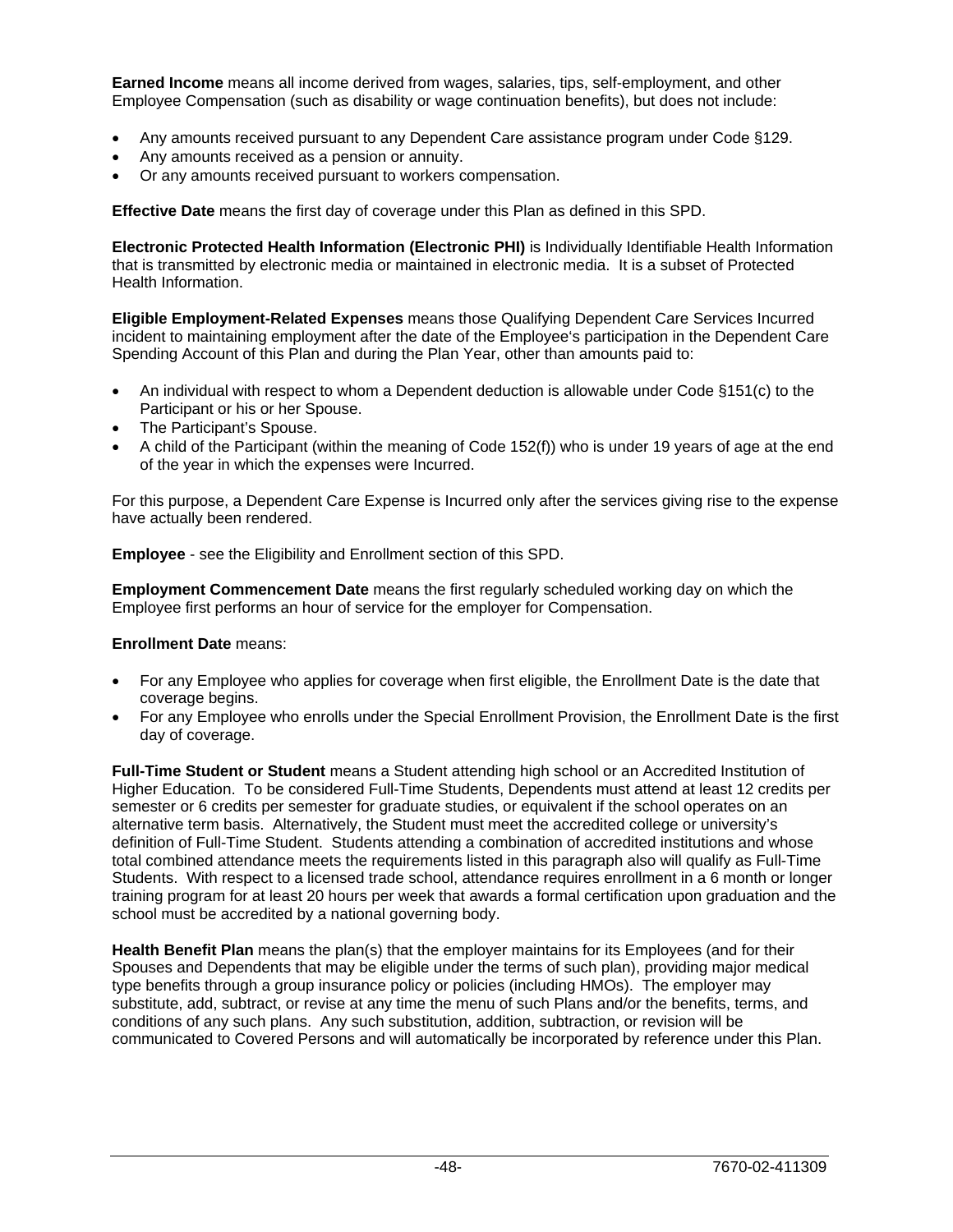**Health Care Operations** means general administrative and business functions necessary for the Covered Entity to remain a viable business. These activities include:

- Conducting quality assessment and improvement activities;
- Reviewing the competence or qualifications and accrediting/licensing of health care professional plans;
- Evaluating health care professional and Health Plan performance;
- Training future health care professionals;
- Insurance activities relating to the renewal of a contract for insurance;
- Conducting or arranging for medical review and auditing services;
- Compiling and analyzing information in anticipation of or for use in a civil or criminal legal proceeding;
- Population-based activities related to improving health or reducing health care costs, protocol development, case management and care coordination;
- Contacting of health care providers and patients with information about treatment alternatives, and related functions that do not entail direct patient care; and
- Activities related to the creation, renewal or replacement of a contract for health insurance or health benefits, as well as ceding, securing, or placing a contract for reinsurance of risk relating to claims for health care (including stop-loss and excess of loss insurance).

**Health Care Spending Account** (Health FSA) means the Health Care Spending Account described in this Plan.

**Health Plan** means any individual or group plan, private or governmental, that provides or pays for medical care, to the extent specified in the HIPAA Privacy Regulation, 65 Fed. Reg No. 250 (82463).

**Highly Compensated Employee** means Employees in whose favor discrimination is prohibited under provisions of the Code that apply to Cafeteria Plans and certain other benefit plans. The specific definition differs depending on the type of plan and the nondiscrimination requirement at issue.

**HIPAA** means the Health Insurance Portability and Accountability Act of 1996, as amended from time to time, and the applicable regulations. This law gives special enrollment rights, prohibits discrimination, and protects privacy of Protected Health Information among other things.

**Illness** means sickness or disease. Pregnancy and complications of pregnancy are considered an Illness under this Plan.

**Incapable of Self-Care** means incapable of caring for his or her hygienic or nutritional needs, or requires full time attention of another person for his or her own safety or the safety of others.

**Incurred** means the date the service or treatment is provided, the supply is received or the facility is used, without regard to when the service, treatment, supply, or facility is billed, charged or paid.

**Independent Contractor** means an entity or individual who performs services to or on behalf of the employer who is not an Employee or an officer of the employer and who retains control over how the work gets done. The employer who hires the Independent Contractor controls only the outcome of the work and not the performance of the hired service. Determination as to whether an individual or entity is an Independent Contractor shall be made consistent with § 530 of the Internal Revenue Code.

**Individually Identifiable Health Information** is information that is a subset of health information, including demographic information collected from a Covered Person, and that:

- Is created by or received from a Covered Entity;
- Relates to the past, present, or future physical or mental health condition of a Covered Person, the provision of health care, or the past, present or future payment for the provision of health care; and
- Identifies the Covered Person or with respect to which there is reasonable basis to believe the information can be used to identify the Covered Persons.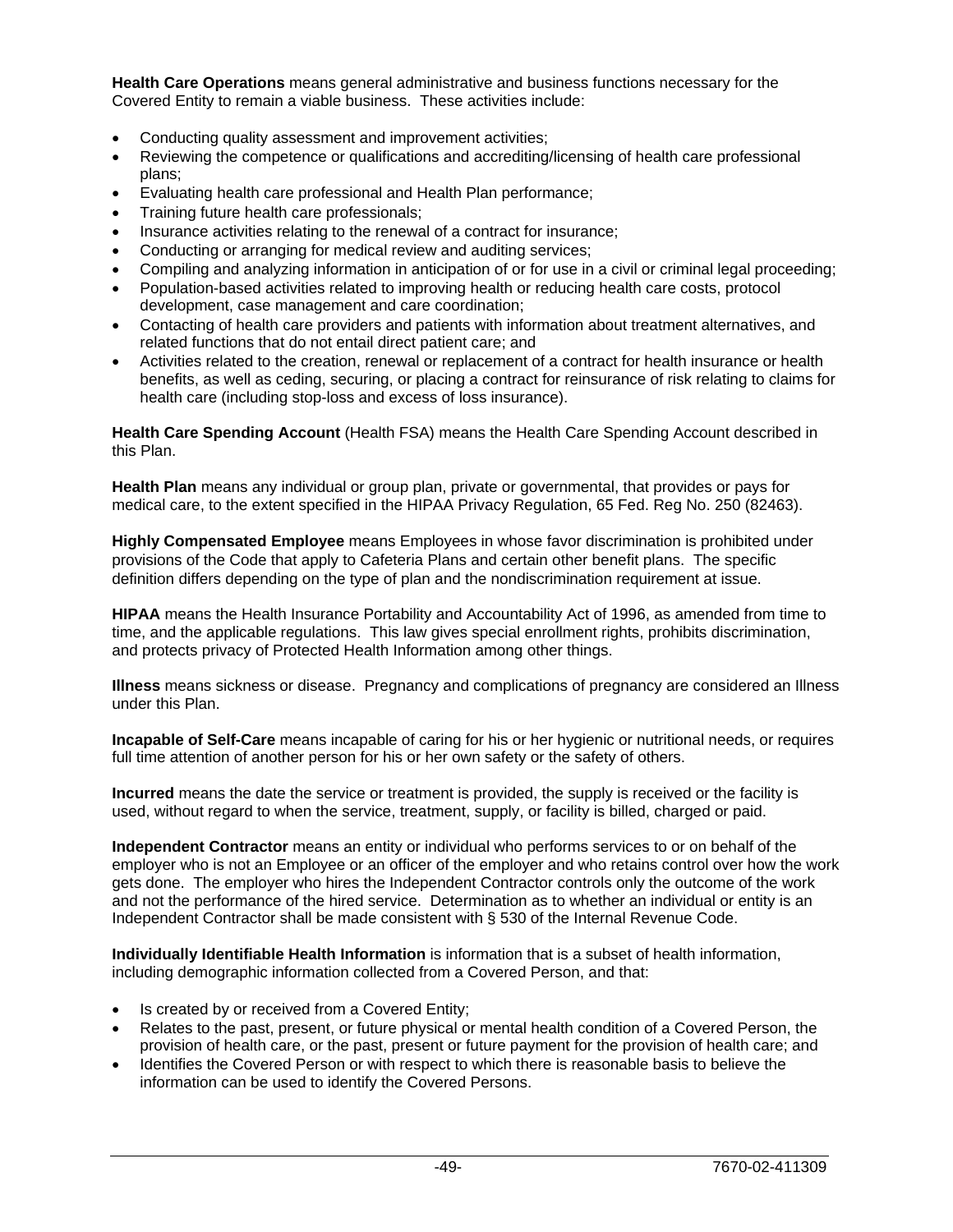**Key Employee** is defined as an Employee who is an officer or shareholder of the employer (as further defined in Code 416) and in whose favor discrimination is prohibited under provisions of the Code that apply to Cafeteria Plans and certain other benefit plans.

**Medical Care Expense** means an expense Incurred by a Covered Person, for medical care as defined in Code §213 (including, for example, amounts for certain hospital bills, doctor and dental bills), other than expenses that are excluded hereunder, but only to the extent that the Covered Person Incurring the expense is not reimbursed for the expense (nor is the expense reimbursable) through the Health Benefit Plan, other insurance, or any other accident or Health Plan.

**Medically Necessary or Medical Necessity** means treatment, services, supplies, Medicines, or facilities necessary and appropriate for the diagnosis, care or treatment of an Illness or Injury and which meet all of the following criteria as determined by the Plan:

- The health intervention is for the purpose of treating a medical condition; and
- Is the most appropriate supply or level of service, considering potential benefits and harms to the patient; and
- Is known to be effective in improving health outcomes. For new interventions, effectiveness is determined by scientific evidence. For existing interventions, effectiveness is determined first by scientific evidence, then by professional standards, and finally by expert opinion; and
- Is cost effective for this condition, compared to alternative interventions, including no intervention. Cost effective does not necessarily mean the lowest price; and
- Not primarily for the convenience or preference of the Covered Person, his or her family or any provider; and
- It is not Experimental, Investigational, Cosmetic or Custodial in nature; and
- Is currently or at the time the charges were Incurred recognized as acceptable medical practice by the Plan.

The fact that a Physician has performed, prescribed, recommended, ordered, or approved a service, treatment plan, supply, Medicine, equipment or facility, or that it is the only available procedure or treatment for a condition, does not, in itself, make the utilization of the service, treatment plan, supply, equipment or facility Medically Necessary.

**Medicine or Medication** means a substance or preparation that alleviates or treats a sickness, disease, or injury.

**Merchant** means one whose occupation is the wholesale purchase and retail sale of goods for profit.

**Ordinary Care** means the degree of care, skill and diligence that a reasonable and prudent administrator would exercise in making a fair determination on a claim for benefits of like kind to the claim involved.

**Over-the-Counter Drugs/Items** means those Medicines or other items that are available to consumers without a Physician's prescription and are used to alleviate or treat a sickness, disease, or injury.

**Participant** means a person who is an eligible Employee and who is participating in this Plan in accordance with applicable provisions of this Plan. Participants include:

- Those who elect to salary reduce to pay for the benefits offered under this Plan.
- Those who elect to receive their full salary in cash and pay for their share of their contributions under the Health Benefit Plan (if any) with after-tax dollars outside of this Plan and who have not elected any benefits under this Plan.

**Payment** means the activities of the Health Plan or a Business Associate, including the actual Payment under the policy or contract; and a health care provider or its Business Associate that obtains reimbursement for the provision of health care.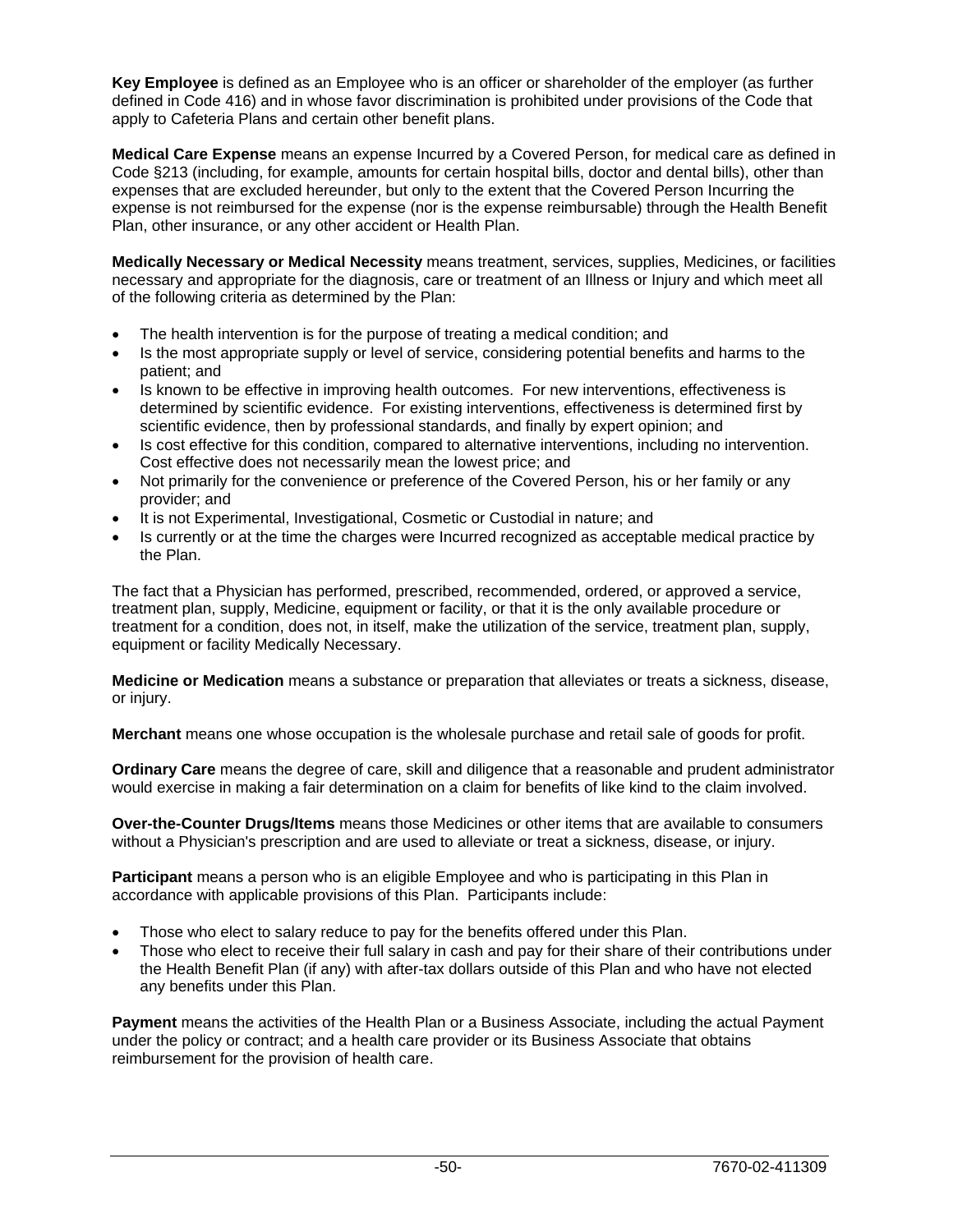**Period of Coverage** means the Plan Year, with the following exceptions: (1) for Employees who first become eligible to participate, it shall mean the portion of the Plan Year following the date participation commences and (2) for Employees who terminate participation, it shall mean the portion of the Plan Year prior to the date participation terminates.

**Physician** means any of the following licensed practitioners, acting within the scope of his or her license in the state in which he or she practices, who performs services payable under this Plan: doctor of medicine (MD); doctor of medical dentistry including an oral surgeon (DMD); doctor of osteopathy (DO), doctor of podiatric medicine (DPM), doctor of dental surgery (DDS), doctor of chiropractic (DC), doctor of optometry (OPT). Subject to the limitations below, the term Physician shall also include the following practitioner types: physician assistant (PA); nurse practitioner (NP); certified nurse midwife (CNM); or certified registered nurse anesthetist (CRNA), when, and only when, the practitioner is duly licensed, registered, and/or certified by the state in which he or she practices, the services being provided are within his or her scope of practice, and the services are payable under this Plan.

**Placed or Placement for Adoption** means the assumption and retention of a legal obligation for total or partial support of a child in anticipation of adoption of such child. The child's placement with the person terminates upon the termination of such legal obligation.

**Plan** means the UNIVERSITY OF ARKANSAS Flexible Spending and Premium Cafeteria Plan. It consists of premium payments with before-tax dollars for Medical Benefits, dental benefits and vision benefits, a Health Care Spending Account and a Dependent Care Spending Account.

**Plan Administrative Functions** means administrative functions of Payment or Health Care Operations performed by the Plan Sponsor on behalf of the Plan including quality assurance, claims processing, auditing and monitoring.

**Plan Administrator** means the President of the UNIVERSITY OF ARKANSAS SYSTEM.

**Plan Sponsor** means The University of Arkansas.

**Plan Year** means the consecutive twelve (12) month period of time, designated in the Plan Information section of this SPD, during which the Plan is maintained.

**Privacy Official** is defined as the individual who provides oversight of compliance with all policies and procedures related to the protection of PHI and federal and state regulations related to a Covered Person's privacy.

**Protected Health Information** means Individually Identifiable Health Information that is transmitted by electronic media, or maintained in any medium that is considered electronic media, or transmitted or maintained in any other form or medium.

**QMCSO** means Qualified Medical Child Support Order as defined in ERISA 609(a).

**Qualifying Individual** for purposes of the Dependent Care Spending Account means:

- Dependent of the Covered Person who is under the age of 13.
- Dependent of a Covered Person who is mentally or physically Incapable of Self-Care.
- Spouse of a Covered Person who is mentally or physically Incapable of Self-Care.

**Salary Reduction** means the amount by which the Covered Person's Compensation is reduced and applied by the employer under this Plan to pay for one or more of the benefits provided under this Plan.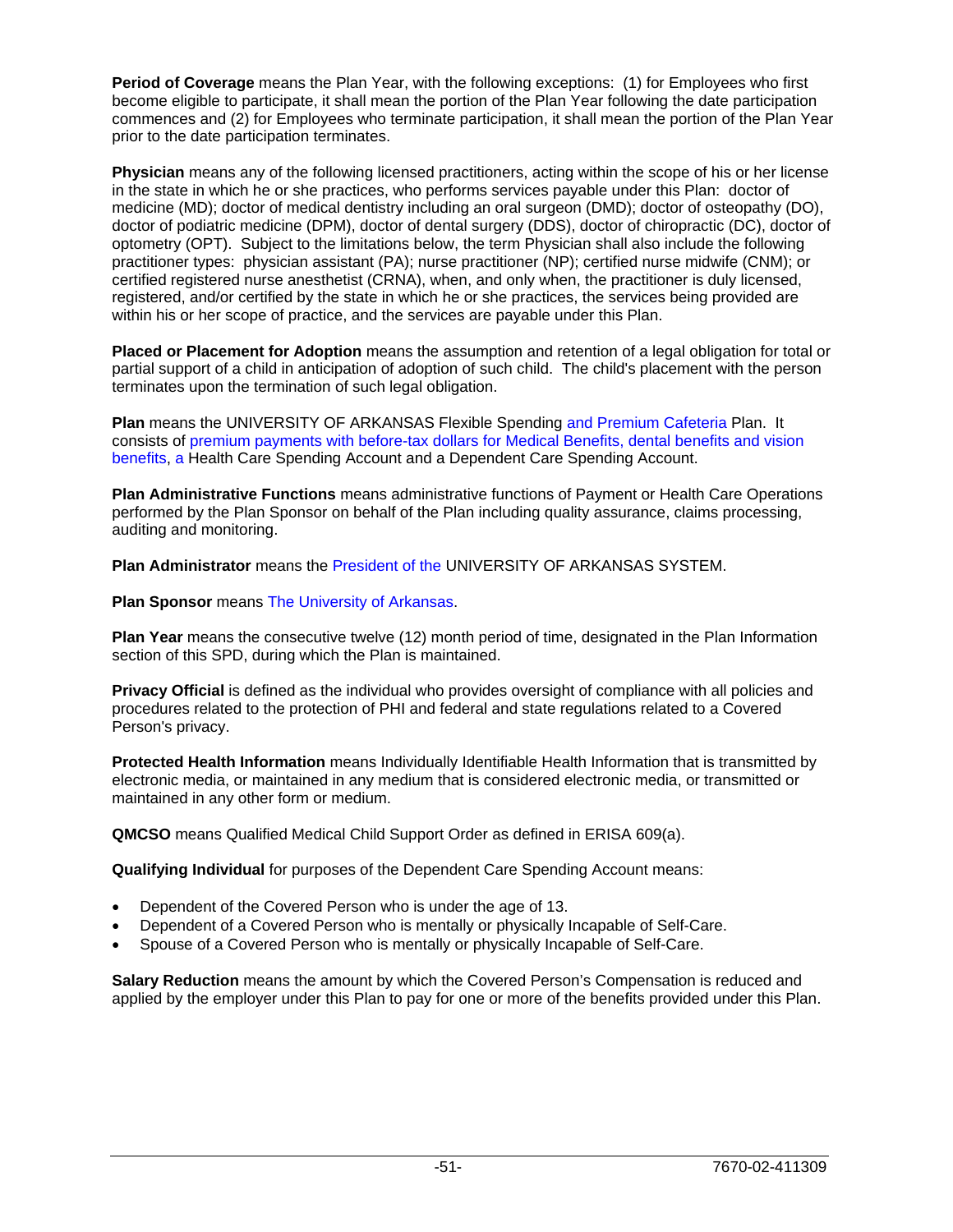**Spouse** means an individual who is legally married to a Participant (and who is treated as a Spouse under the Code). The definition of Spouse shall apply only to the cafeteria plan, and shall not dictate the definition of Spouse in any group health Plan, dental Plan or vision Plan. Notwithstanding the above, for purposes of the Dependent Care Spending Account, the term "Spouse" shall not include:

- An individual legally separated from the Participant under a divorce or separate maintenance decree.
- An individual who, although married to the Participant, files a separate federal income tax return, maintains a separate, principal resident from the Participant during the last six months of the taxable year, and does not furnish more than half of the cost of maintaining the principal place of abode of the Participant.

**Summary Health Information** means information, that may be Individually Identifiable Health Information, and a) that summarizes the claims history, claims expenses, or type of claims experienced by individuals for whom a Plan Sponsor has provided health benefits under a Health Plan; and b) from which the information described at 42 CFR §164.514(b)(2)(i) has been deleted, except that the geographic information need only be aggregated to the level of a five digit zip code.

**Third Party Administrator (TPA)** is a service provider hired by the Plan to process claims and perform other administrative services. The TPA does not assume liability for Payment of benefits under this Plan.

**Transaction** means the transmission of information between two parties to carry out financial or administrative activities related to health care.

**Treatment** means the provision of health care by, or the coordination of health care (including health care management of the individual through risk assessment, case management, and disease management) among, health care providers; the referral of a patient from one provider to another; or the coordination of health care or other services among health care providers and third parties authorized by the Health Plan or the individual.

**Use** means, with respect to Individually Identifiable Health Information, the sharing, employment, application, utilization, examination, or analysis of such information within an entity that maintains such information.

**You or Your** means the Employee under the Plan.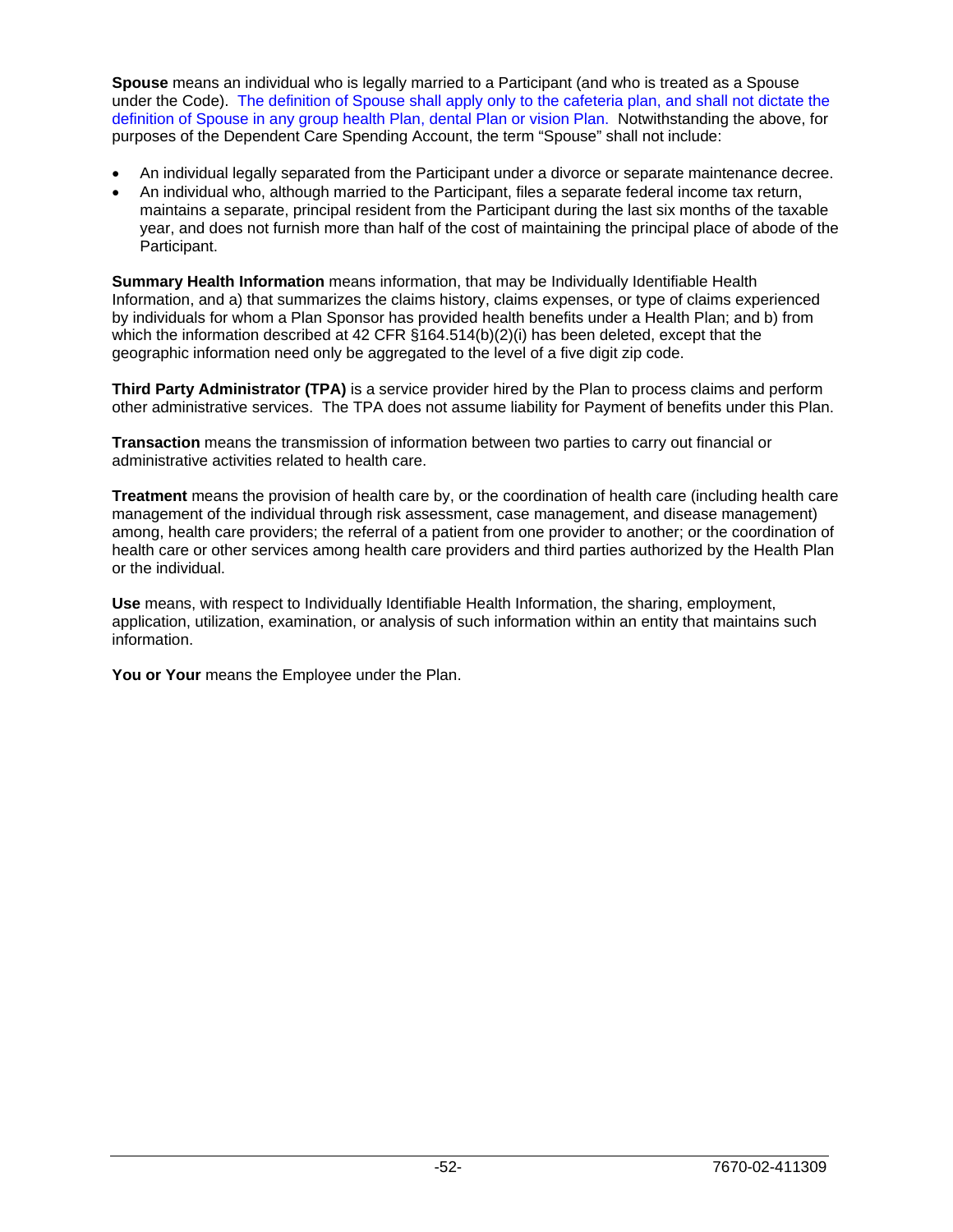# **HSA BENEFITS**

The Employer offers an HSA-Compliant High Deductible Health Plan (HDHP) for the first time in 2018. If You elect the Health Savings Plan (HDHP) option, You may also elect to participate in the Health Savings Account (HSA) benefit option by electing to pay the Contributions on a pre-tax Salary Reduction basis to the Employee's HSA established and maintained outside the Plan by a trustee/custodian to which the Employer can forward contributions to be deposited. Such election can be increased, decreased or revoked prospectively at any time during the Plan Year, effective no later than the first day of the next calendar month following the date that the election change was filed. No benefit option election changes can occur as a result of a change in the HSA election. For example, the medical plan option cannot be changed when an HSA election is changed, unless the medical plan election change is otherwise permissible.

**If You participate in the Health Care Spending Account (Health FSA), You may not elect to participate in the Health Savings Account.** 

#### **HSA CONTRIBUTION MAXIMUM**

The annual Contribution for Your Health Savings Account (HSA) is equal to the annual contribution amount You elect, but in no event shall the amount elected exceed the statutory maximum amount for HSA contributions applicable to the HSA/HDHP option (single or family) for the calendar year in which the Contribution is made (\$3,450 for single and \$6,900 for family are the statutory maximum amounts for 2018).

You may make an additional catch-up Contribution of \$1,000 if You are age 55 or older by the end of the taxable year.

In addition, the maximum annual Contribution shall be:

- (a) reduced by any Employer Contribution made on Your behalf
- (b) prorated for the number of months in which You are an HSA-Eligible Individual.

#### **RECORDING CONTRIBUTIONS FOR HSA**

The HSA is not an employer-sponsored employee benefit plan - it is an individual trust or custodial account separately established and maintained by a trustee/custodian outside the Plan. Consequently, the HSA trustee/custodian, not the Employer, will establish and maintain the HSA.

The Employer may determine the HSA provider to whom it will forward contributions that the Employee makes via pre-tax Salary Reductions. The HSA Administrator will maintain records to keep track of HSA Contributions an Employee makes via pre-tax Salary Reductions, but it will not create a separate fund or otherwise segregate assets for this purpose. The Employer has no authority or control over the funds deposited in an HSA.

#### **TAX TREATMENT OF HSA CONTRIBUTIONS AND DISTRIBUTIONS**

The federal income tax treatment of the HSA (including contributions and distributions) is governed by Code §223.

#### **8.5 TRUST / CUSTOMDIAL AGREEMENT**

HSA Benefits under this Plan consist solely of the ability to make Contributions to the HSA on a pre-tax Salary Reduction basis. Terms and conditions of coverage and benefits (e.g., eligible medical expenses, claims procedures, etc.) will be provided by and are set forth in the HSA, not this Plan. The terms and conditions of each Participant's HSA trust or custodial account are described in the HSA trust or custodial agreement provided by the applicable trustee/custodian to each electing Participant and are not a part of this Plan.